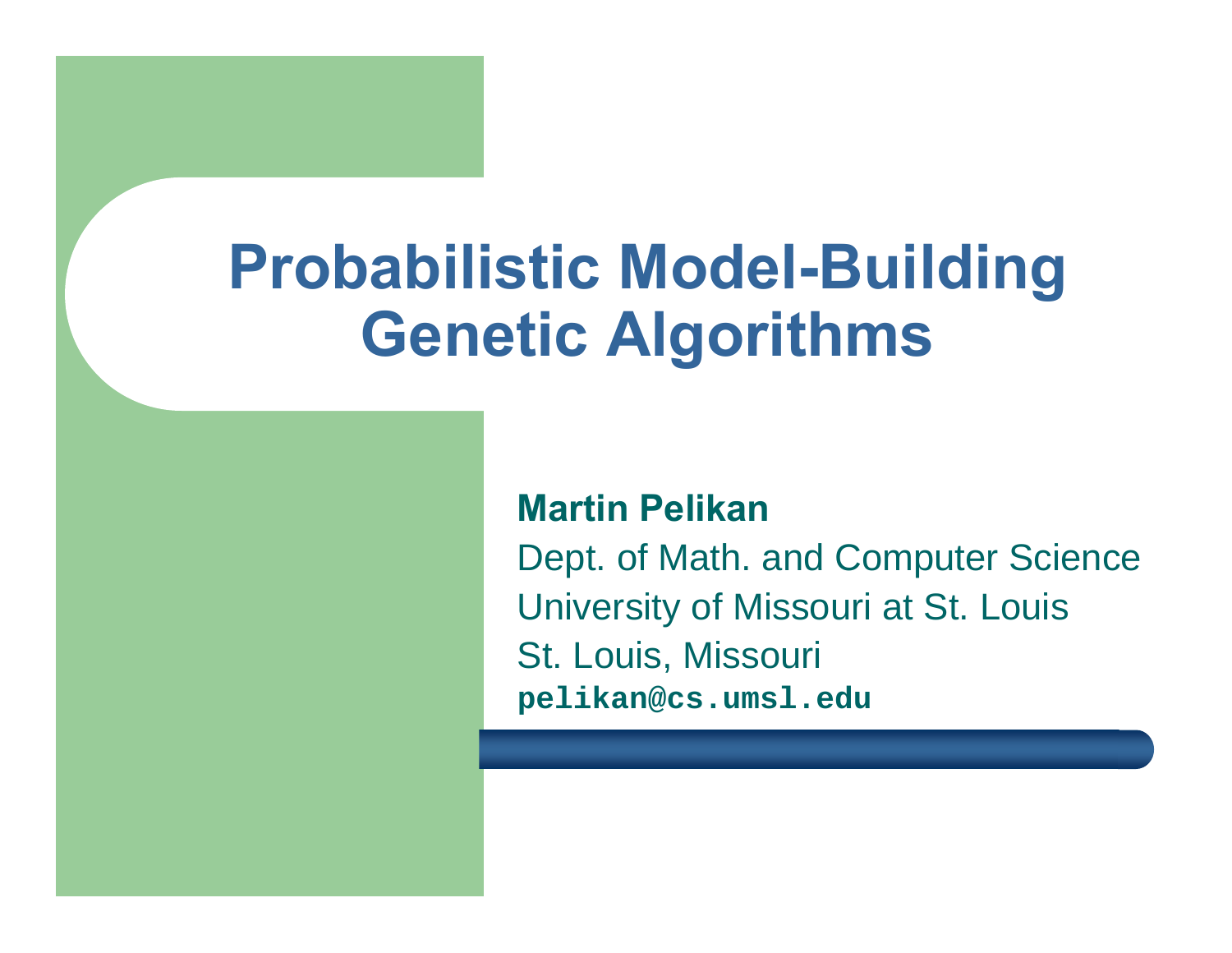## **Foreword**

#### • Motivation

- Genetic and evolutionary computation (GEC) popular.
- Toy problems great, but difficulties in practice.
- This talk
	- Discuss a promising direction in GEC.
	- Combine machine learning and GEC.
	- Create practical and powerful optimizers.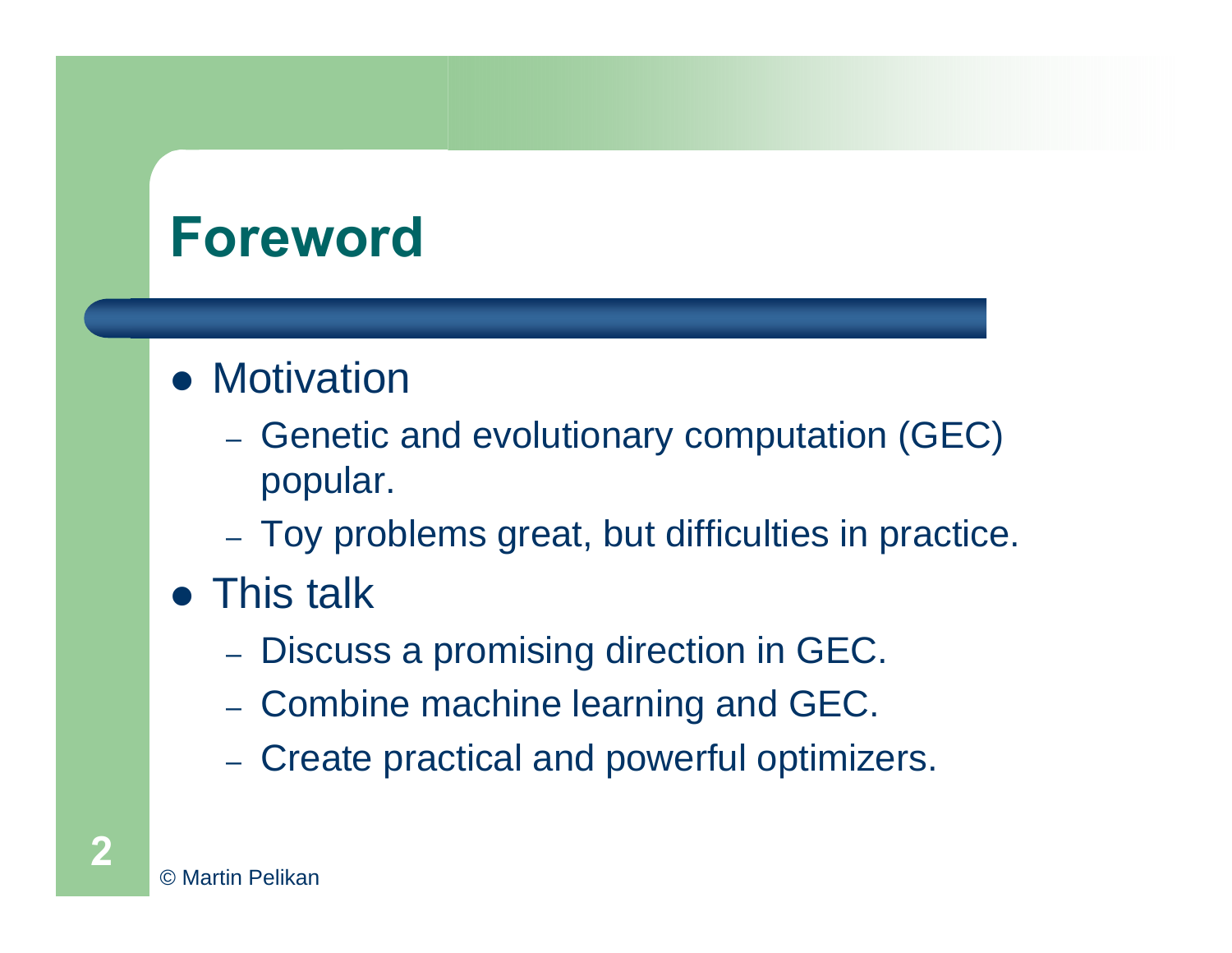## **Overview**

#### • Introduction

- Black-box optimization via probabilistic modeling.
- **Probabilistic Model-Building GAs** 
	- $-$ - Discrete representation
	- Continuous representation
	- Computer programs (PMBGP)
- **Conclusions**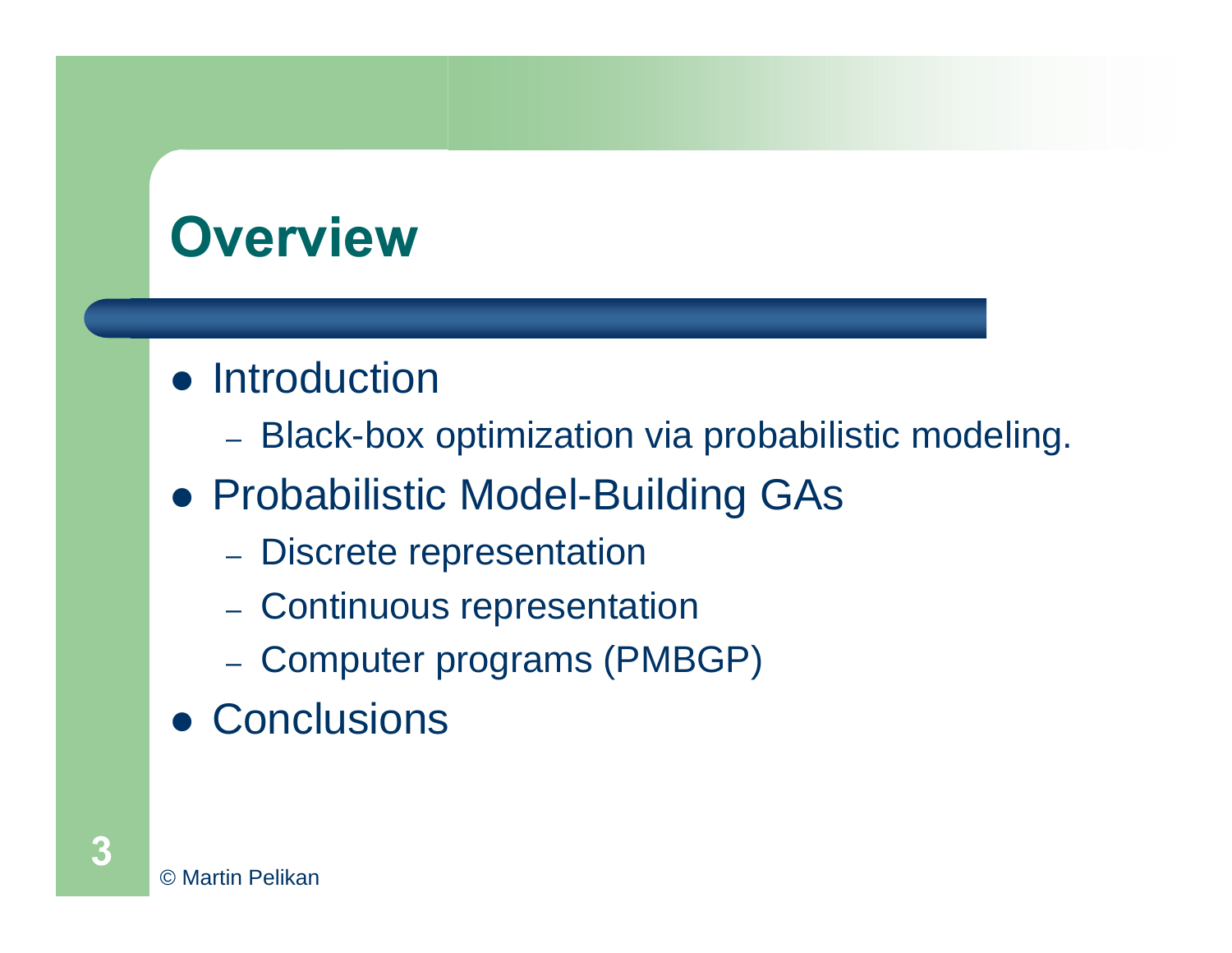## **Black-box Optimization**

- Input
	- How do potential solutions look like?
	- How to evaluate quality of potential solutions?
- Output
	- Best solution (the optimum).
- Important
	- $-$ - No additional knowledge about the problem.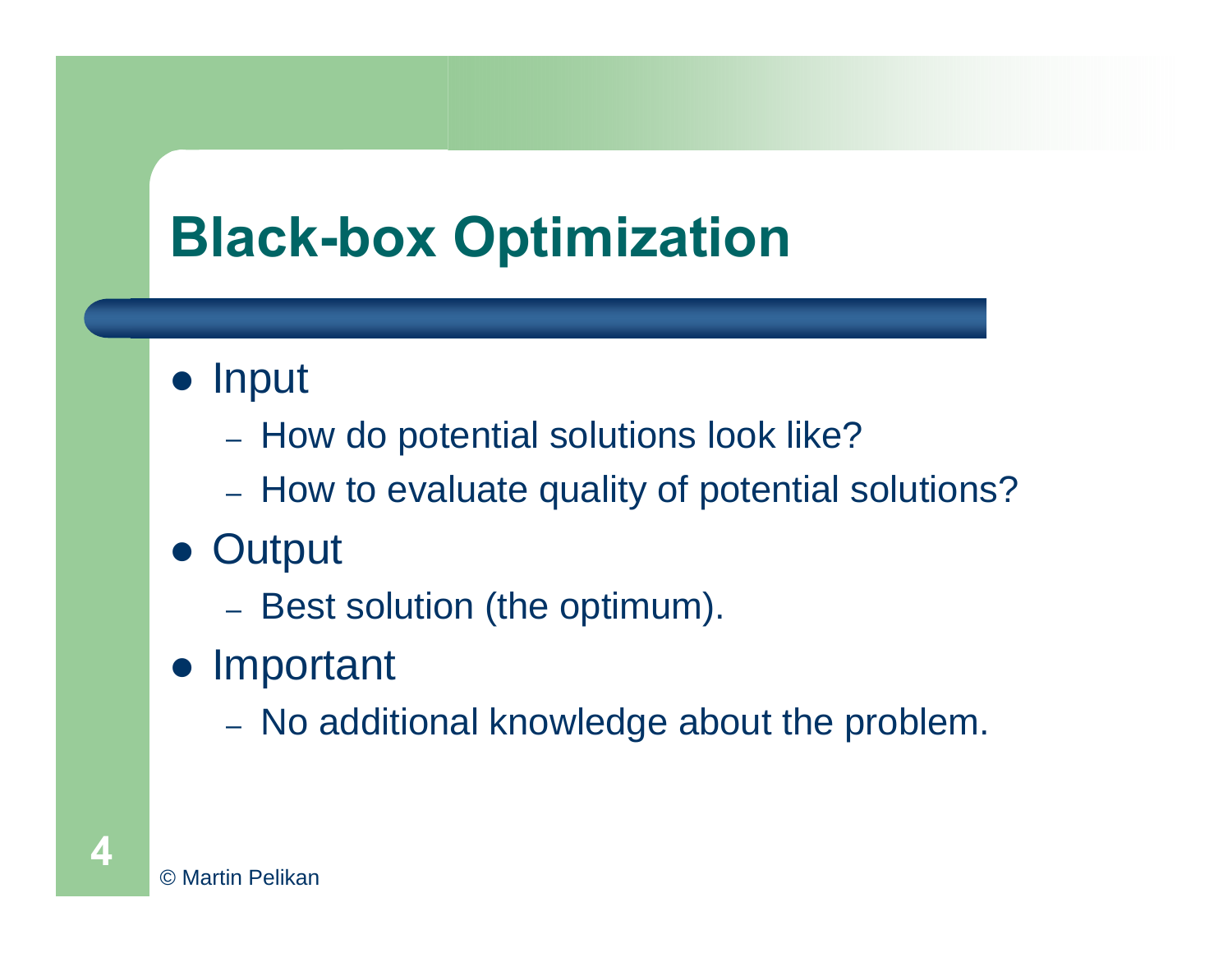## **Why View Problem as Black Box?**

#### **• Advantages**

- Separate problem definition from optimizer.
- Economy argument: BBO saves time & money.
- Difficulties
	- Almost no prior problem knowledge.
	- Problem specifics must be learned automatically.
	- Noise, multiple objectives, interactive evaluation.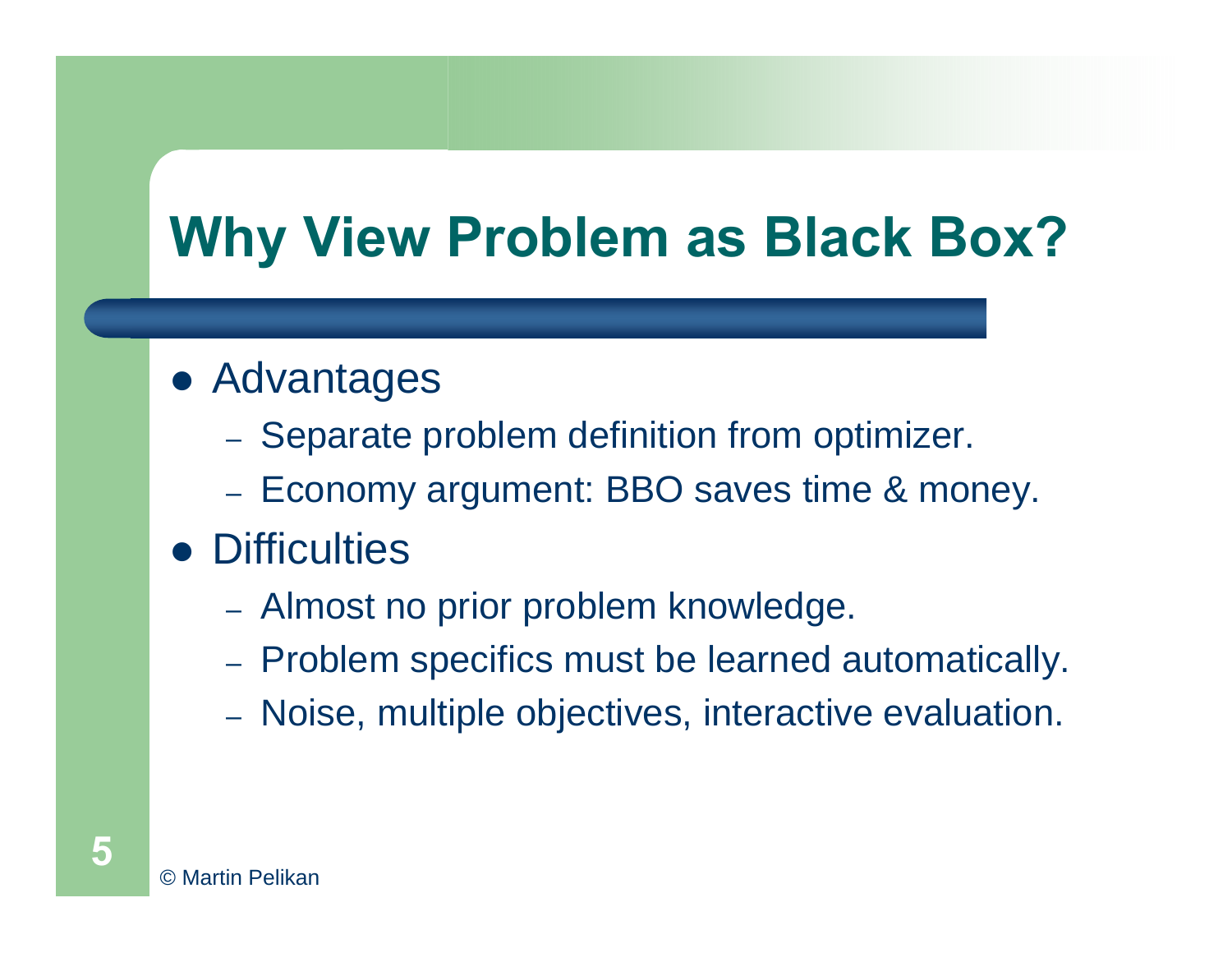## **Representations Considered Here**

#### • Start with

 $-$ - Solutions are *n*-bit binary strings.

#### • Later

- Real-valued vectors.
- –- Program trees.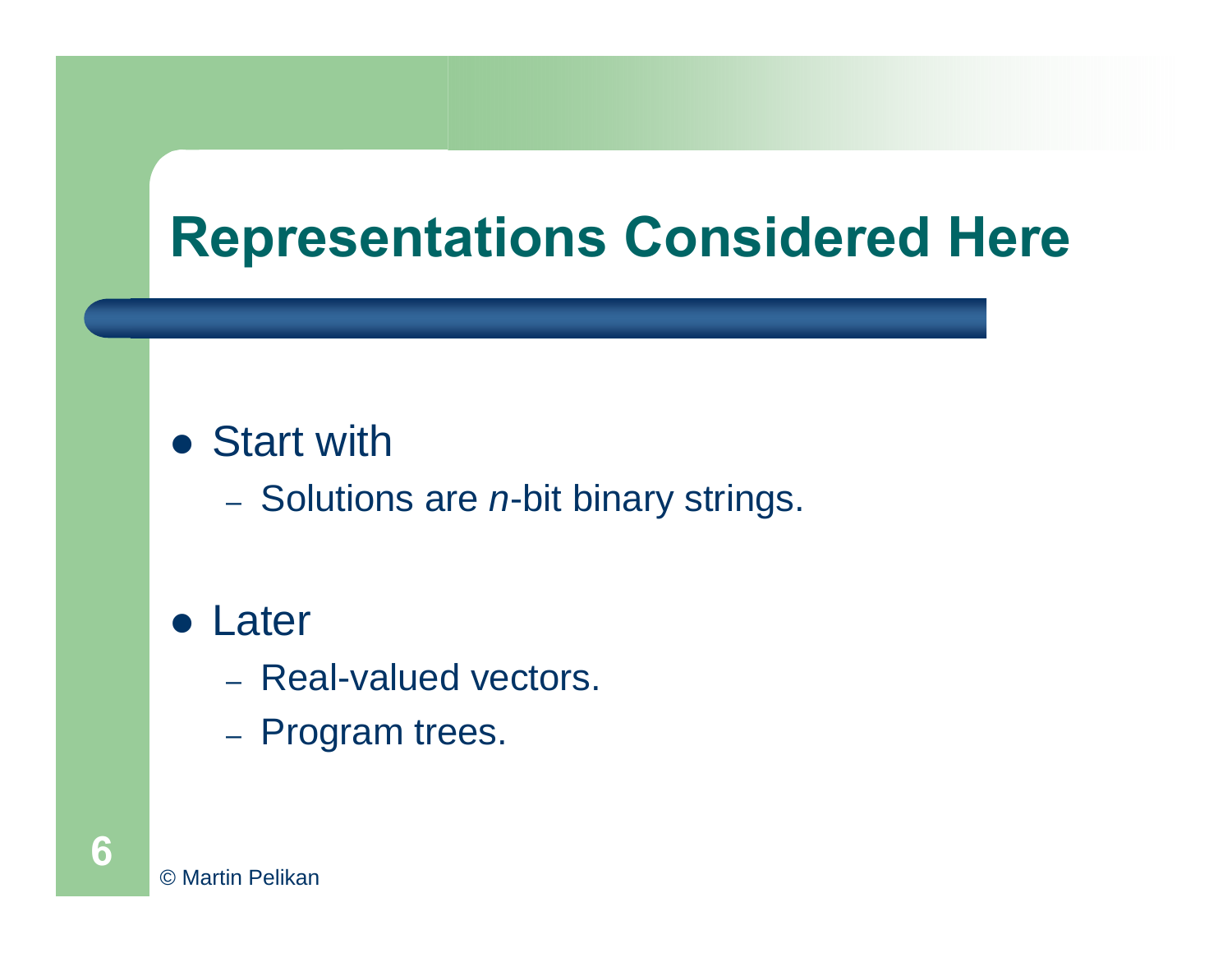## **Typical Situation in BBO**

• Previously visited solutions and their evaluation:

| #              | <b>Solution</b> | <b>Evaluation</b> |
|----------------|-----------------|-------------------|
|                | 00100           |                   |
| $\overline{2}$ | 11011           |                   |
| 3              | 01101           |                   |
|                | 10111           | R                 |

 $\bullet$ Question: What solution to generate next?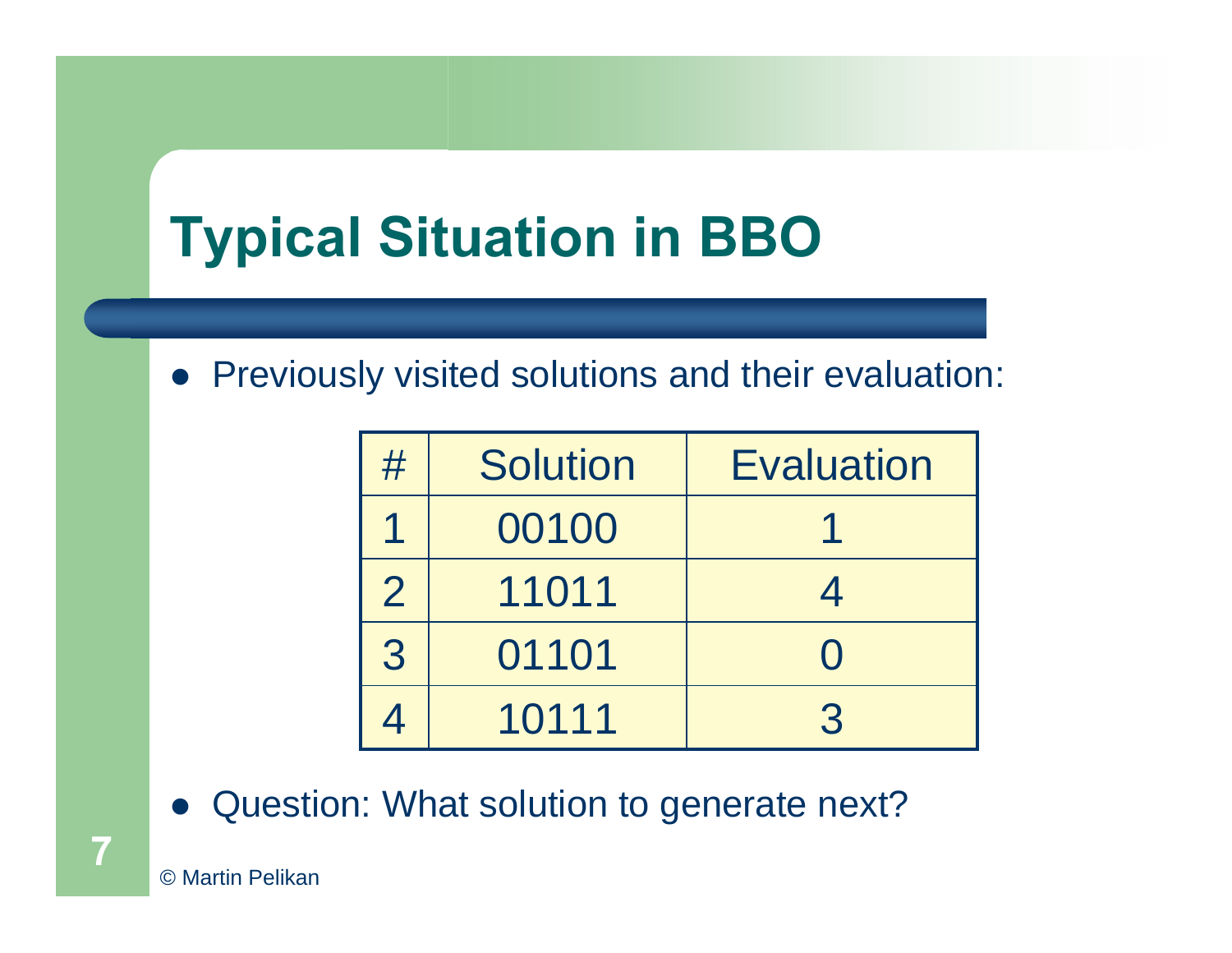## **Many Answers**

#### • Hill climber

- Start with a random solution.
- $-$  Flip bit that improves the solution most.
- $-$ - Finish when no more improvement possible.
- Simulated annealing
	- Introduce Metropolis.
- **Probabilistic model-building GAs** 
	- $-$ - Inspiration from GAs and machine learning (ML).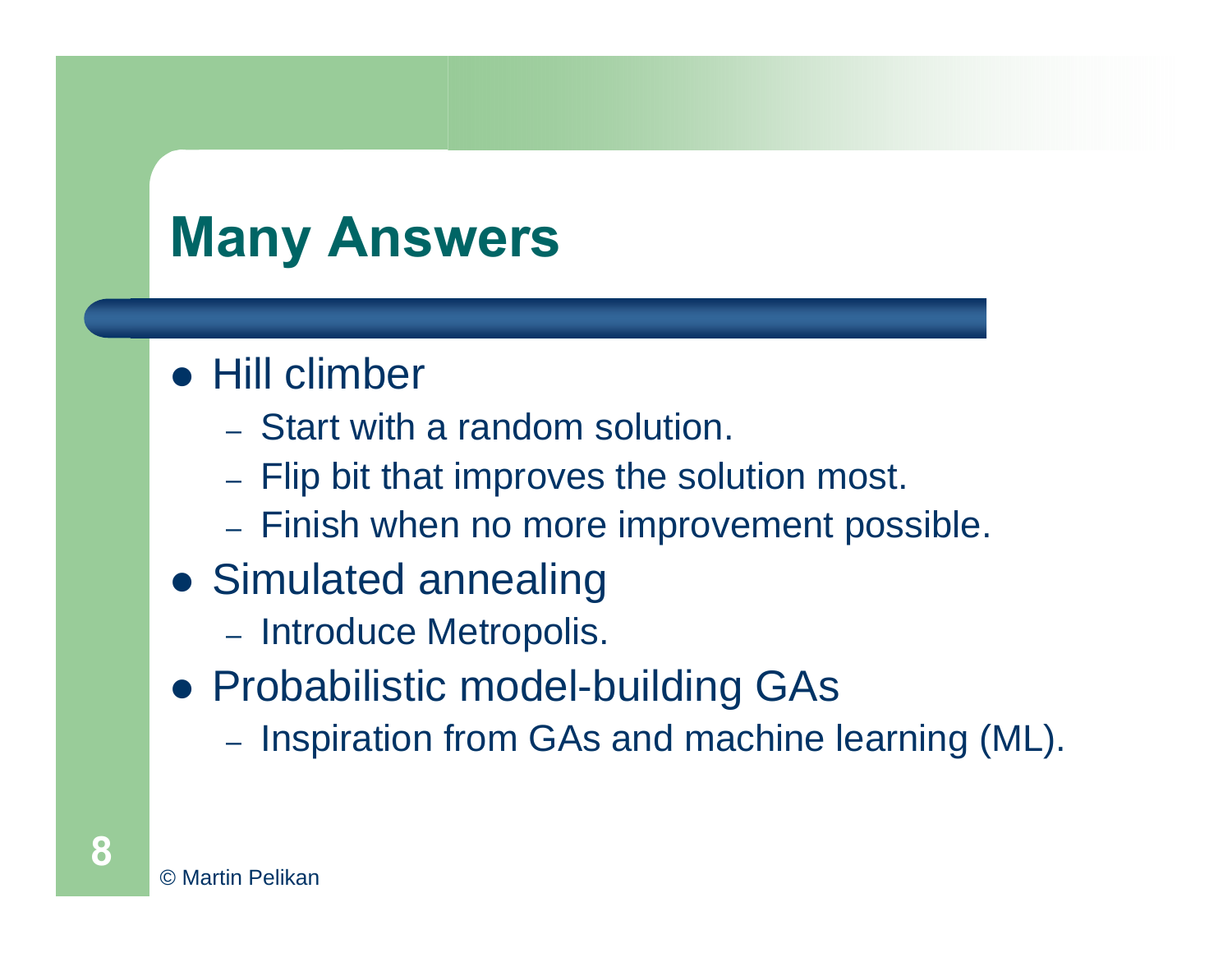## **Probabilistic Model-Building GAs**



• Replace crossover+mutation with learning and sampling probabilistic model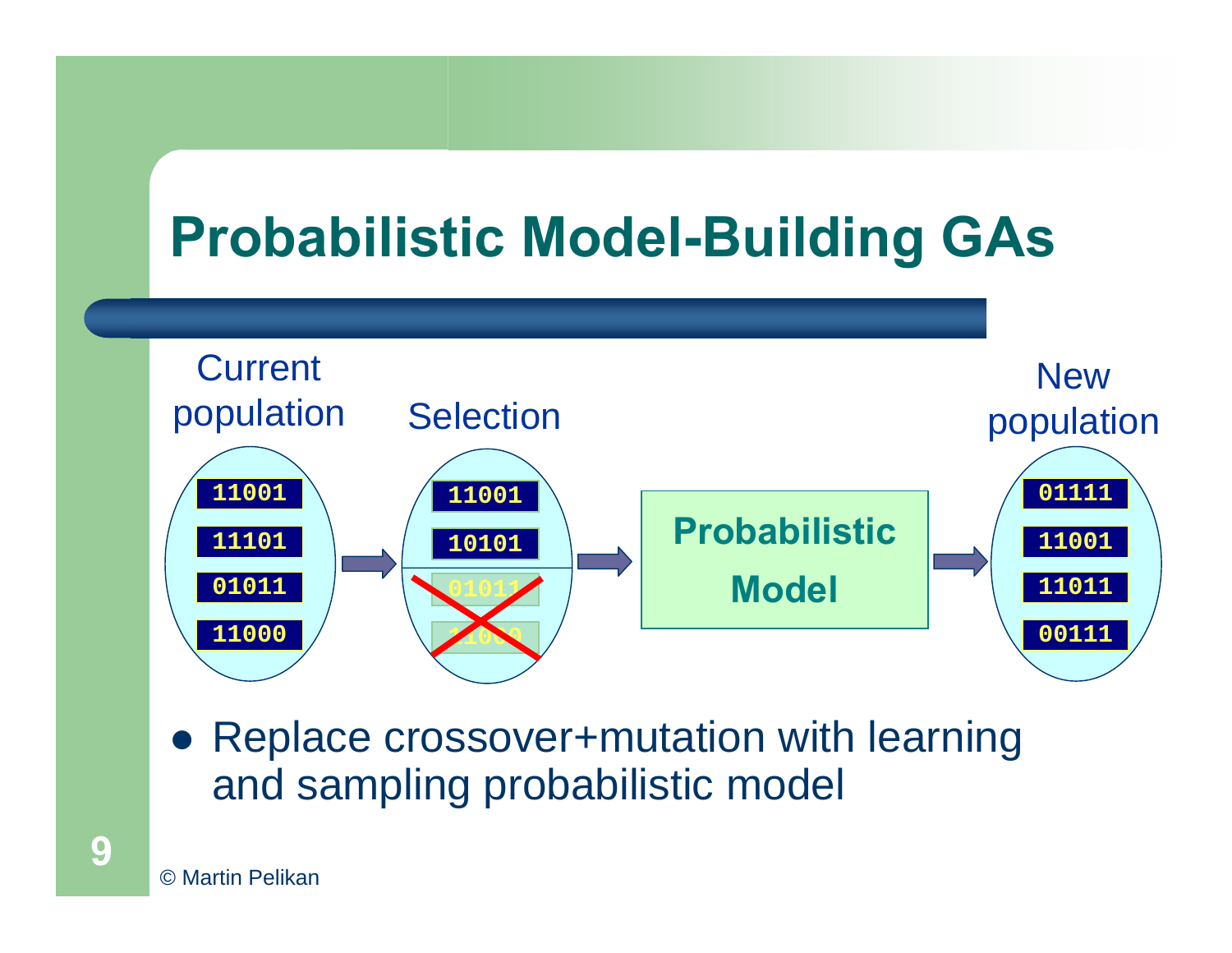## **Other Names for PMBGAs**

- Estimation of distribution algorithms (EDAs) (Mühlenbein & Paass, 1996)
- Iterated density estimation algorithms (IDEA) (Bosman & Thierens, 2000)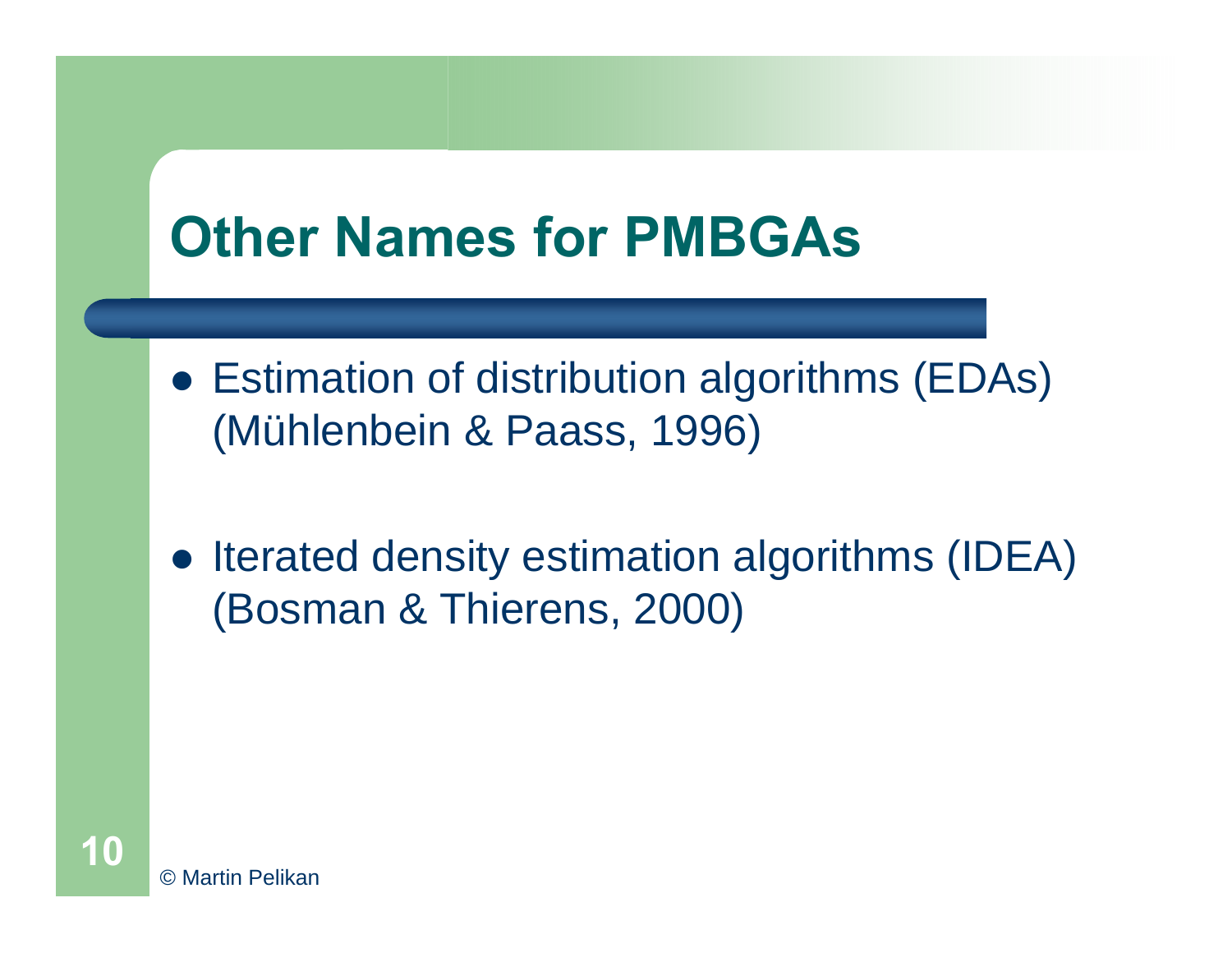## **What Models to Use?**

- Start with a simple example
	- Probability vector for binary strings.
- Later
	- $-$ - Dependency tree models (COMIT).
	- $-$ – Bayesian networks (BOA).
	- $-$ Bayesian networks with local structures (hBOA).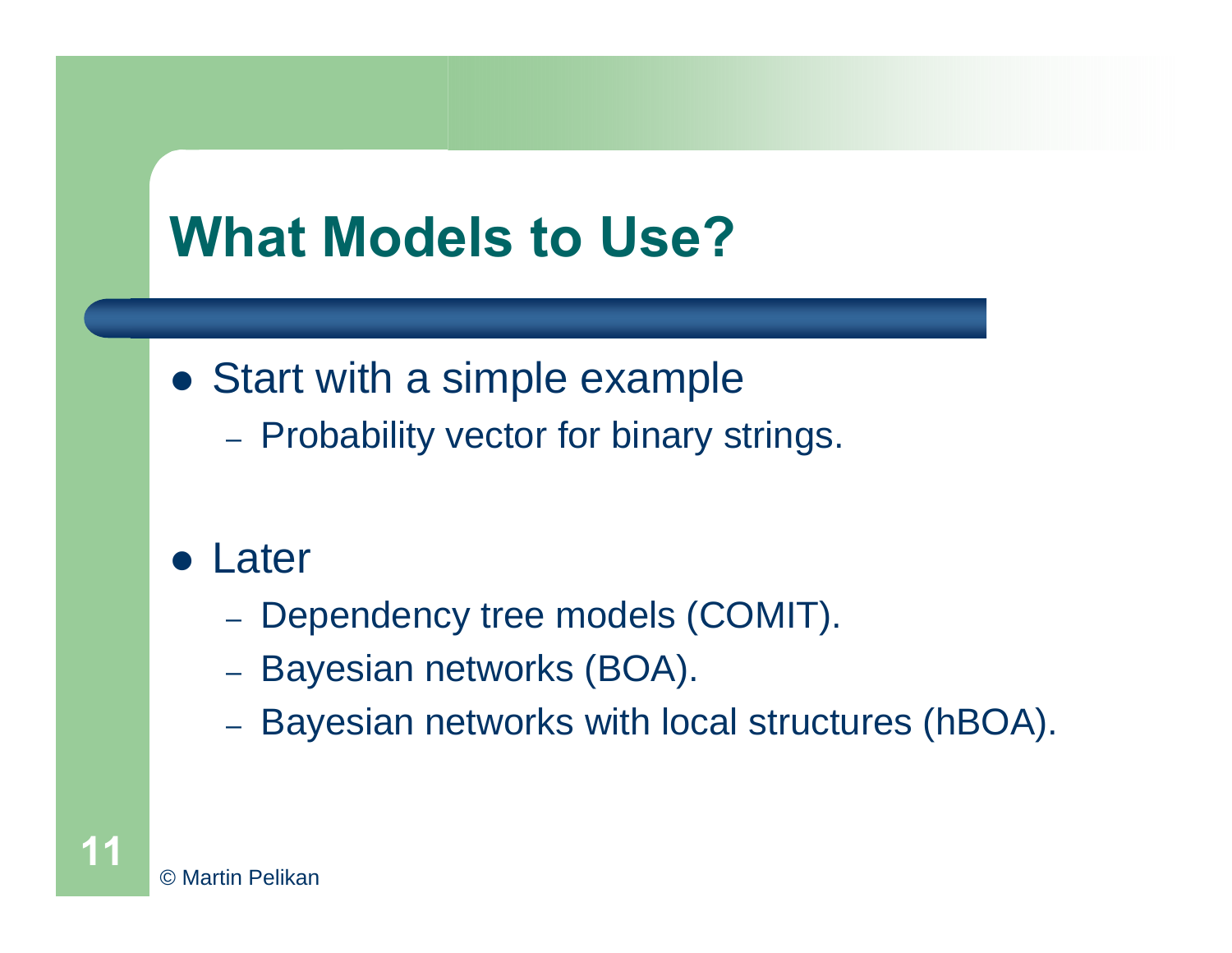## **Probability Vector**

- Assume *n*-bit binary strings.
- $\bullet$ Model: Probability vector  $p=(p_1, \ldots, p_n)$ 
	- *pi* = probability of 1 in position *i*
	- $-$ - Learn *p*: Compute proportion of 1 in each position.
	- Sample *p*: Sample 1 in position *i* with prob. *pi*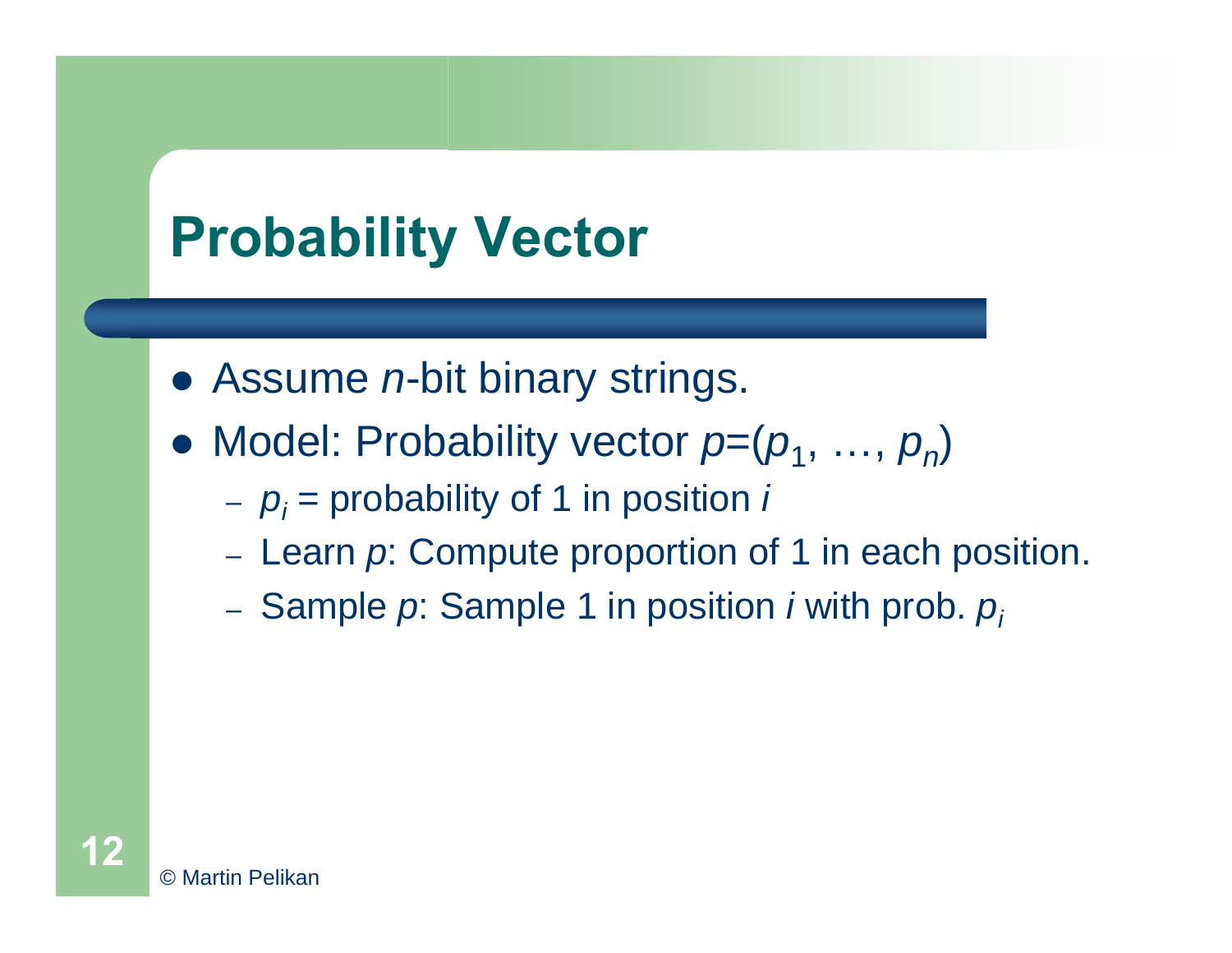#### **Example: Probability Vector**



© Martin Pelikan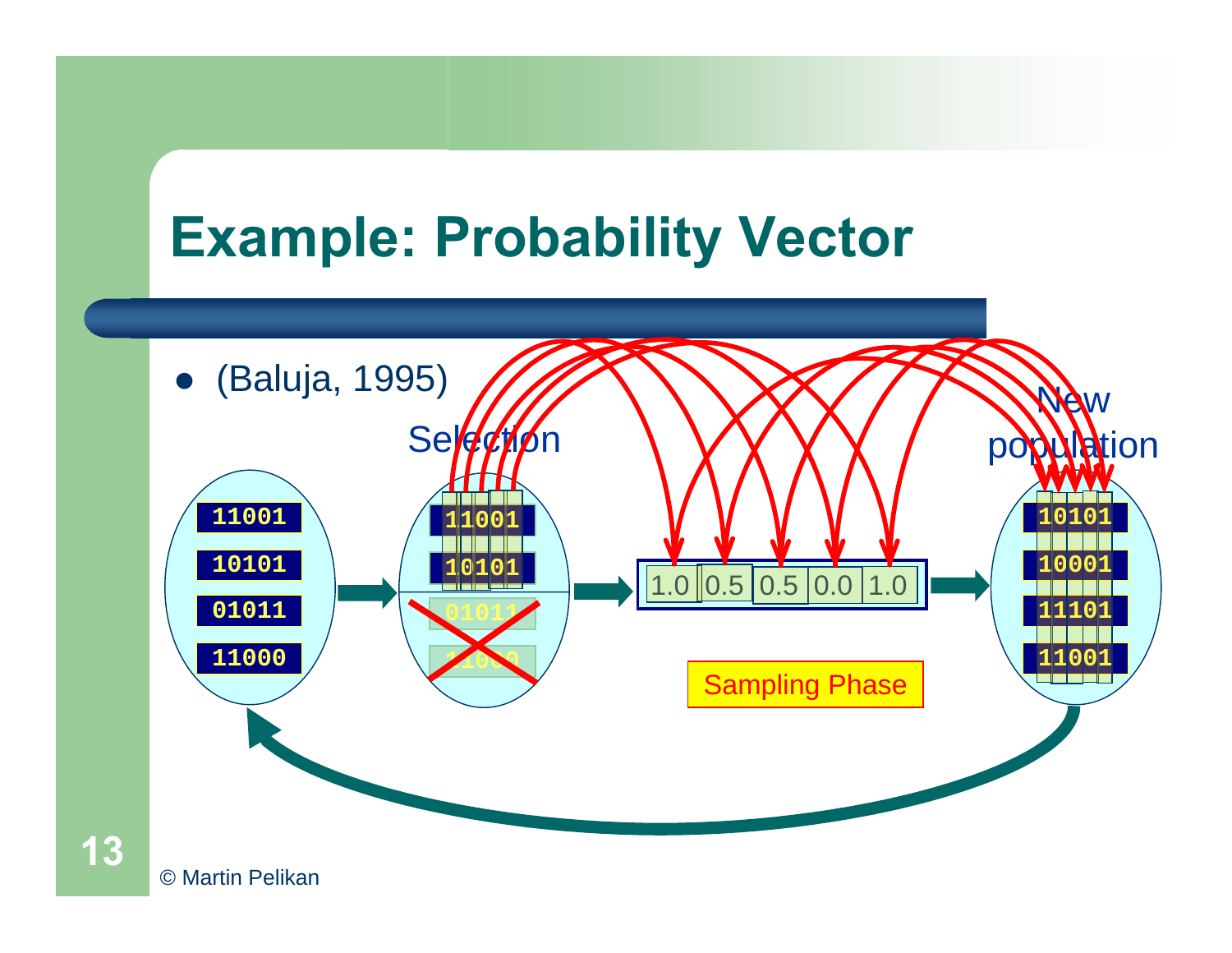## **Probability Vector PMBGAs**

- PBIL (Baluja, 1995)
	- Incremental updates to the prob. vector.
- Compact GA (Harik, Lobo, Goldberg, 1998)
	- $-$  Also incremental updates but better analogy with populations.
- **UMDA (Mühlenbein, Paass, 1996)** 
	- What we showed here.
- All variants perform similarly.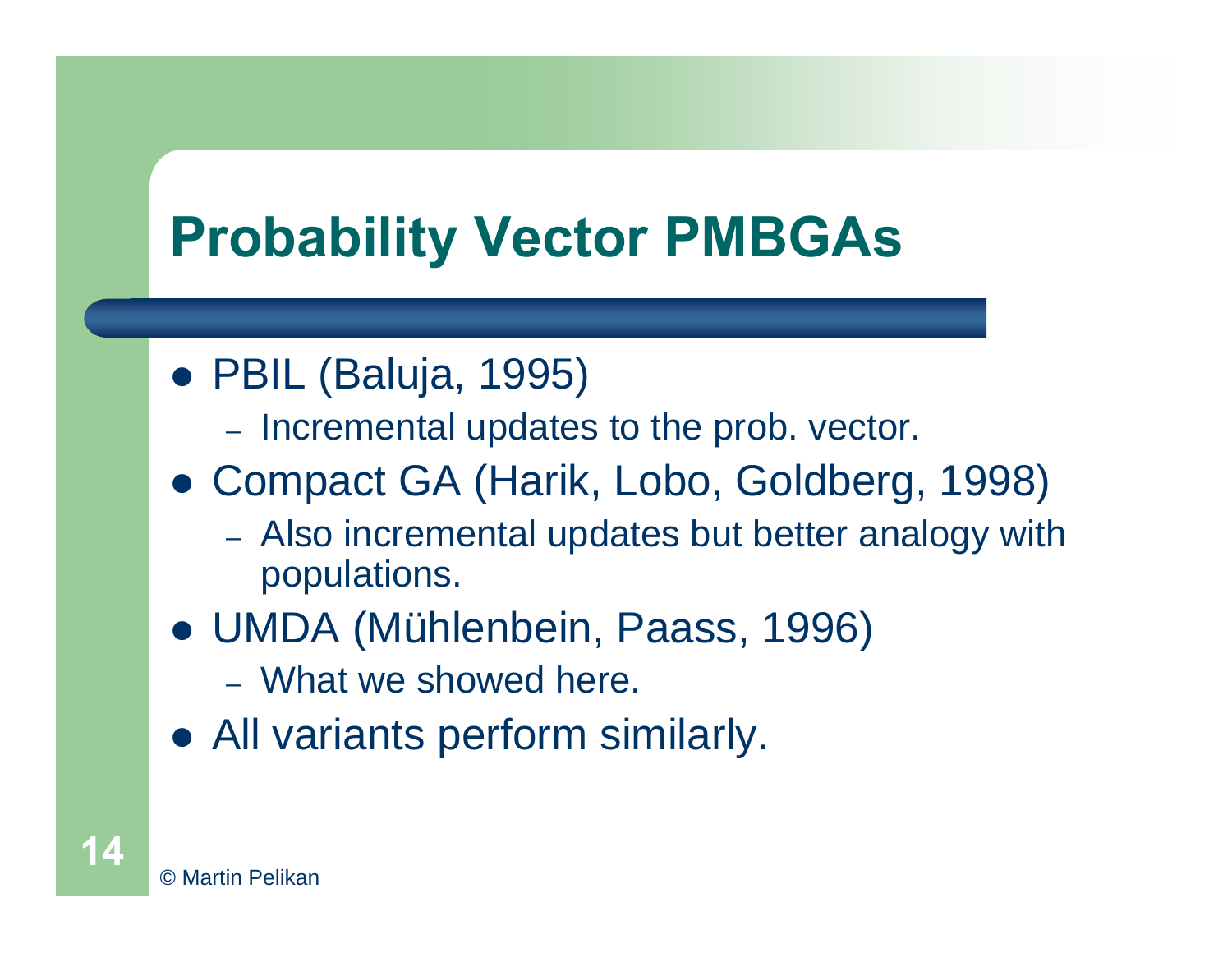## **Probability Vector Dynamics**

- Bits that perform better get more copies.
- And are combined in new ways.
- But context of each bit is ignored.
- Example problem 1: ONEMAX

$$
f(X_1, X_2, \dots, X_n) = \sum_{i=1}^n X_i
$$

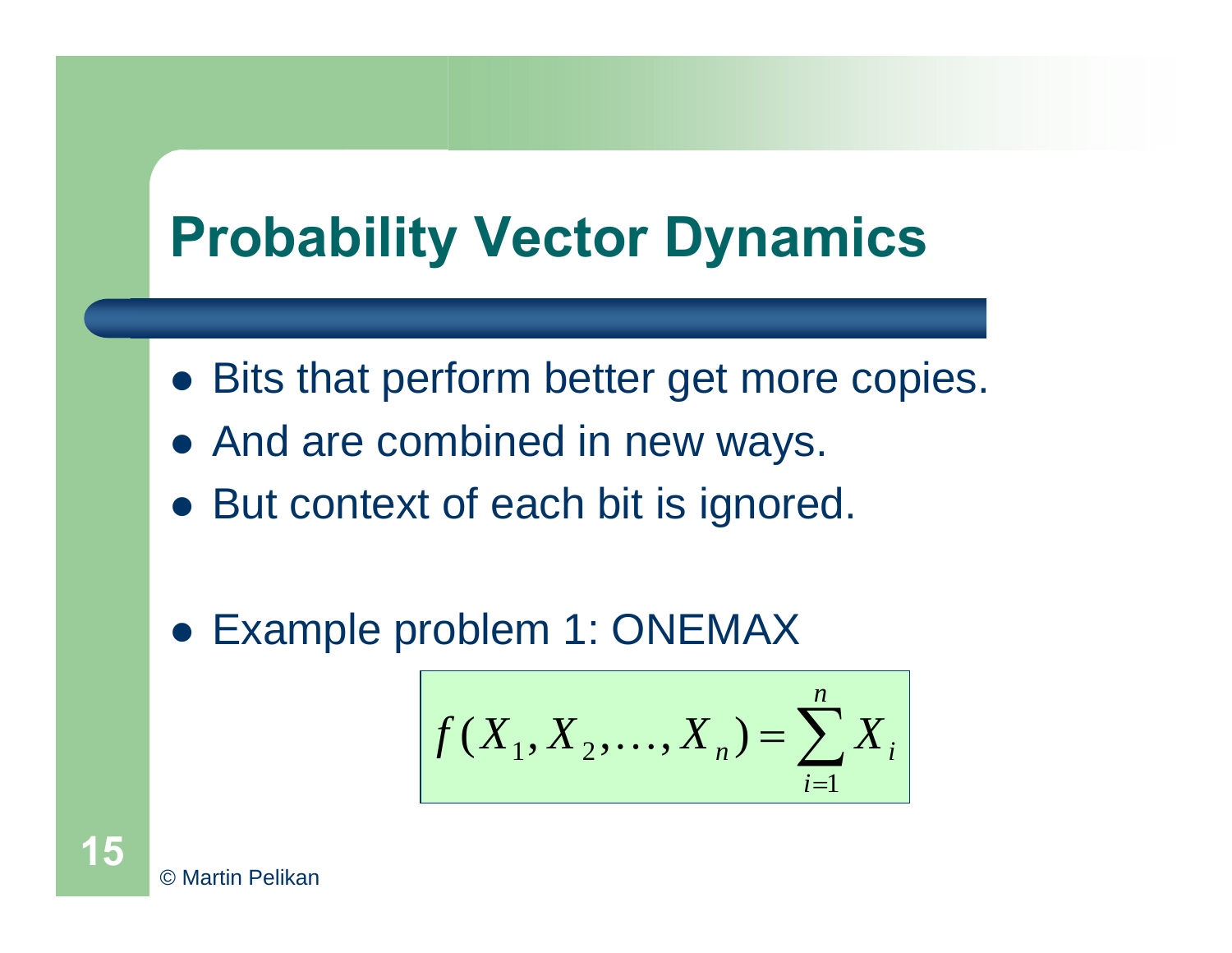#### **Probability Vector on ONEMAX**

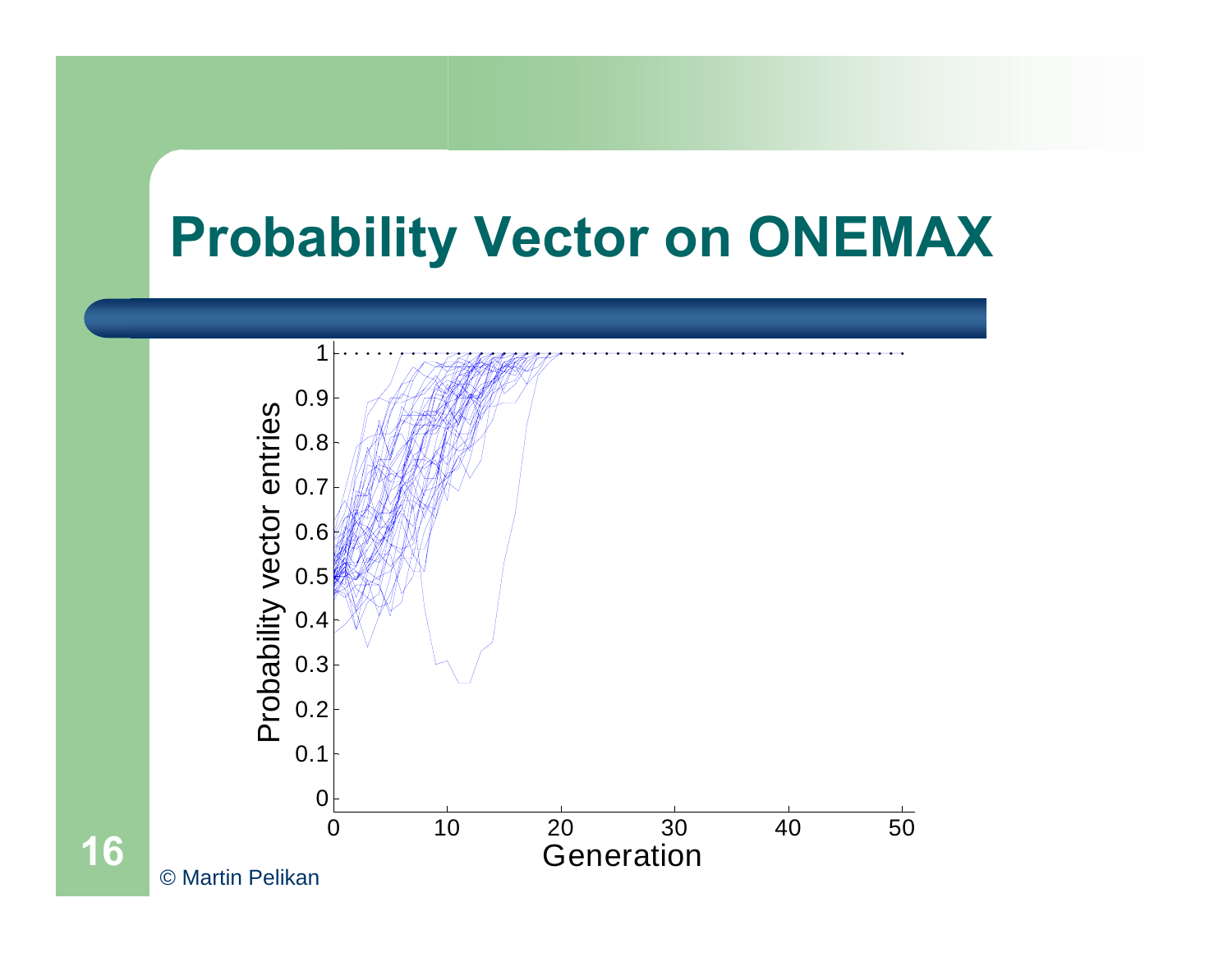## **Probability Vector: Ideal Scale-up**

- O(n log n) evaluations until convergence
	- (Harik, Cantú-Paz, Goldberg, & Miller, 1997)
	- (Mühlenbein, Schlierkamp-Vosen, 1993)
- Other algorithms
	- Hill climber: O(n log n) (Mühlenbein, 1992)
	- GA with uniform: approx. O(n log n)
	- GA with one-point: slightly slower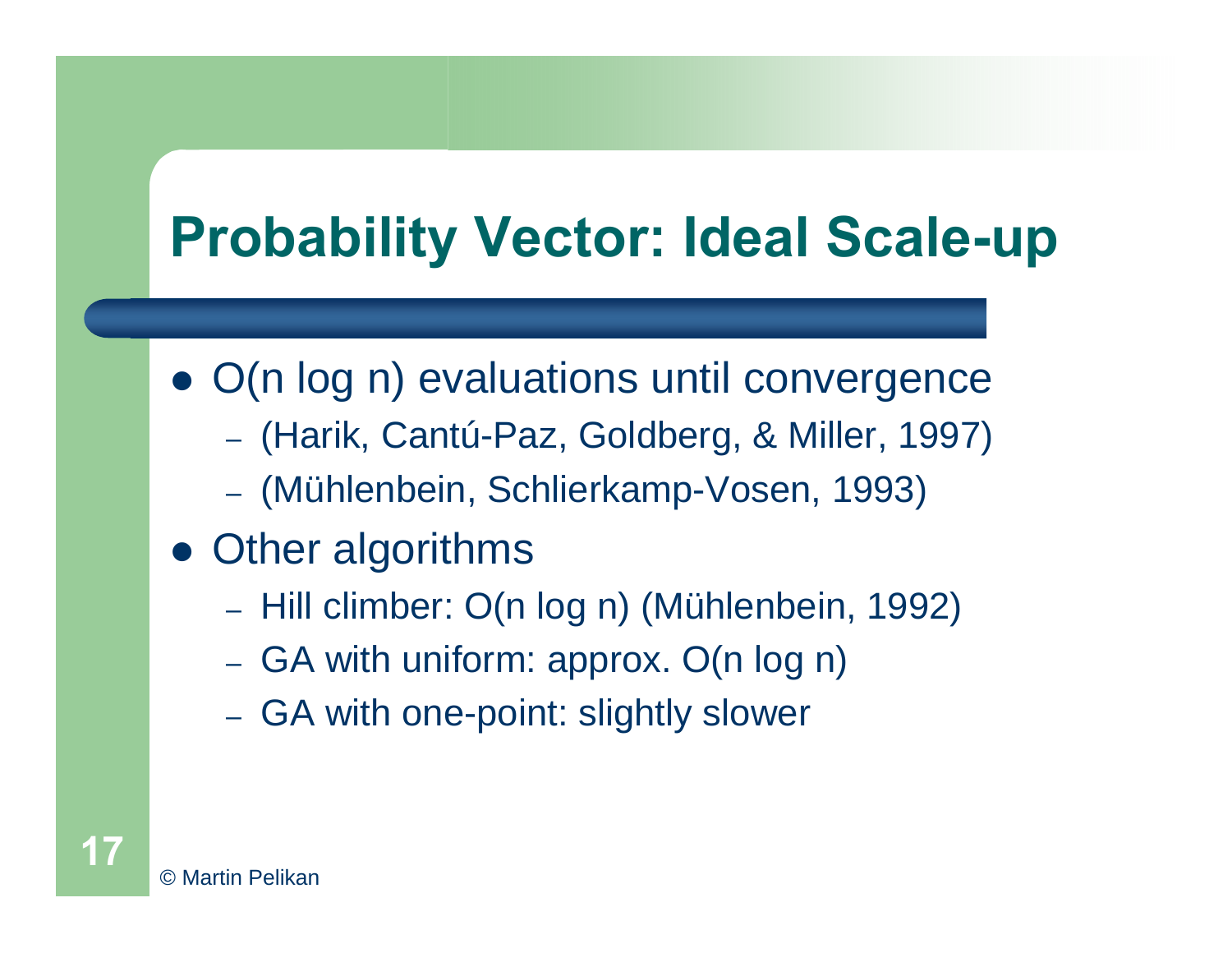### **When Does Prob. Vector Fail?**

- Example problem 2: Concatenated traps
	- Partition input string into disjoint groups of 5 bits.
	- Each group contributes via trap (ones=number of ones):

$$
trap(ones) = \begin{cases} 5 & \text{if ones = 5} \\ 4 - ones & \text{otherwise} \end{cases}
$$

- Concatenated trap = sum of single traps
- Optimum: String 111…1

© Martin Pelikan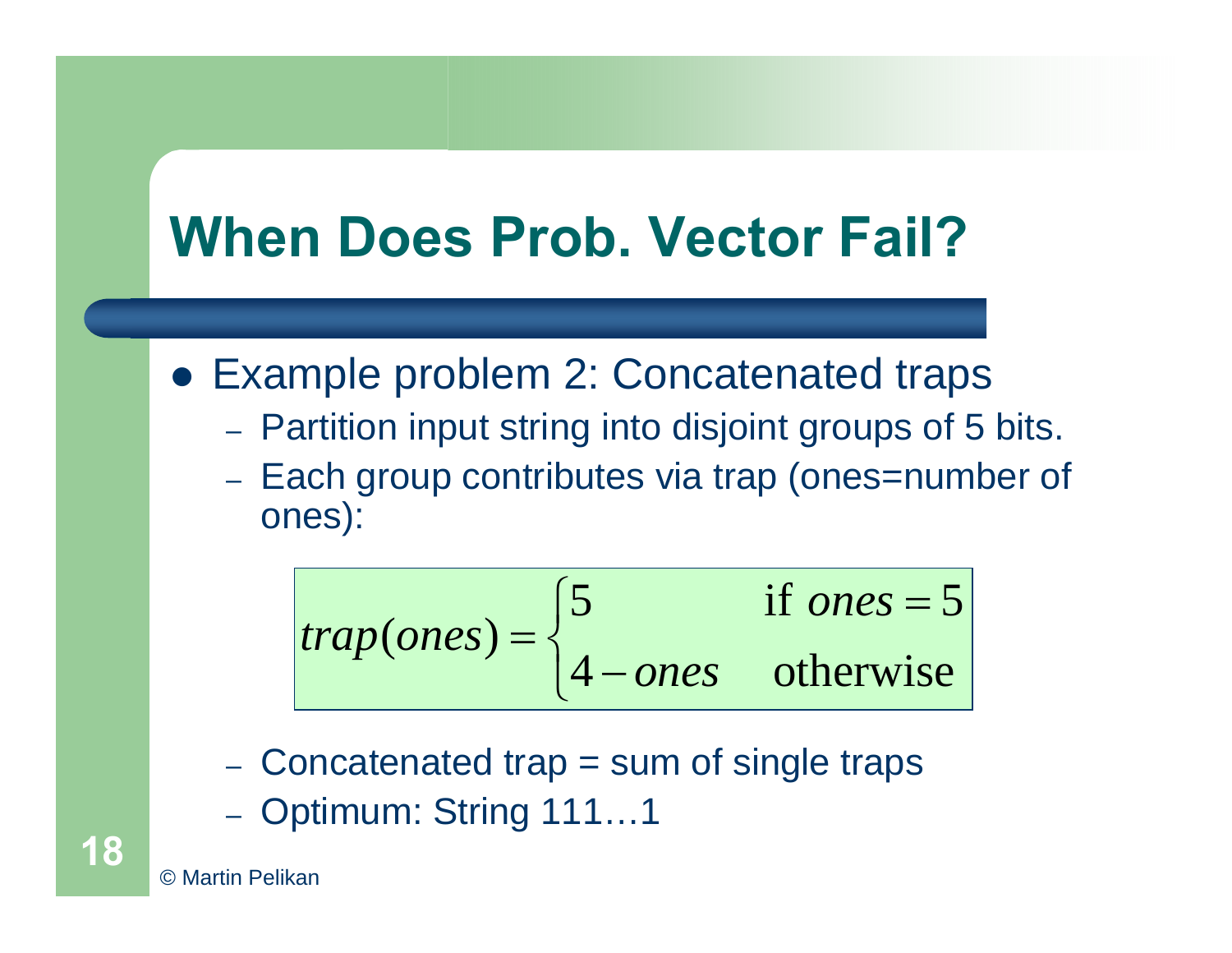#### **Probability Vector on Traps**

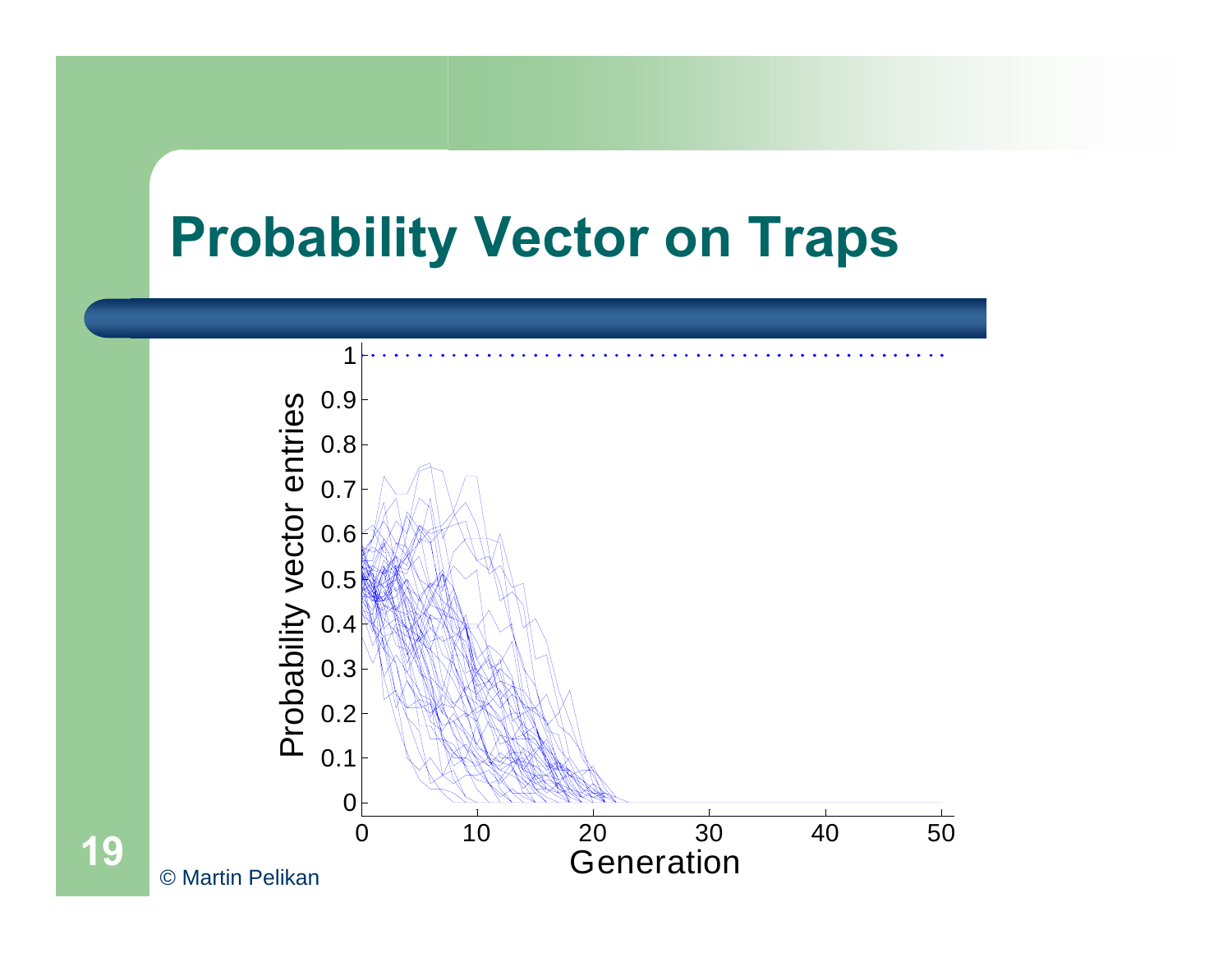## **Why Failure?**

- Onemax:
	- Optimum in 111…1
	- 1 outperforms 0 on average.
- Traps: optimum in 11111, but
	- $f(0^{***}) = 2$
	- f(1\*\*\*\*) = 1.375
- So single bits are misleading.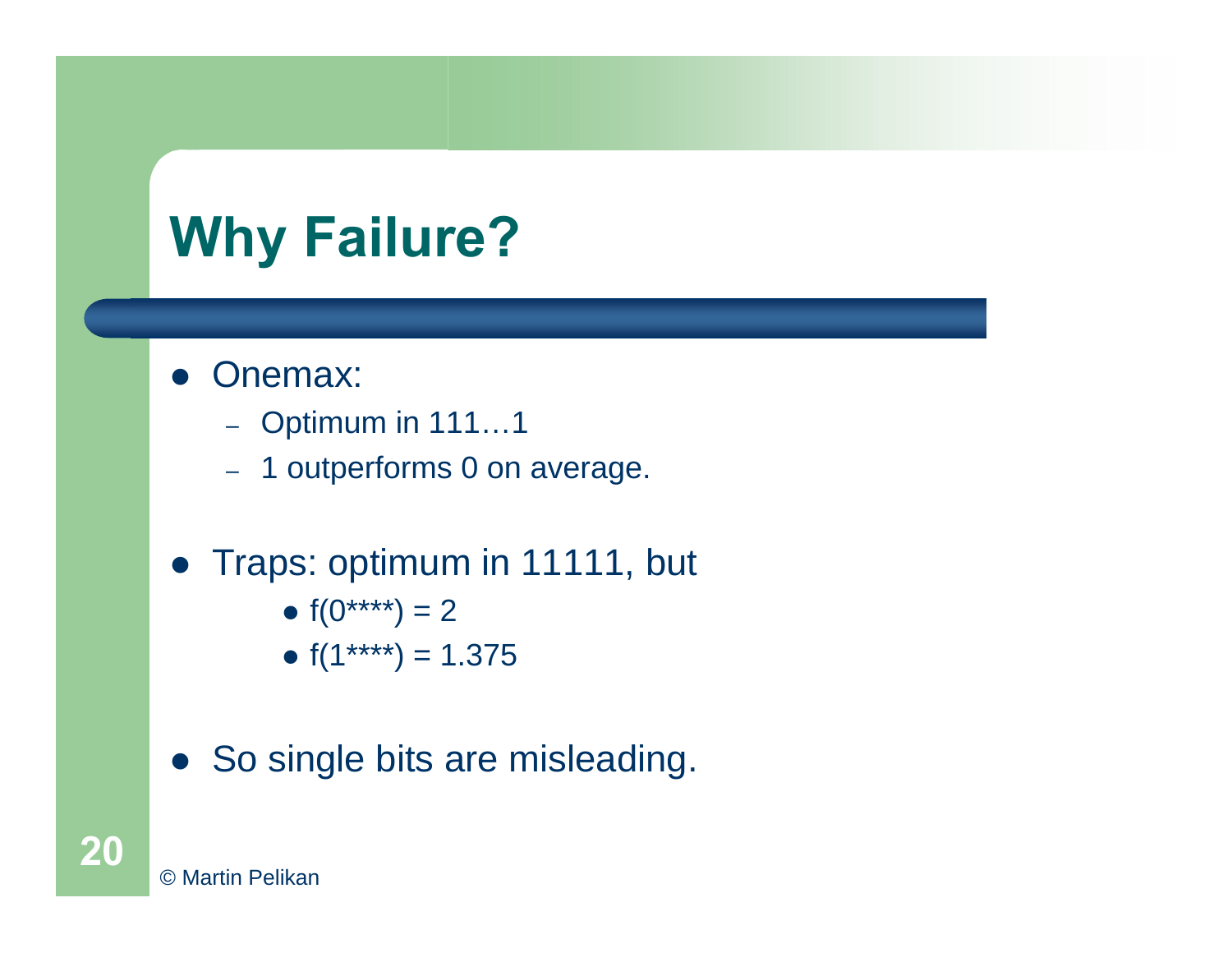## **How to Fix It?**

- Consider 5-bit statistics instead 1-bit ones.
- Then, 11111 would outperform 00000.
- **Learn model** 
	- $-$ Compute p(00000), p(00001), …, p(11111)
- Sample model
	- Sample 5 bits at a time
	- – $-$  Generate 00000 with p(00000), 00001 with p(00001), …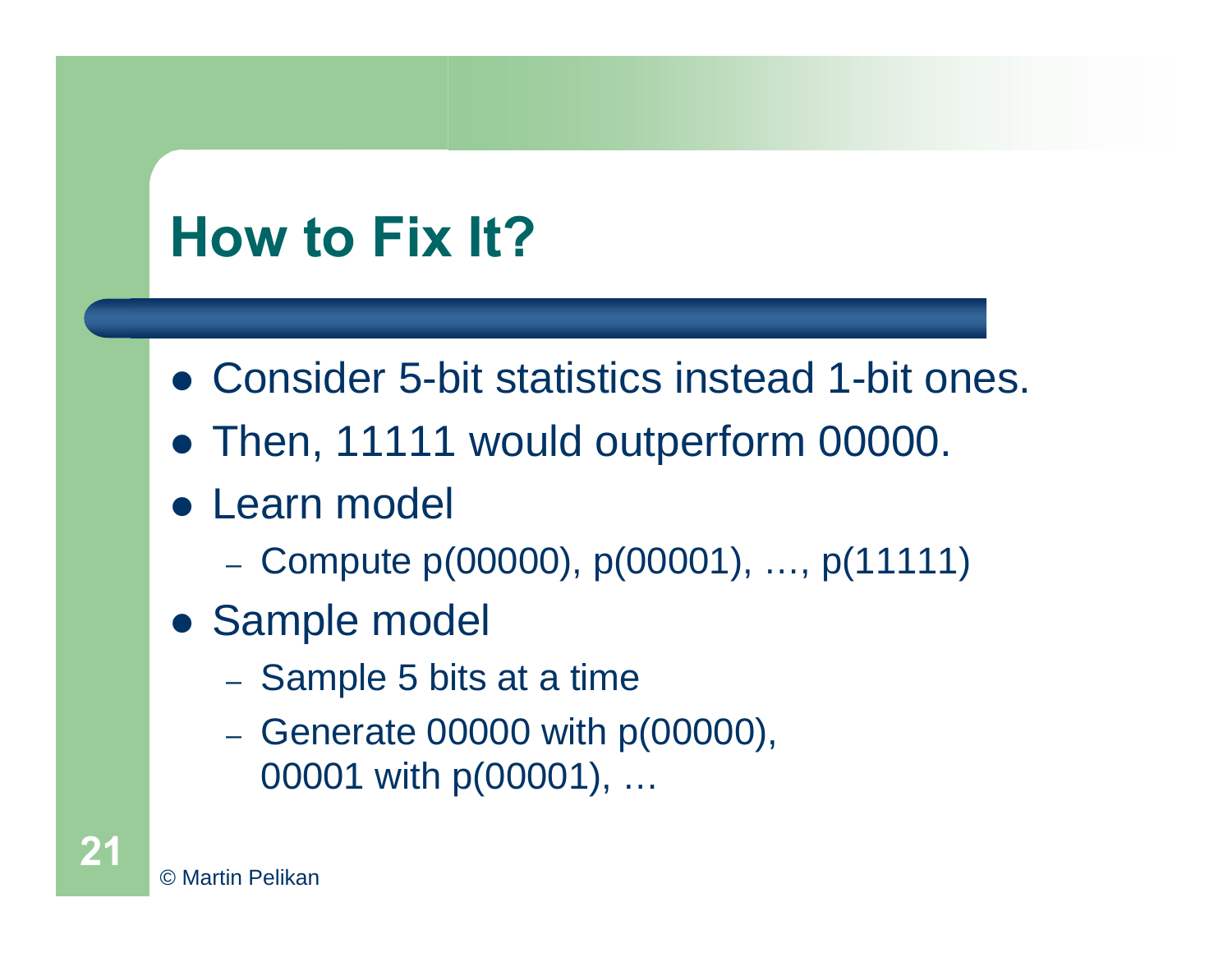#### **Correct Model on Traps: Dynamics**

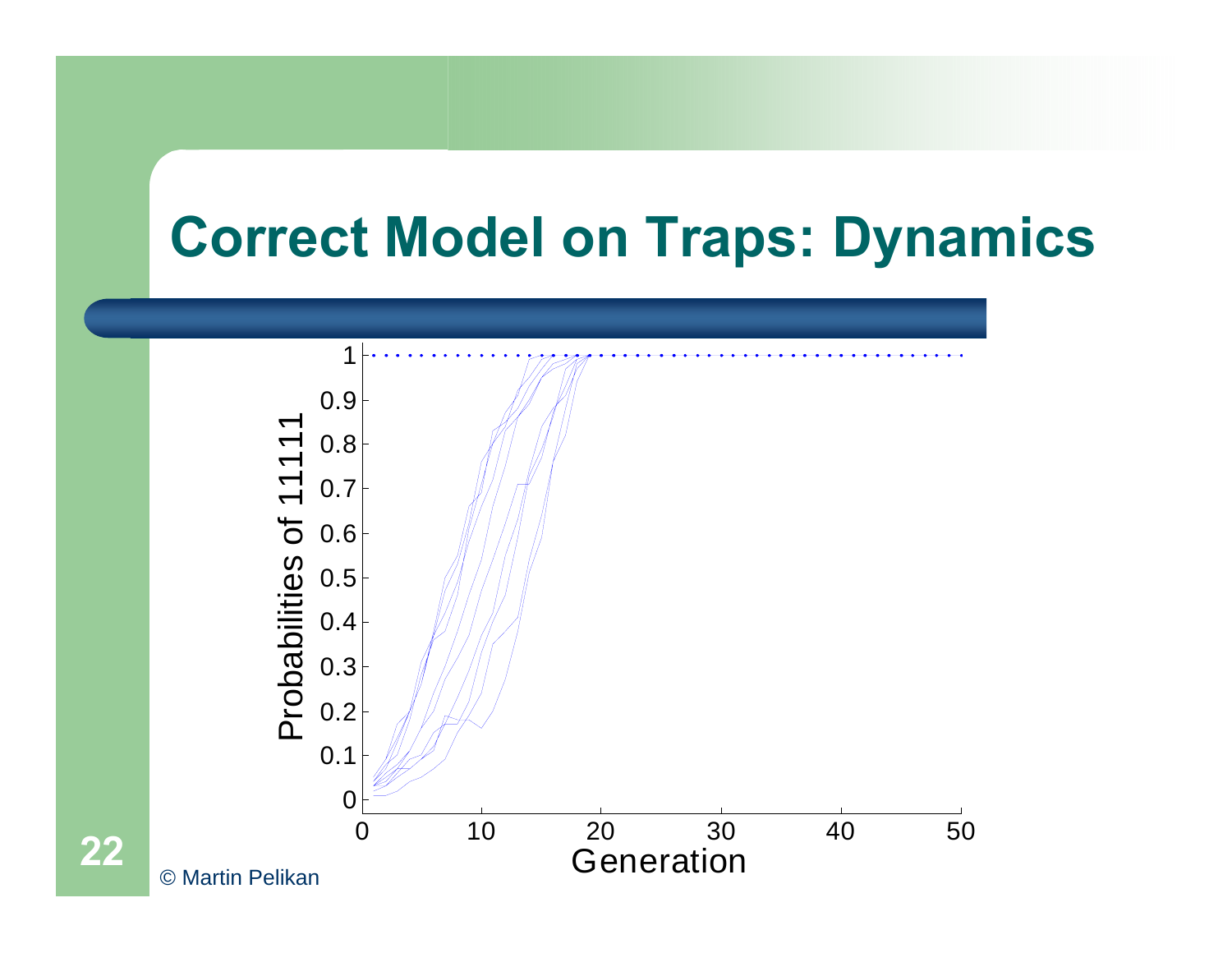#### **Good News: Good Stats Work Great!**

- Optimum in O(n log n) evaluations.
- Same performance as on onemax!
- Others
	- $-$  Hill climber: O(n $^{5}$  log n) = much worse.
	- $-$ - GA with uniform:  $O(2^n)$  = intractable.
	- $-$ - GA with one point:  $O(2^n)$  (without tight linkage).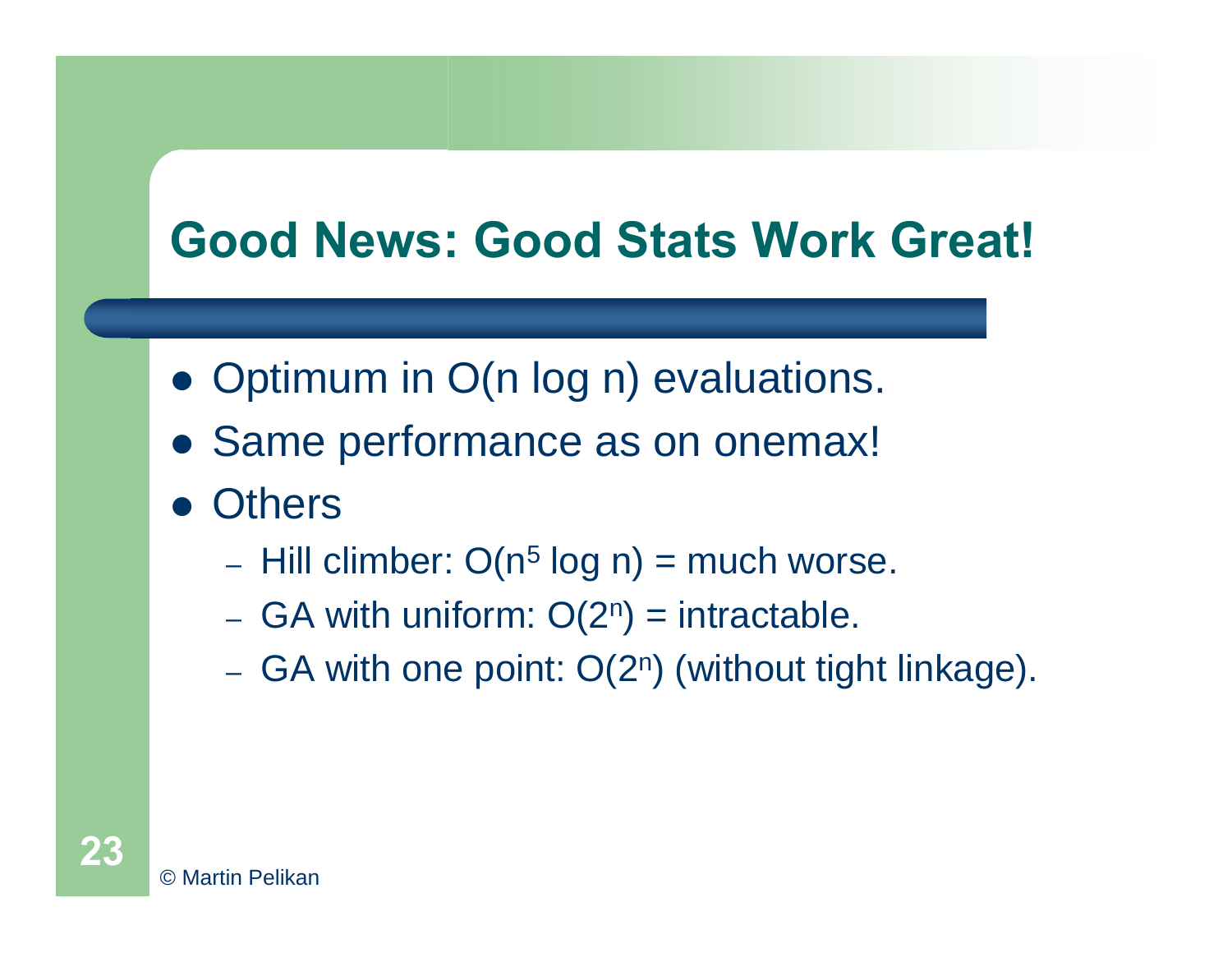# **Challenge**

- How to *learn* and use context for each position?
	- $-$ - Find nonmisleading statistics.
	- $-$ Use those statistics as in probability vector.
- Then, we could solve problems decomposable into statistics of order at most  $k$  with at most  $O(n^2)$  evaluations!
	- And there are many of those problems.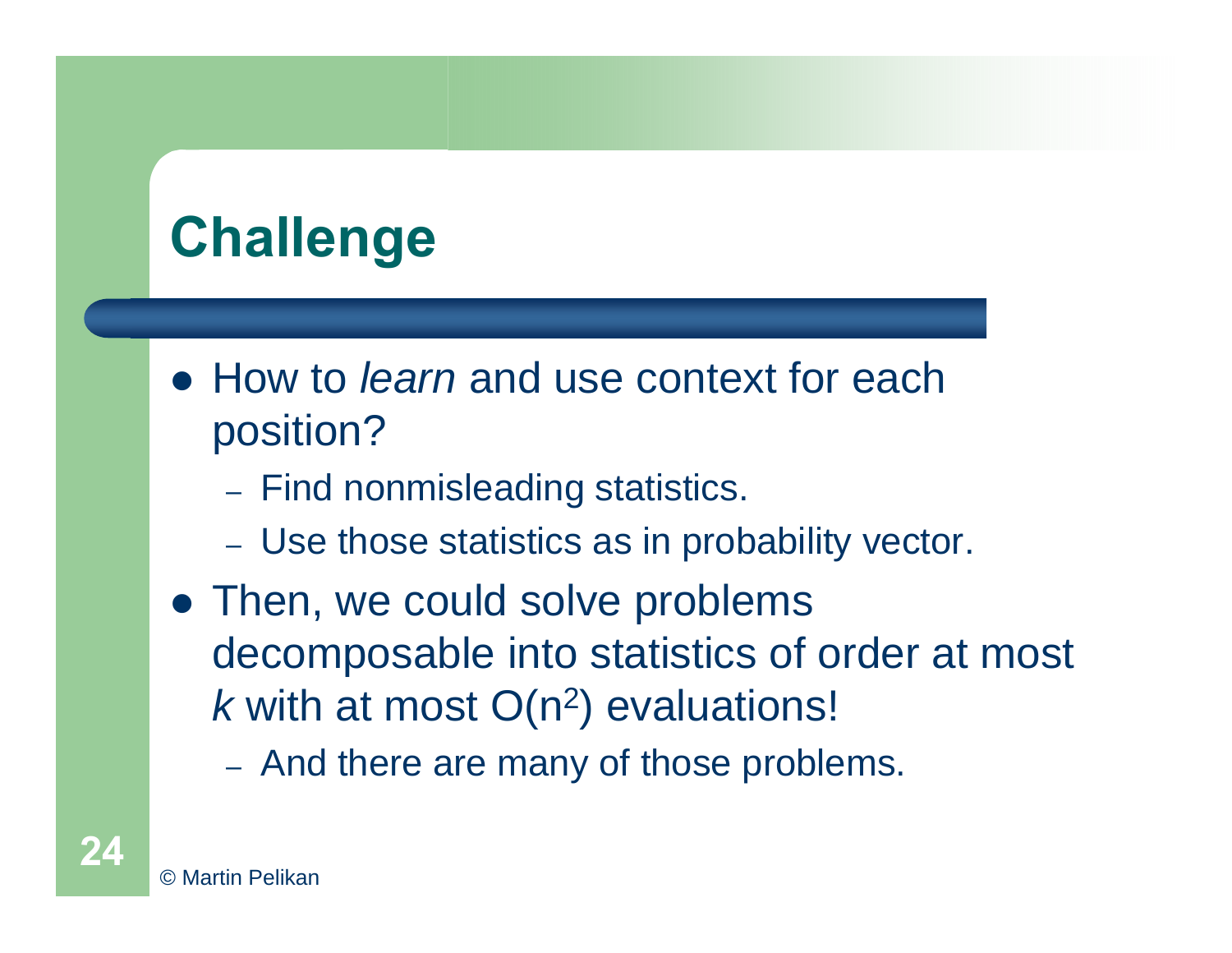### **Next**

- **COMIT** 
	- Use tree models
- Extended compact GA
	- Cluster bits into groups.
- **Bayesian optimization algorithm (BOA)** 
	- Use Bayesian networks (more general).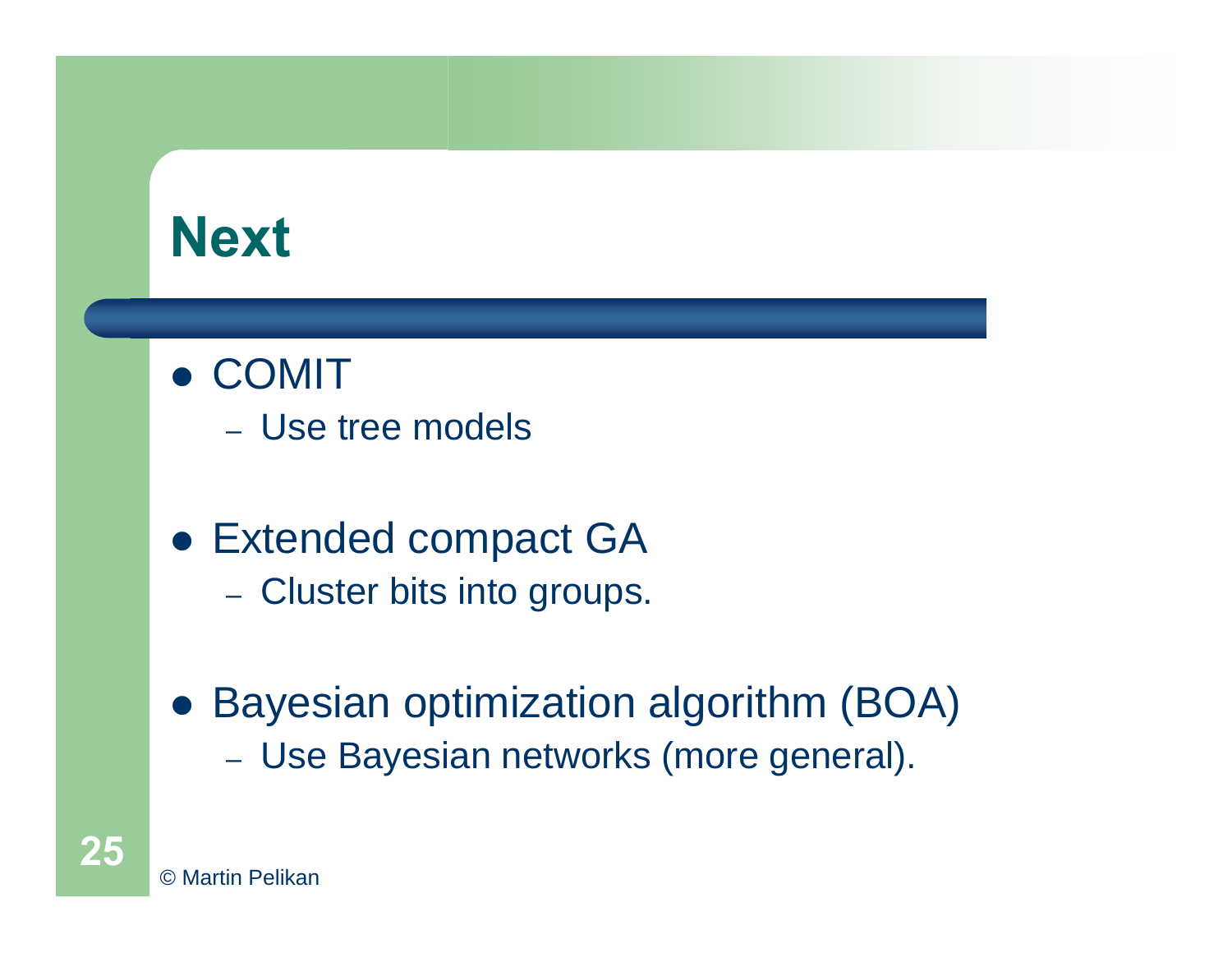## **Beyond single bits: COMIT**

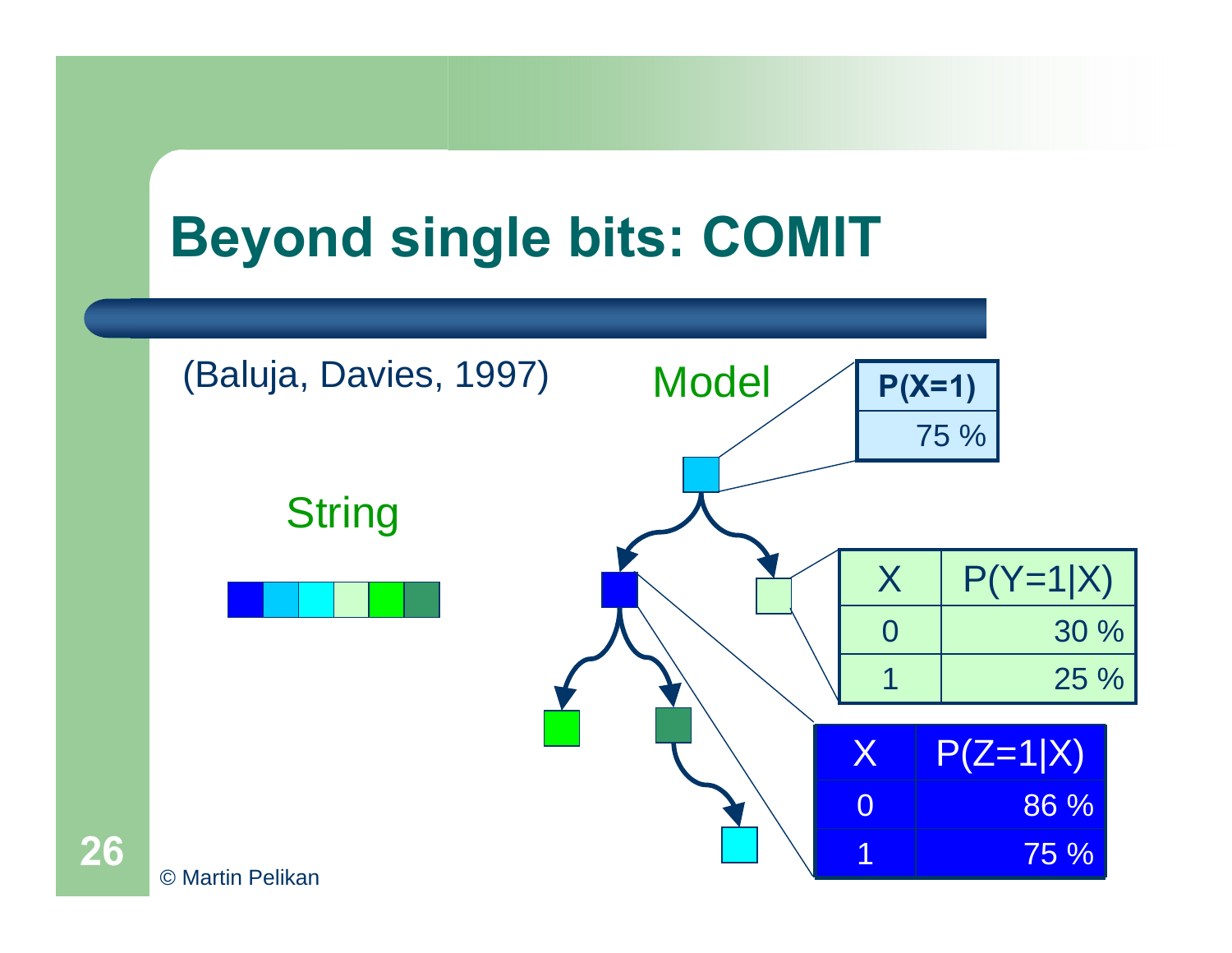## **How to Learn a Tree Model?**

• Mutual information:

$$
I(X_i, X_j) = \sum_{a,b} P(X_i = a, X_j = b) \log \frac{P(X_i = a, X_j = b)}{P(X_i = a)P(X_j = b)}
$$

#### **• Goal**

- Find tree that maximizes mutual information between connected nodes.
- Algorithm
	- Prim's algorithm for maximum spanning trees.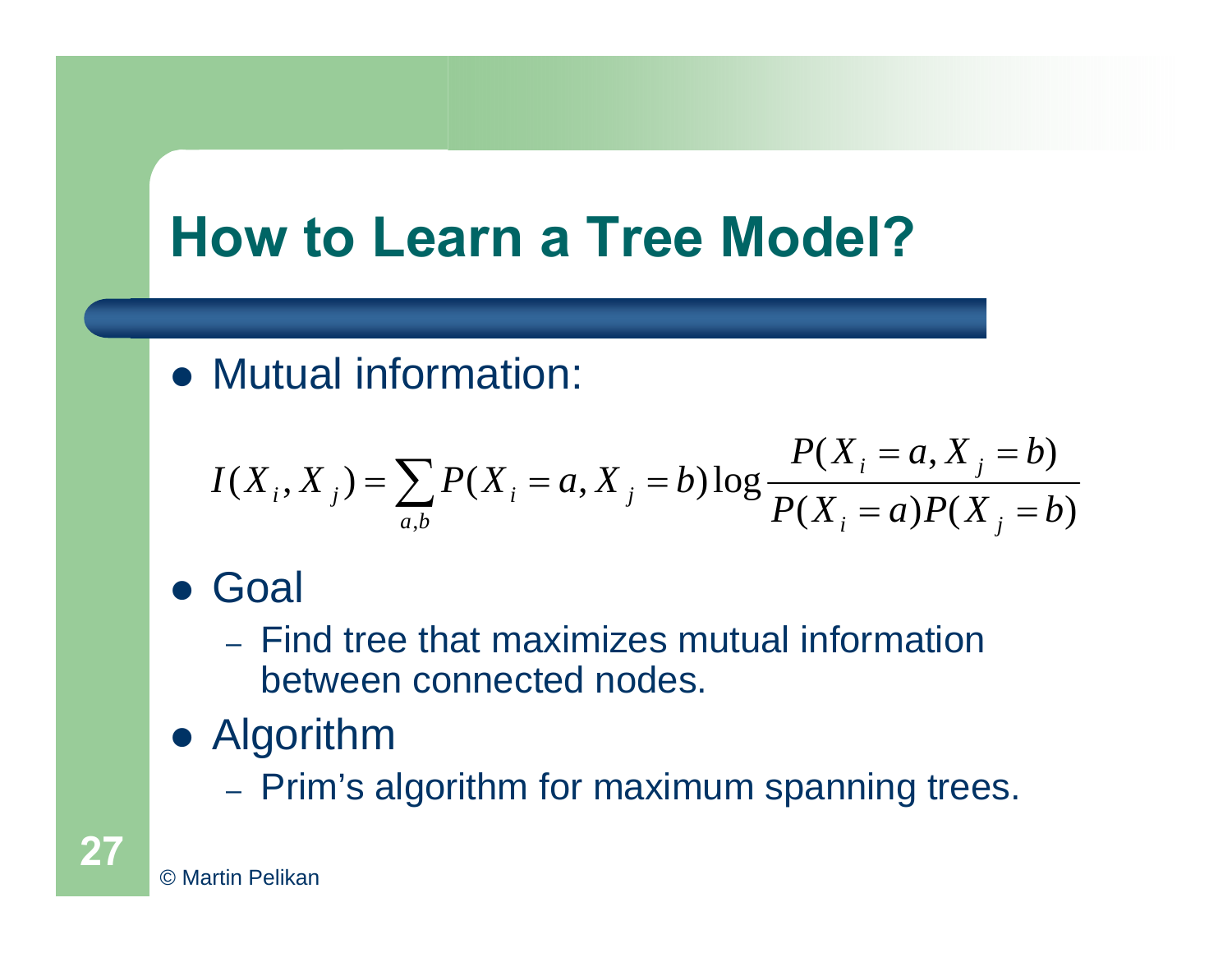## **Prim's Algorithm**

- Start with a graph with no edges.
- Add arbitrary node to the tree.
- Iterate
	- $-$ - Hang a new node to the tree to any node that maximizes mutual information.
- Complexity:  $O(n^2)$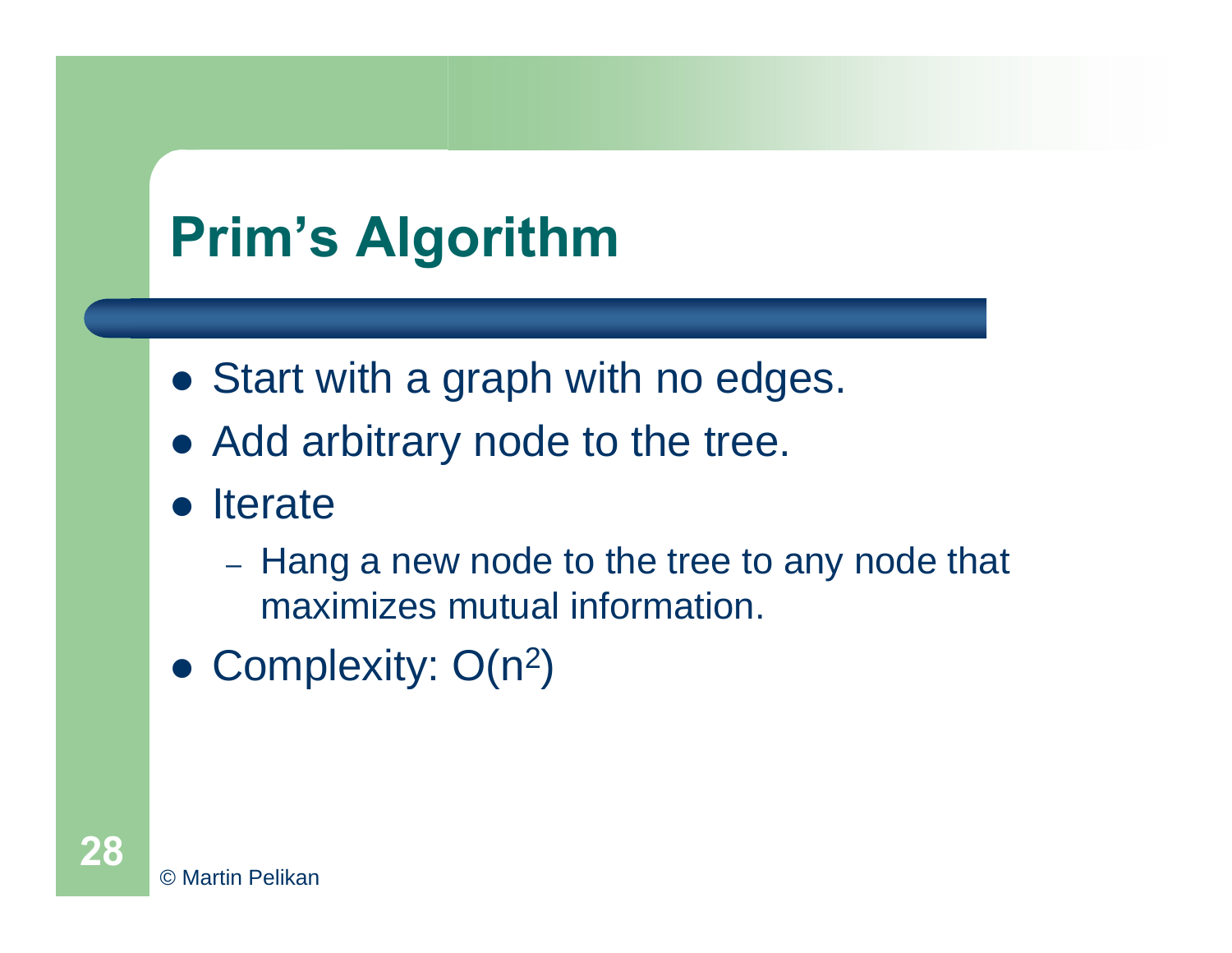#### **Variants of PMBGAs with Tree Models**

- COMIT (Baluja, Davies, 1997)
	- Tree models.
- MIMIC (DeBonet, 1996)
	- Chain distributions.
- z BMDA (Pelikan, Mühlenbein, 1998)  $-$ Forest distribution (independent trees or tree)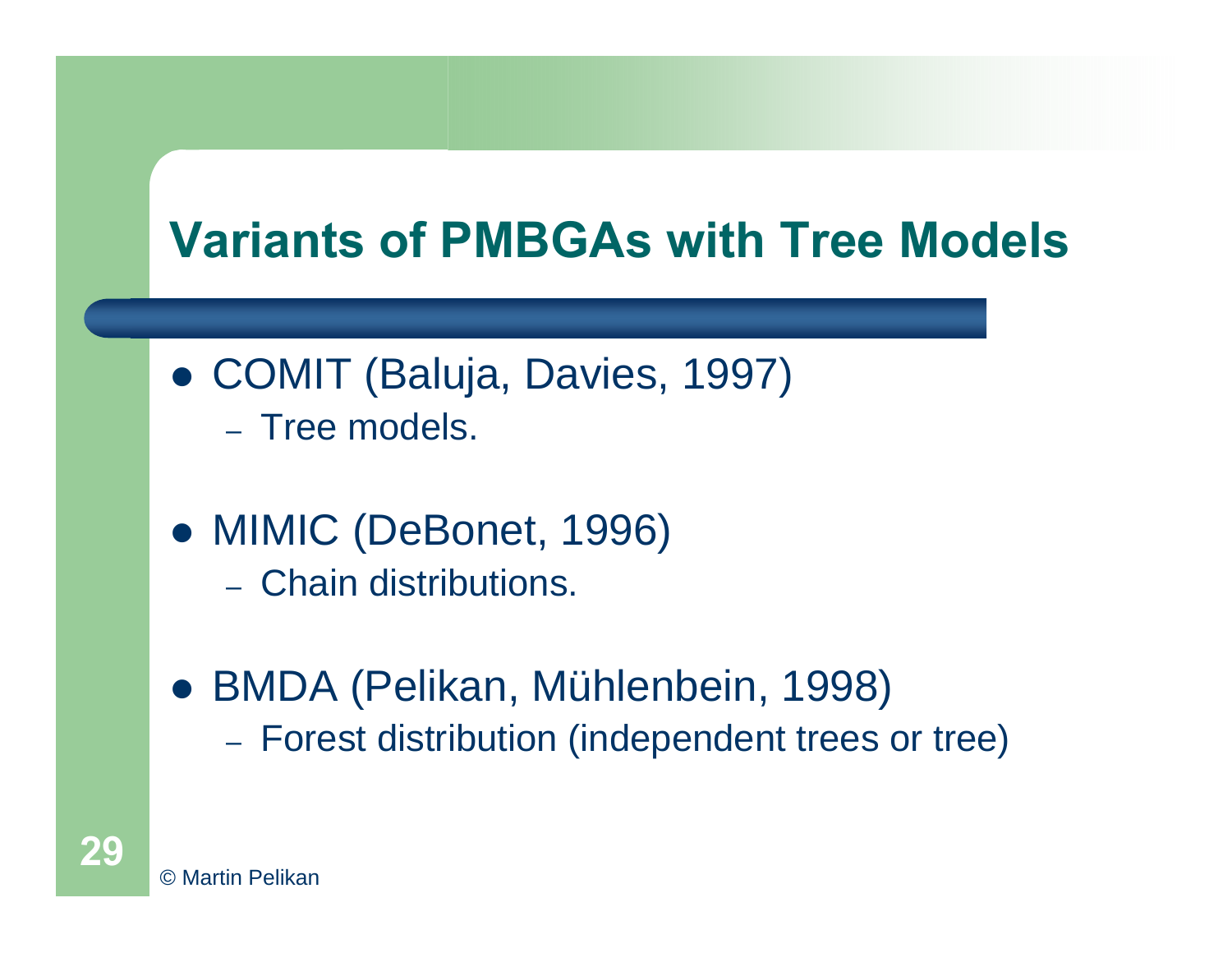#### **Beyond Pairwise Dependencies: ECGA**

- $\bullet$ Extended Compact GA (ECGA) (Harik, 1999).
- $\bullet$ Consider groups of string positions.

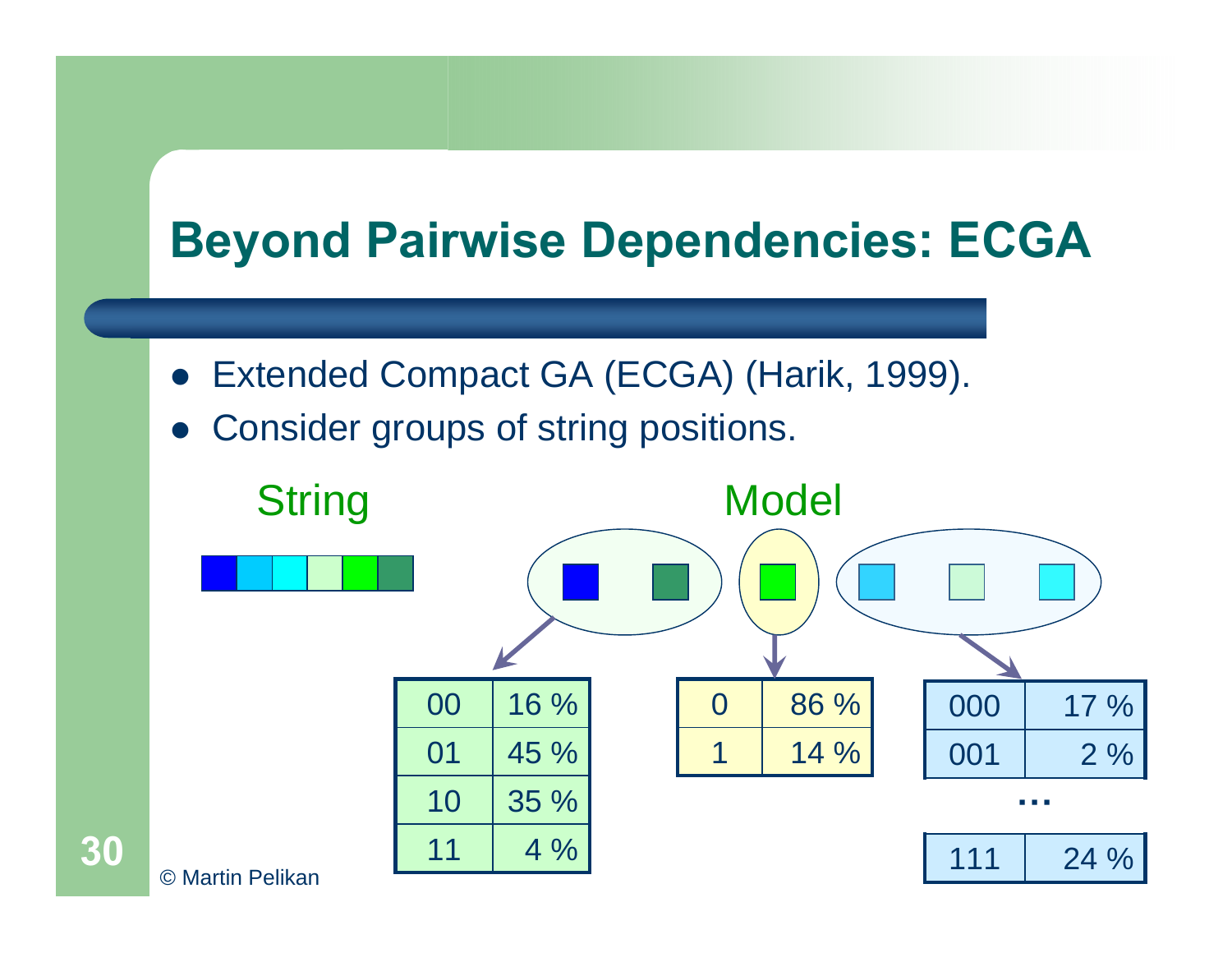## **Learning the Model in ECGA**

- Start with each bit in a separate group.
- $\bullet$ Each iteration merges two groups for best improvement.

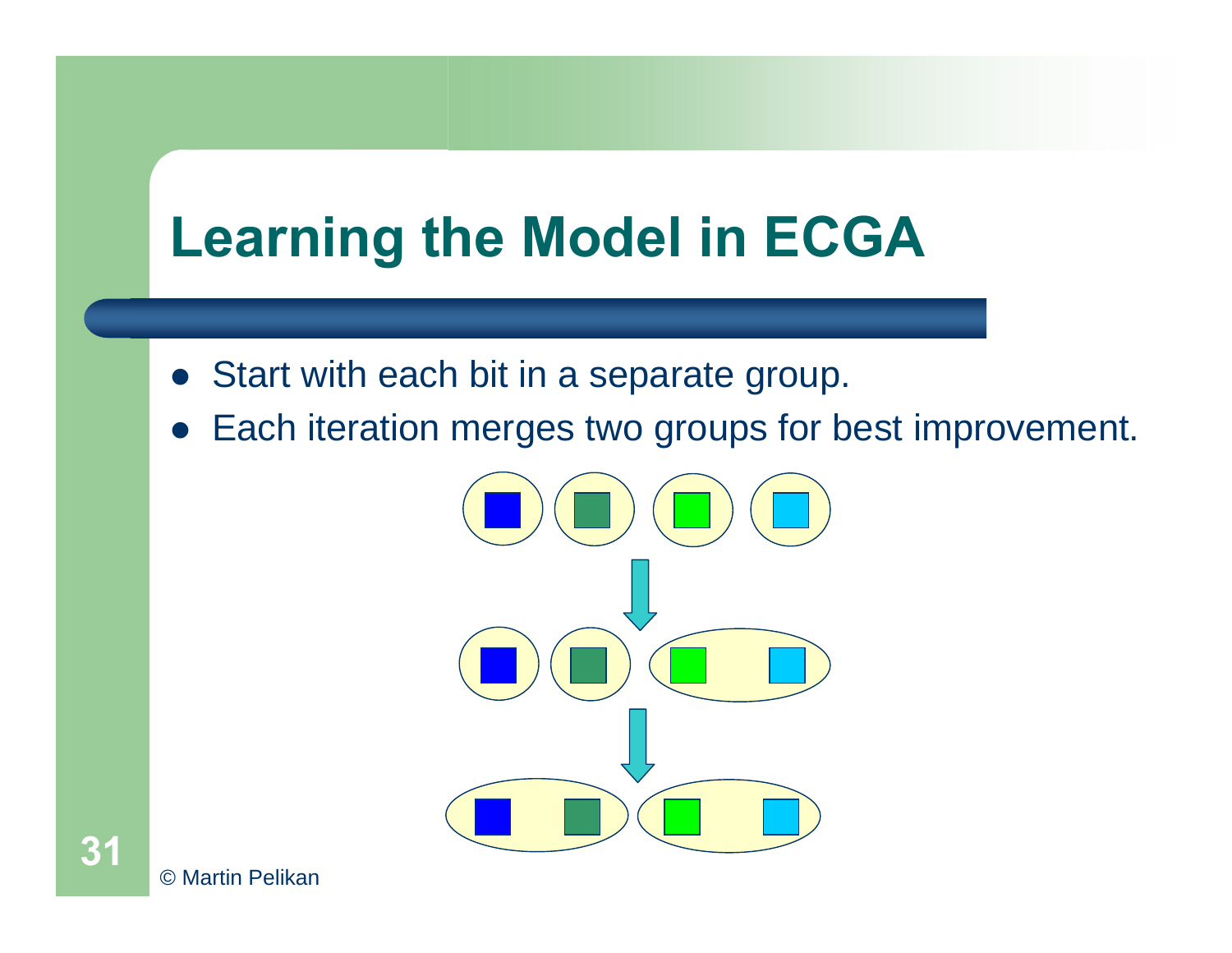## **How to Compute Model Quality?**

- **ECGA uses minimum description length.**
- $\bullet$ Minimize number of bits to store model+data:

$$
MDL(M, D) = D_{Model} + D_{Data}
$$

 $\bullet$ Each frequency needs (0.5 log *N*) bits:

$$
D_{Data} = -N \sum_{X} p(X) \log p(X)
$$

 $\bullet$ Each solution *X* needs -log p(*X*) bits:

$$
D_{\text{Model}} = \sum_{g \in G} 2^{|g|-1} \log N
$$

© Martin Pelikan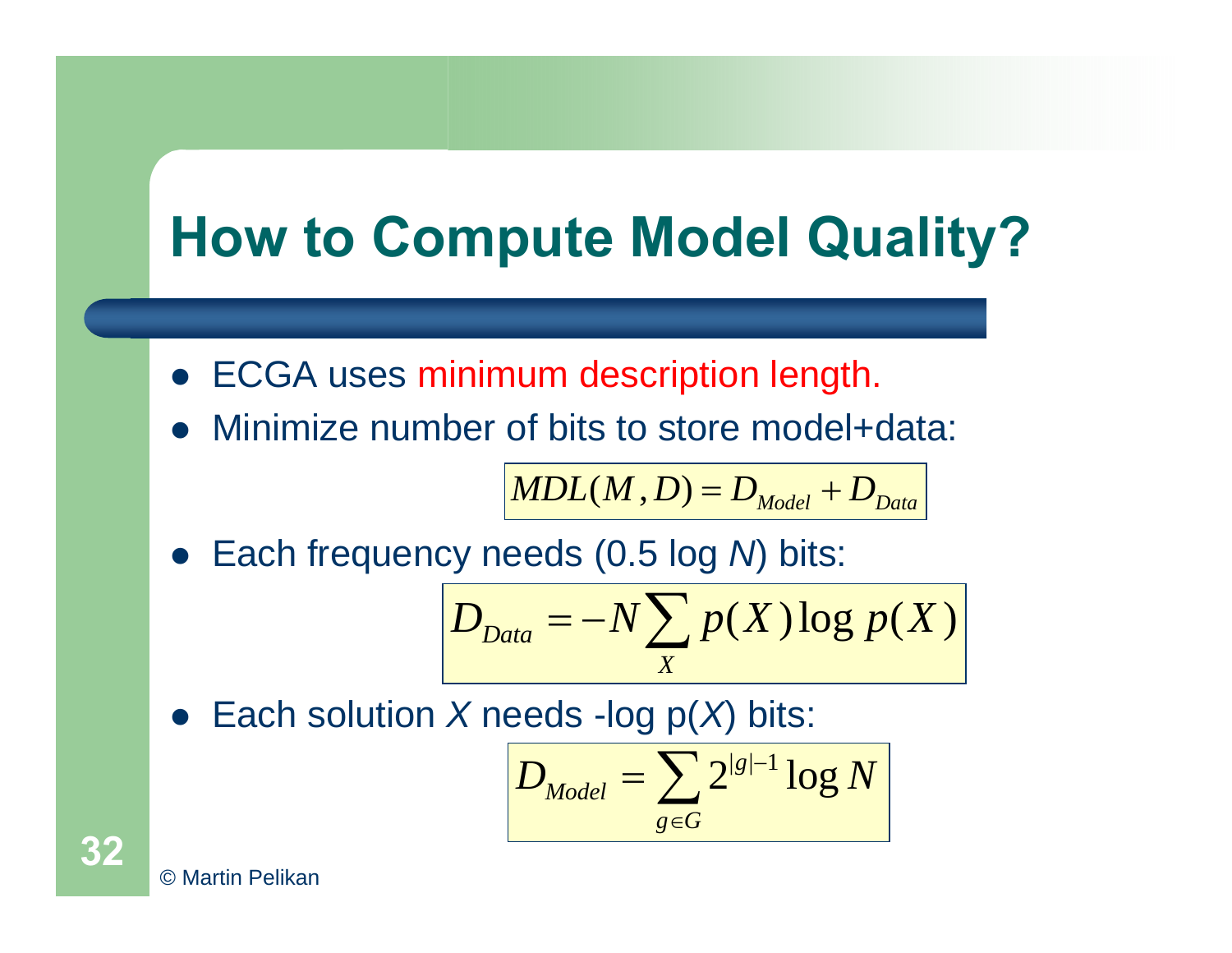## **Sampling Model in ECGA**

- Sample groups of bits at a time.
- Based on observed probabilities/proportions.
- But can also apply population-based crossover similar to uniform but w.r.t. model.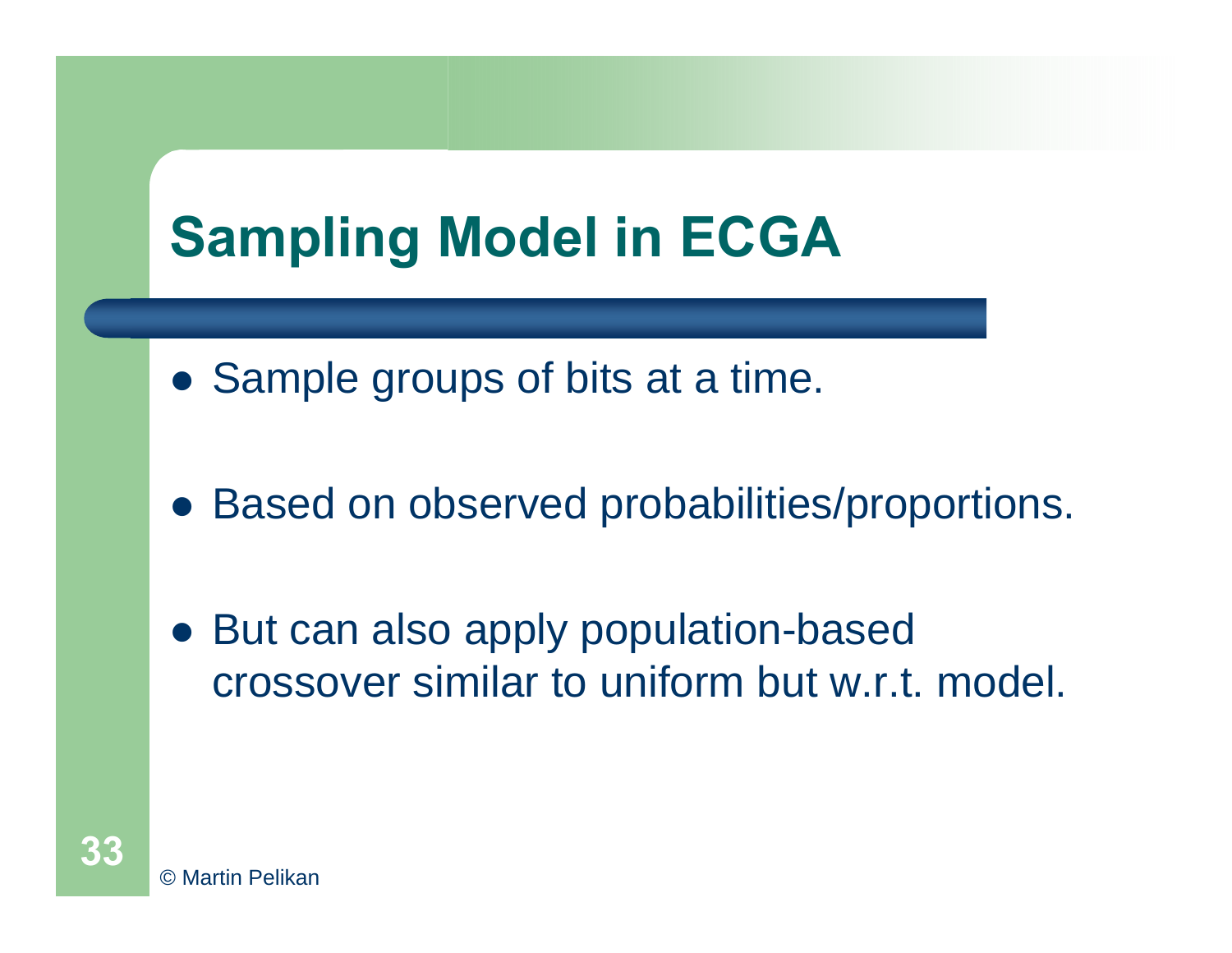## **Next**

- We saw
	- Probability vector (no edges).
	- Tree models (some edges).
	- Marginal product models (groups of variables).
- Next: Bayesian networks
	- Can represent all above and more.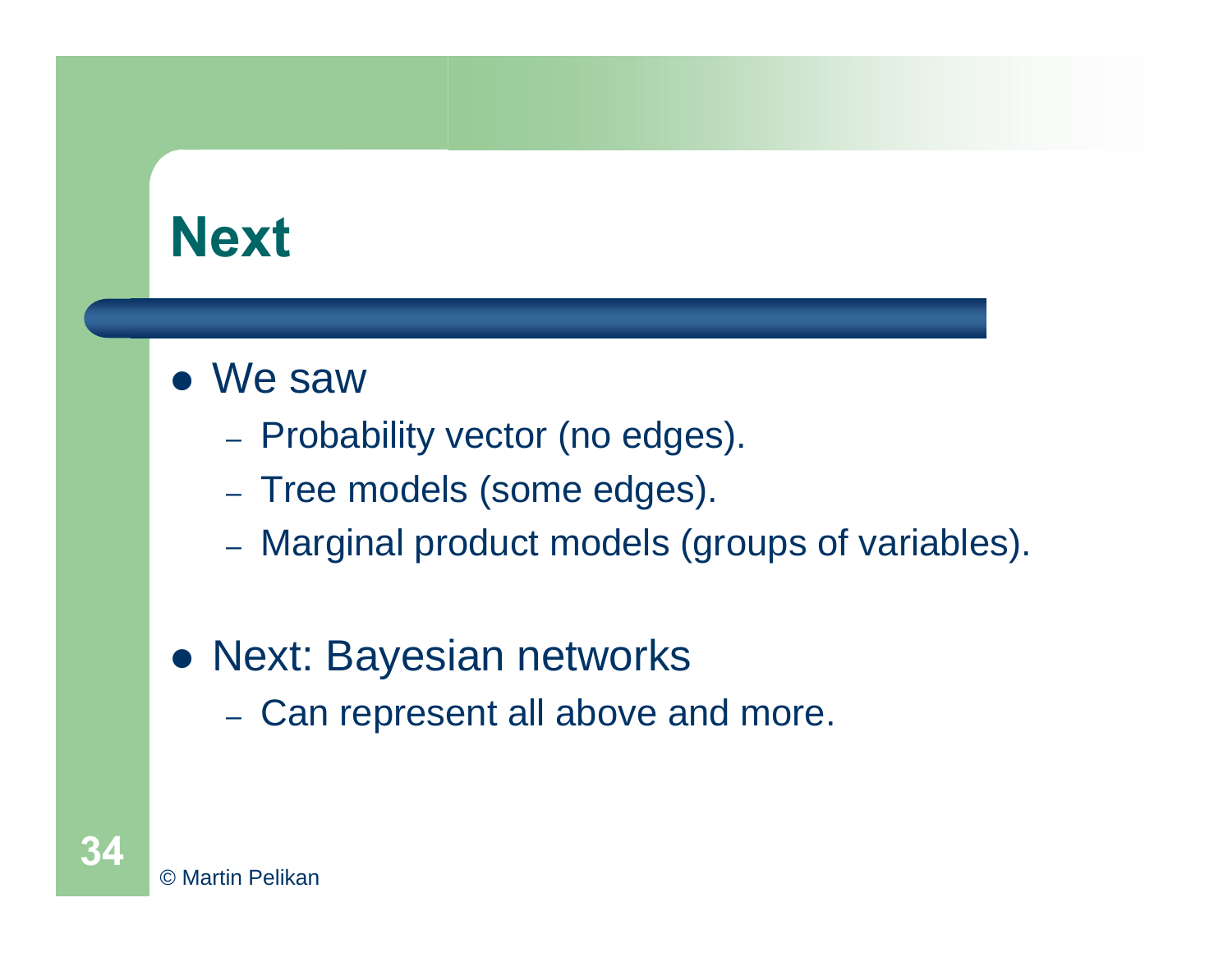### **Bayesian Optimization Algorithm (BOA)**

- z Pelikan, Goldberg, & Cantú-Paz (1998)
- $\bullet$ Use a Bayesian network (BN) as a model.
- **Bayesian network** 
	- $-$ Acyclic directed graph.
	- $-$ - Nodes are variables (string positions).
	- $-$ - Conditional dependencies (edges).
	- $-$ - Conditional independencies (implicit).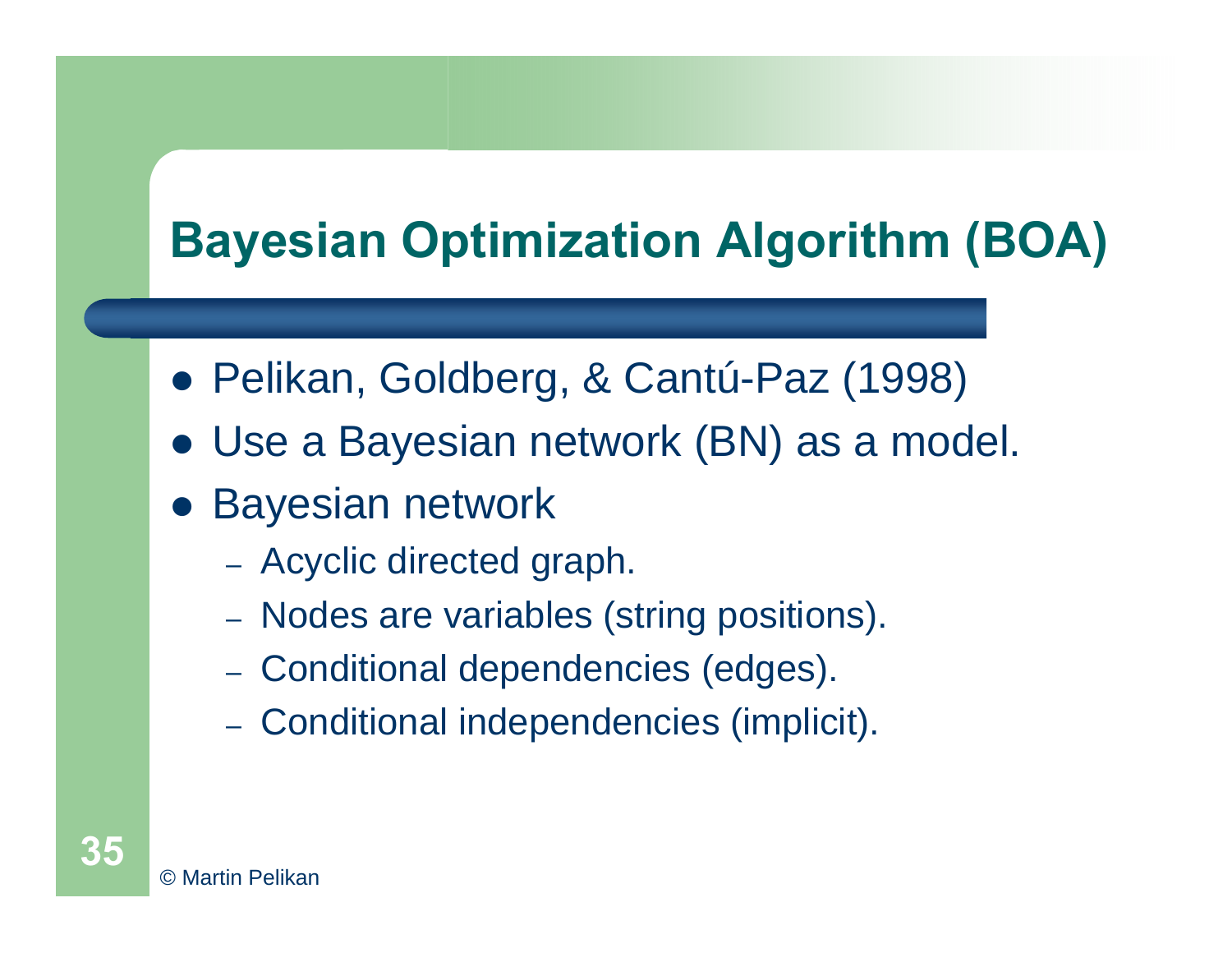## **Example: Bayesian Network (BN)**

- Conditional dependencies.
- Conditional independencies.

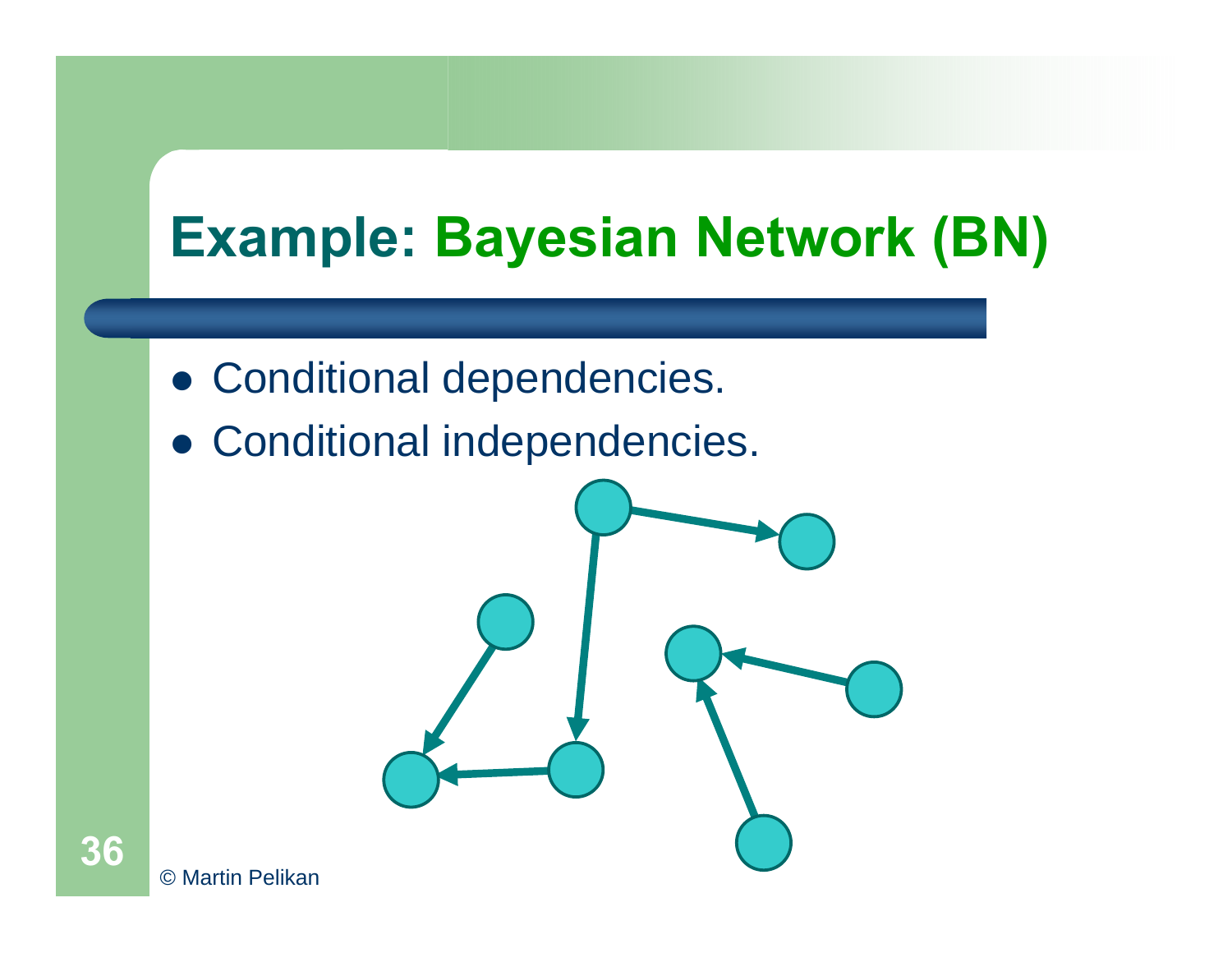### **BOA**

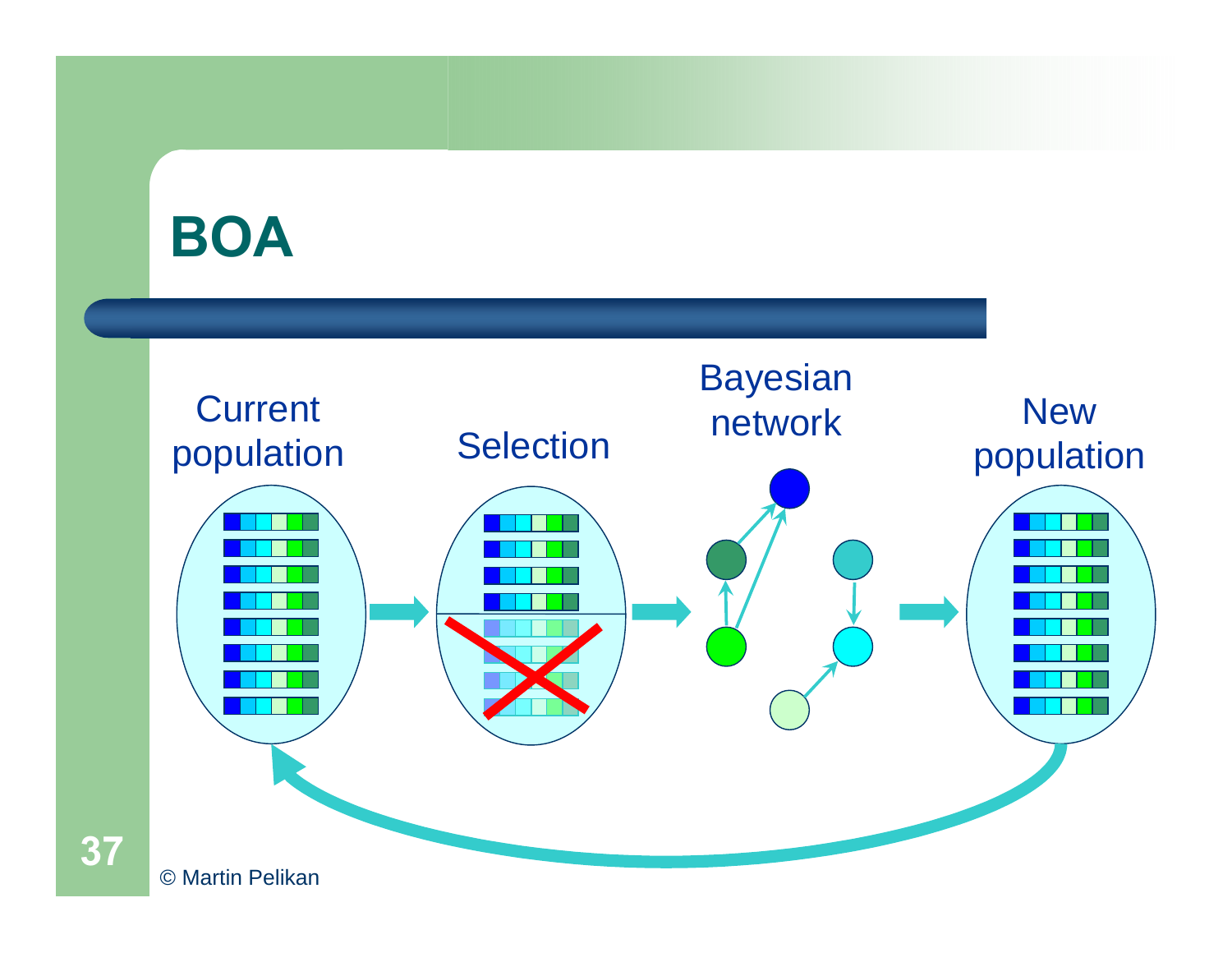## **Learning BNs**

### • Two things again:

- $-$ - Scoring metric (as MDL in ECGA).
- Search procedure (in ECGA done by merging).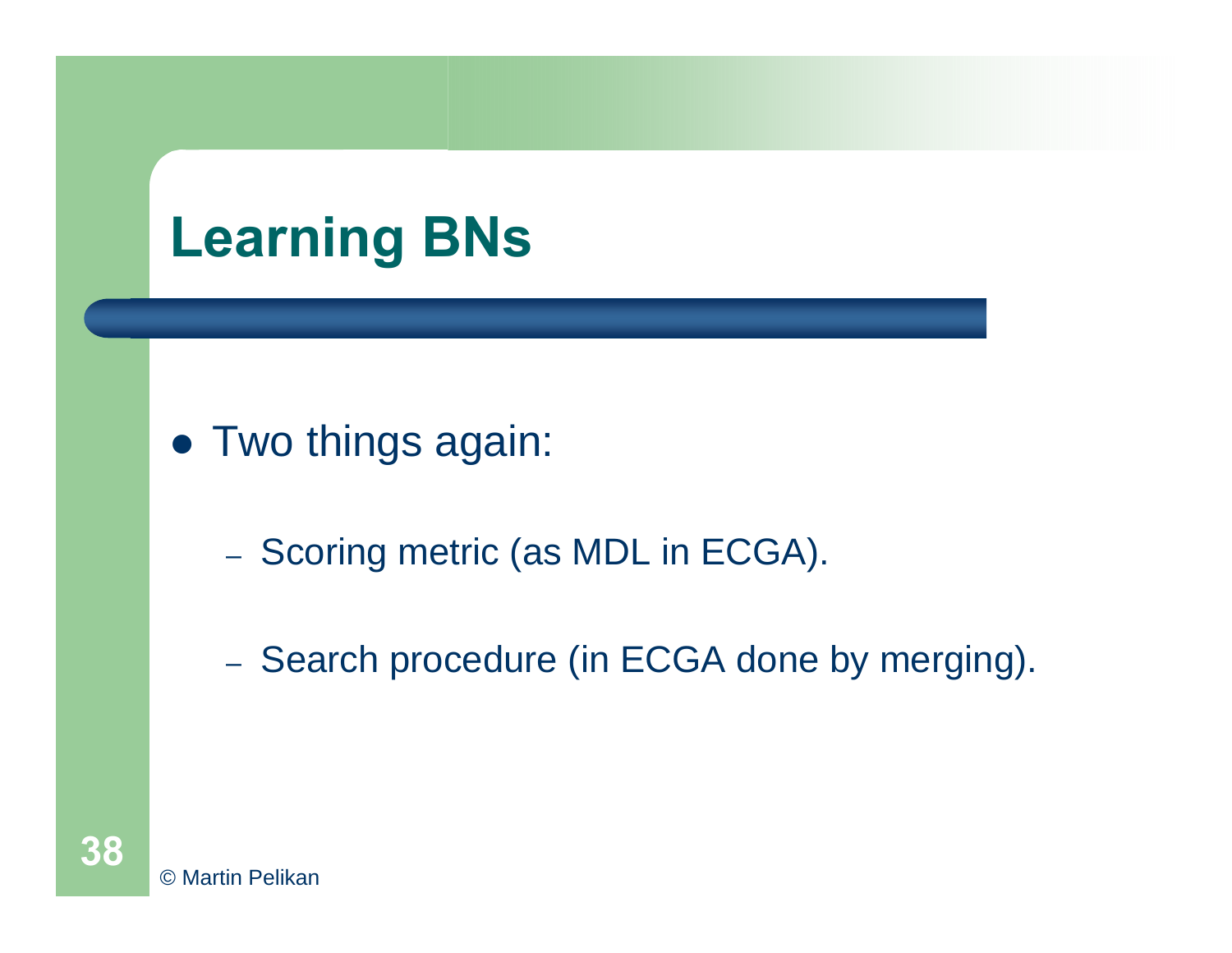# **Learning BNs: Scoring Metrics**

#### $\bullet$ Bayesian metrics

– Bayesian-Dirichlet with likelihood equivallence

$$
BD(B) = p(B) \prod_{i=1}^{n} \prod_{\pi_i} \frac{\Gamma(m'(\pi_i))}{\Gamma(m'(\pi_i) + m(\pi_i))} \prod_{x_i} \frac{\Gamma(m'(x_i, \pi_i) + m(x_i, \pi_i))}{\Gamma(m'(x_i, \pi_i))}
$$

- $\bullet$  Minimum description length metrics
	- Bayesian information criterion (BIC)

$$
BIC(B) = \sum_{i=1}^{n} \left( -H(X_i \mid \Pi_i)N - 2^{\left|\Pi_i\right|} \frac{\log_2 N}{2} \right)
$$



© Martin Pelikan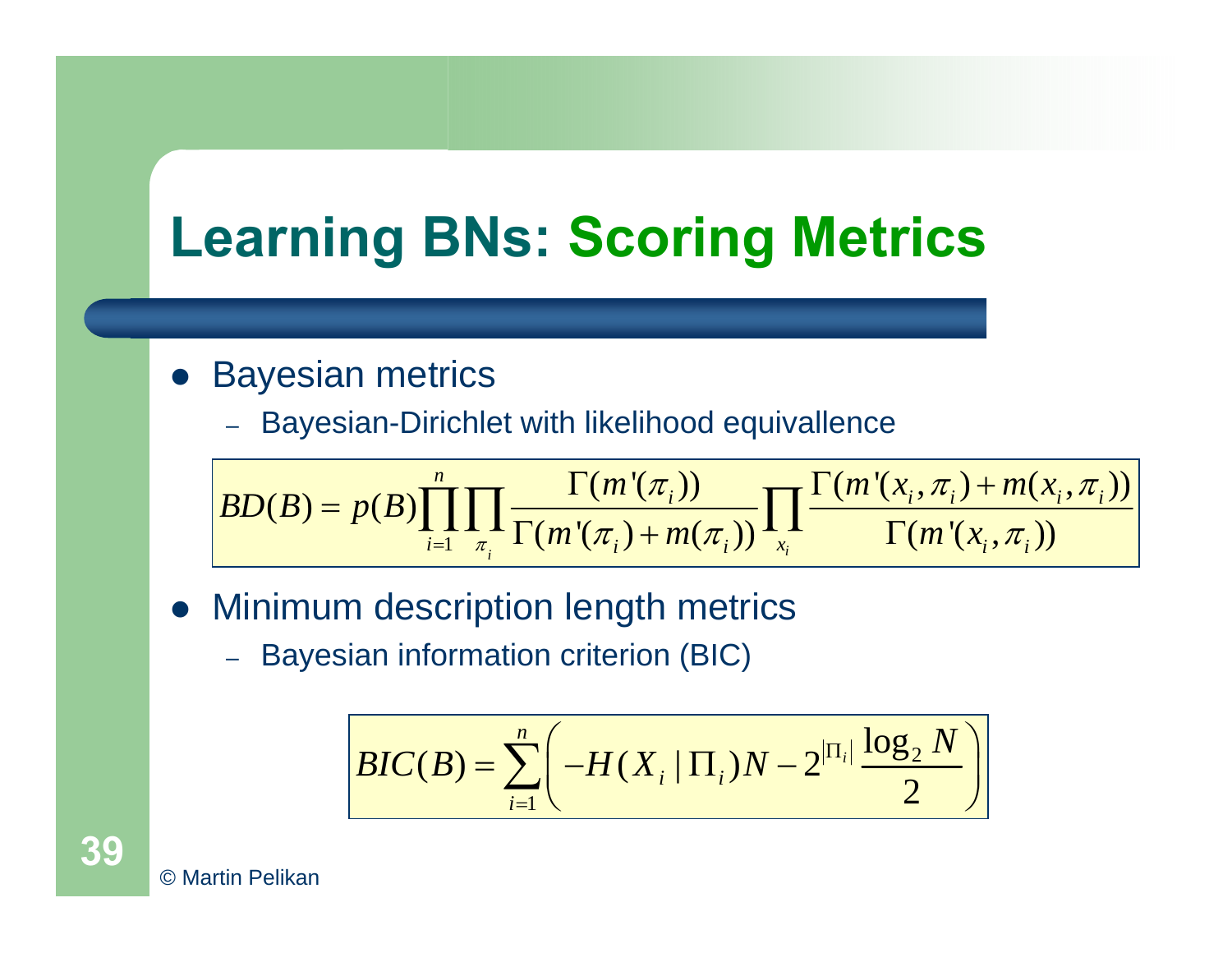# **Learning BNs: Search Procedure**

- Start with empty network (like ECGA).
- Execute primitive operator that improves the metric the most.
- Until no more improvement possible.
- Primitive operators
	- $-$ - Edge addition (most important).
	- Edge removal.
	- Edge reversal.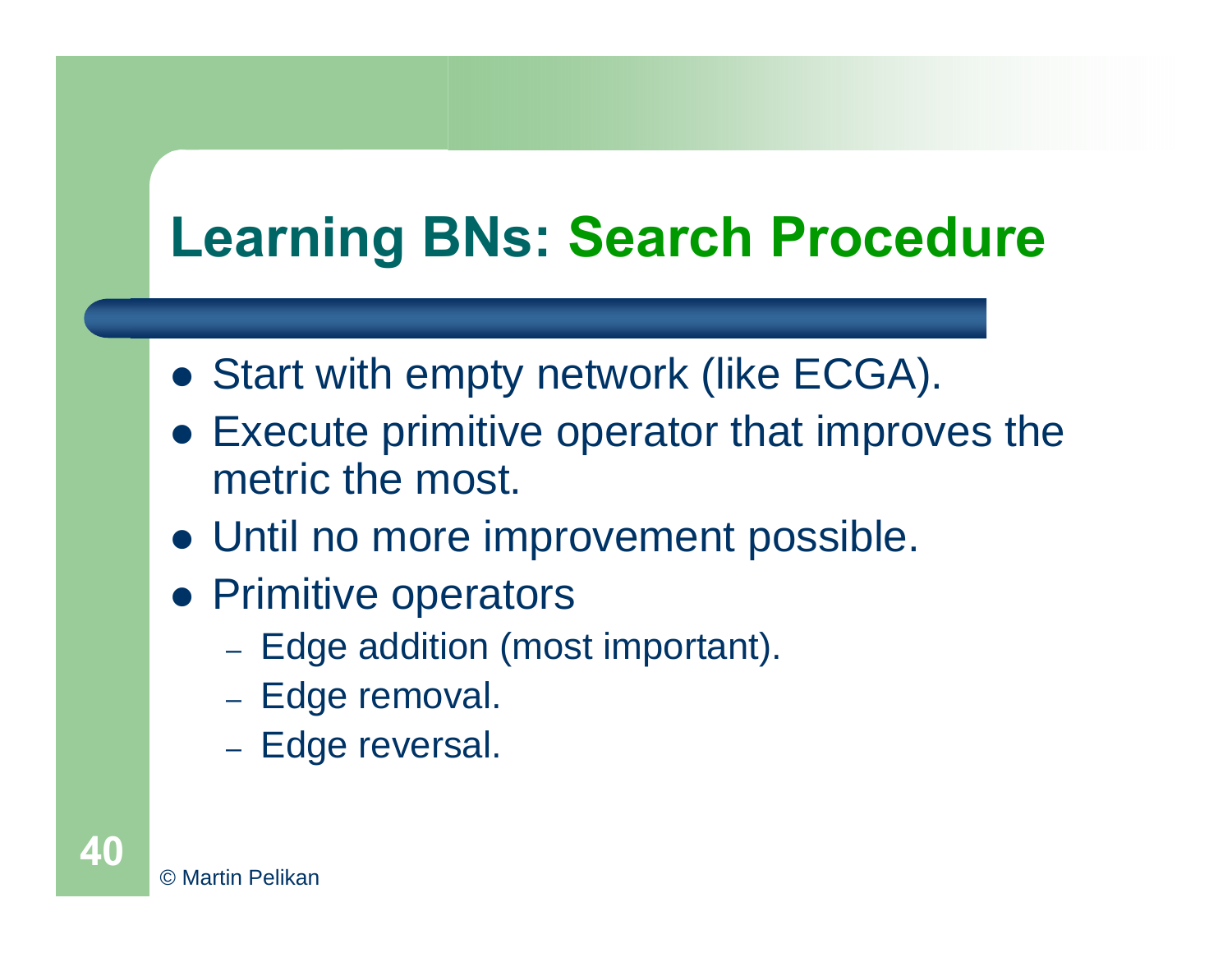### **Learning BNs: Example**



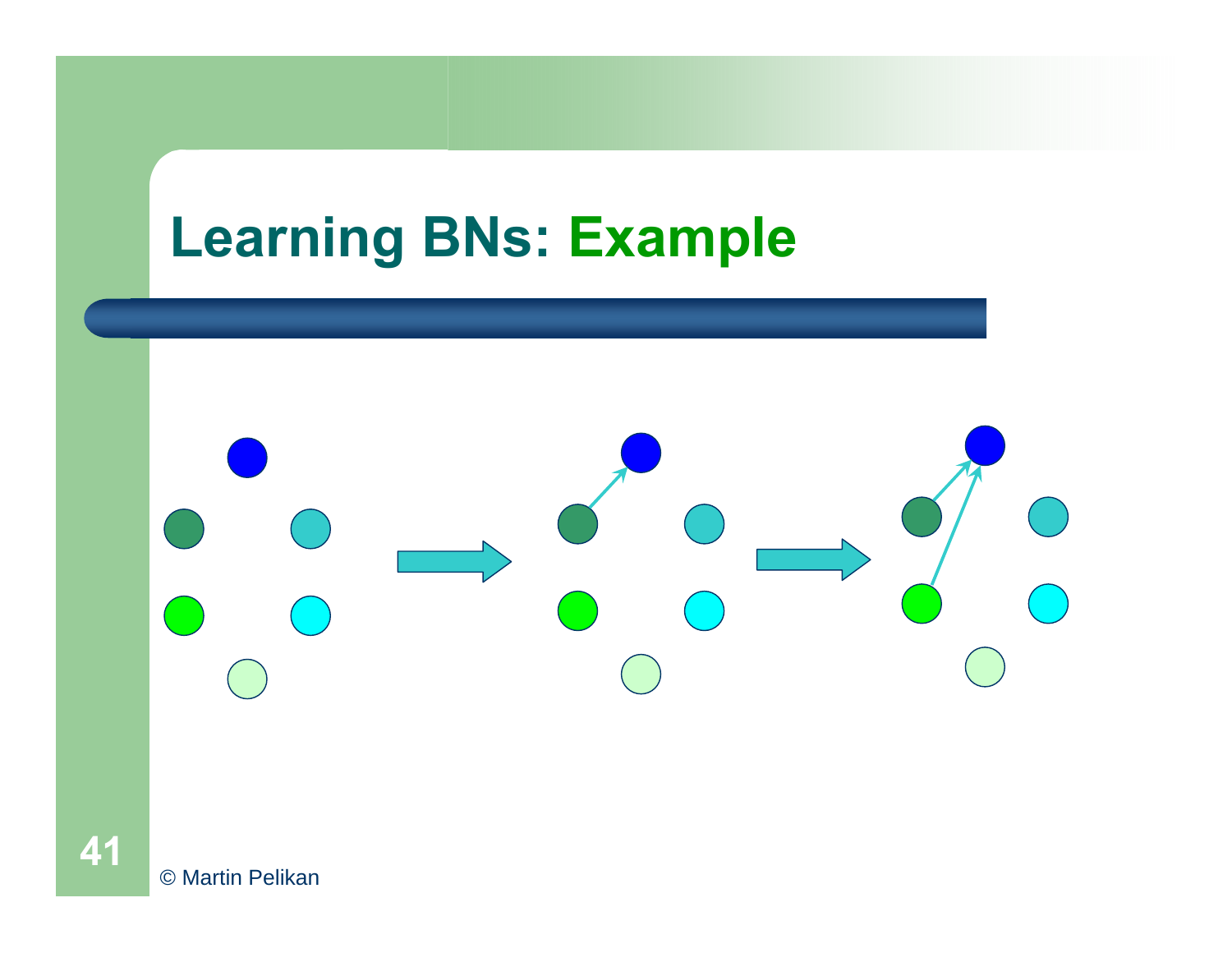## **Relating BOA to Problem Decomposition**

- Conditions for factoring problem decomposition into a product of prior and conditional probabilities of small order in Mühlenbein, Mahnig, & Rodriguez (1999).
- In practice, approximate factorization sufficient that can be learned automatically.
- Learning makes complete theory intractable.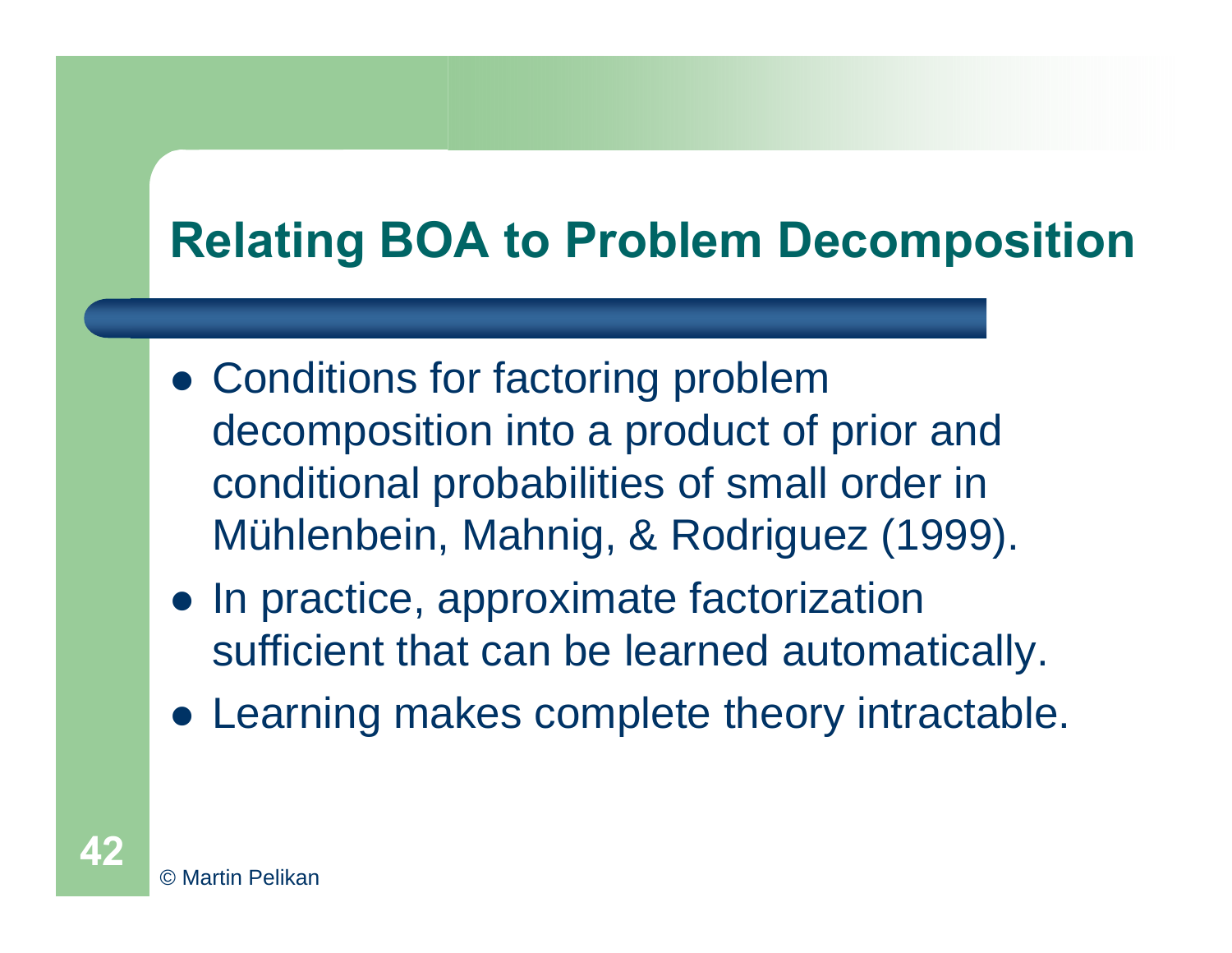# **BOA Theory: Population Sizing**

- $\bullet$  Initial supply (Goldberg et al., 2001)
	- Have enough stuff to combine.
- $\bullet$  Decision making (Harik et al, 1997)
	- Decide well between competing partial sols.
- $\bullet$  Drift (Thierens, Goldberg, Pereira, 1998)
	- Don't lose less salient stuff prematurely.
- $\bullet$  Model building (Pelikan et al., 2000, 2002)
	- Find a good model.

© Martin Pelikan

**43**





 $O\!\left( n^{1.55} \right)$ 

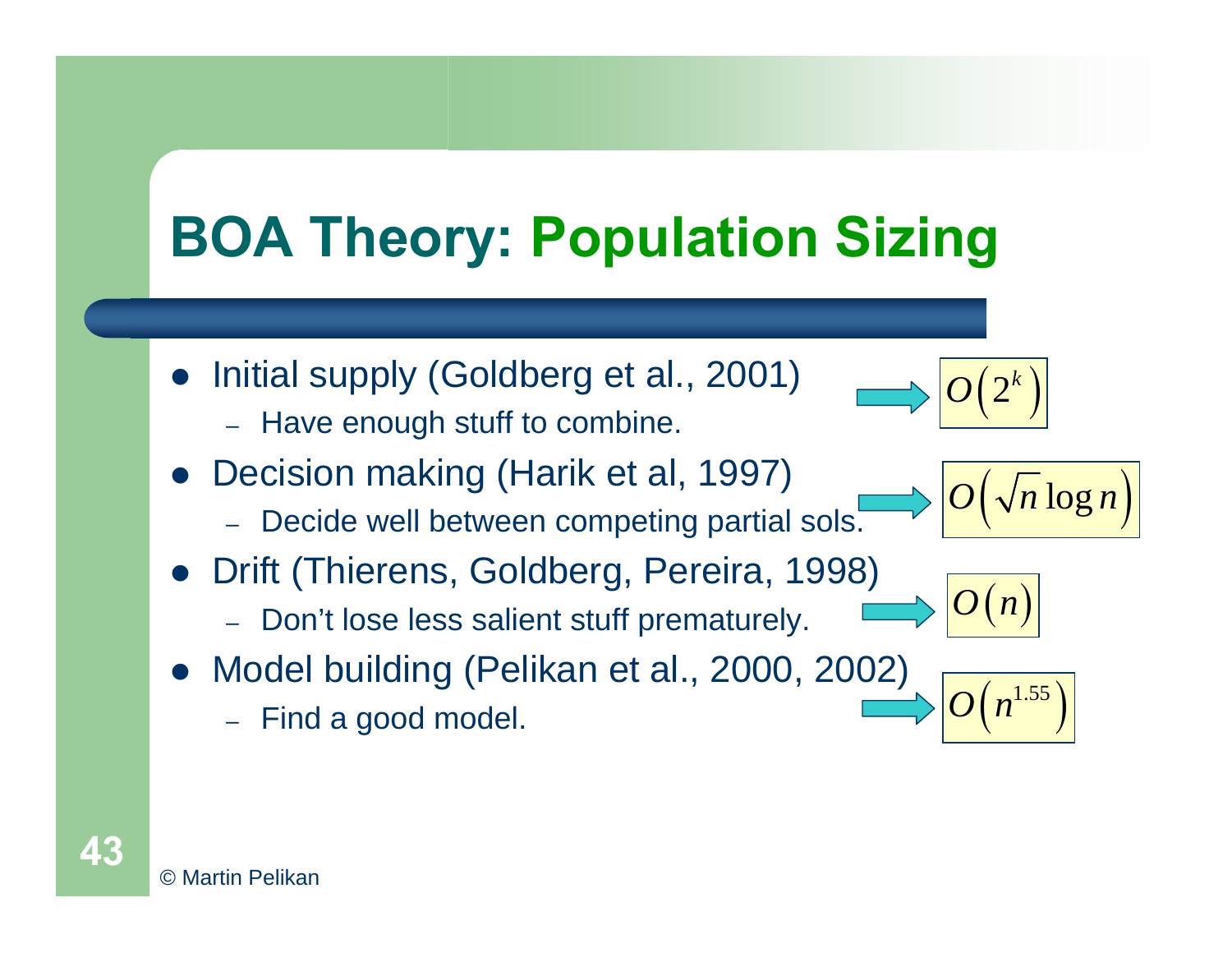# **BOA Theory: Num. of Generations**

- Two extreme cases, everything in the middle.
- Uniform scaling
	- Onemax model (Muehlenbein & Schlierkamp-Voosen, 1993)



- $\bullet$  Exponential scaling
	- Domino convergence (Thierens, Goldberg, Pereira, 1998)



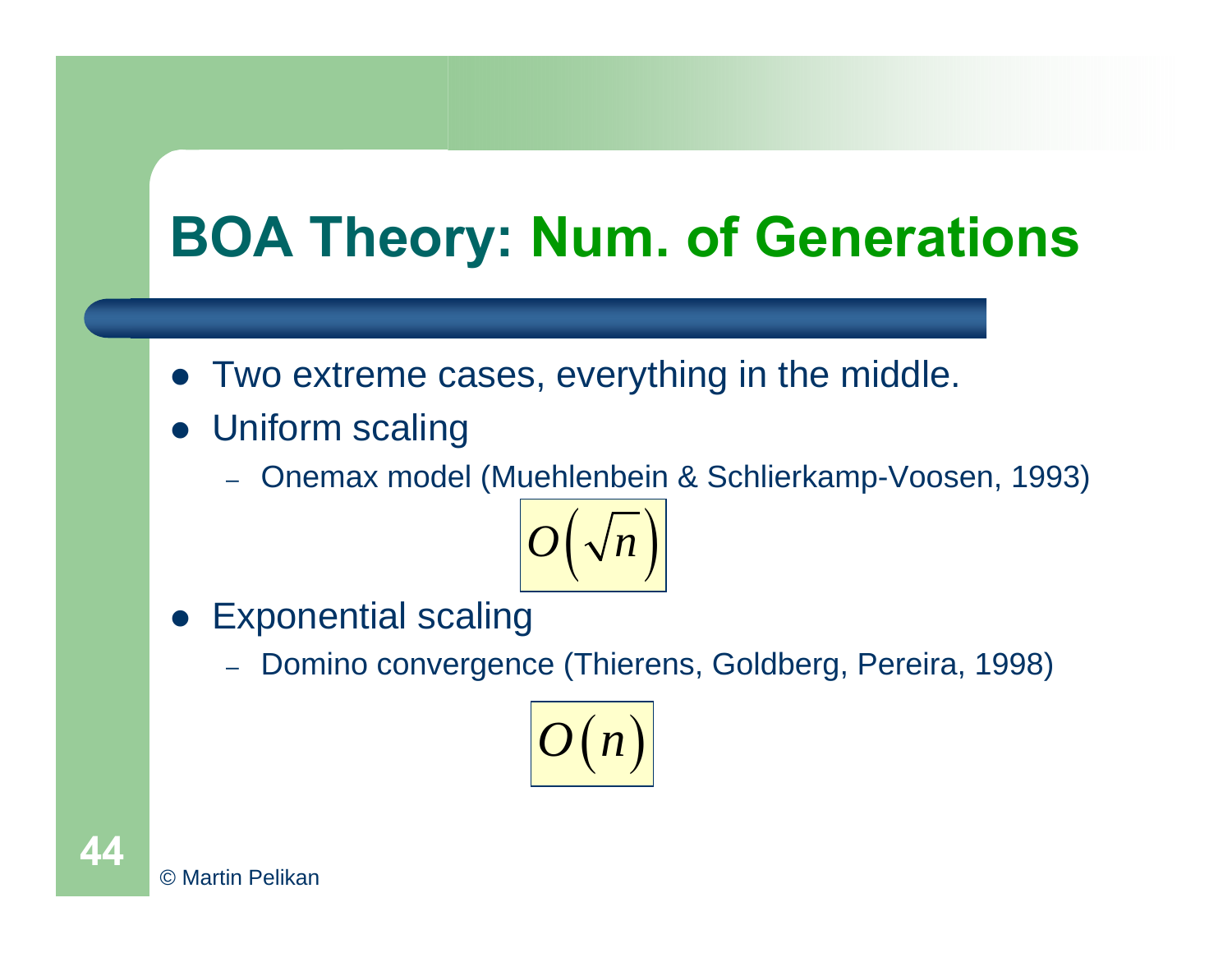# **Good News: Challenge Met!**

#### $\bullet$ **Theory**

- – Population sizing (Pelikan et al., 2000, 2002)
	- 1.Initial supply.
	- 2.Decision making.
	- 3. Drift.
	- 4.Model building.
- – Iterations until convergence (Pelikan et al., 2000, 2002)
	- 1.Uniform scaling.
	- 2.Exponential scaling.





O(*n*) to O(*n*1.05)

 $\bullet$  BOA solves order-*k* decomposable problems in  $O(n^{1.55})$  to  $O(n^2)$  evaluations!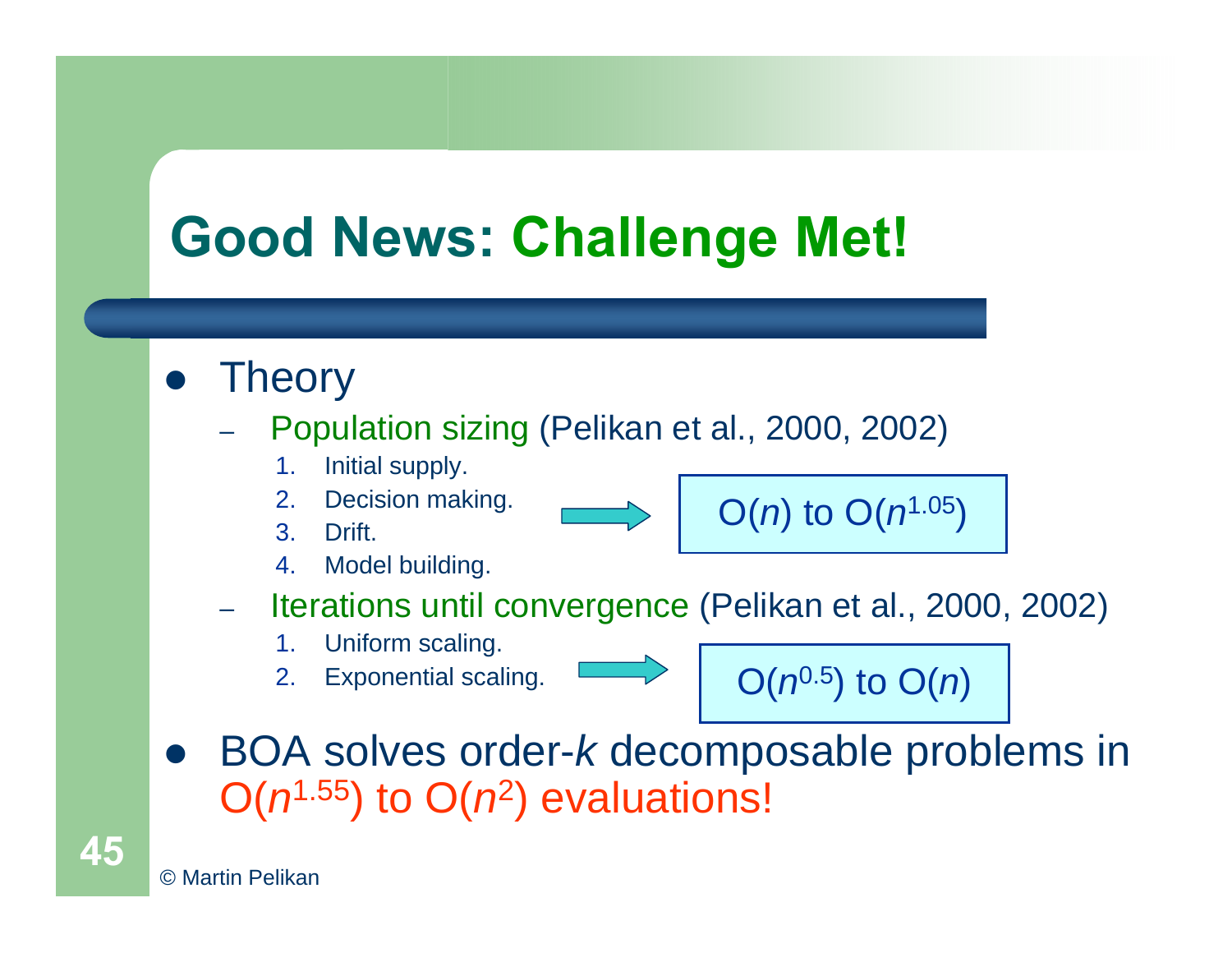### **Theory vs. Experiment (5-bit Traps)**

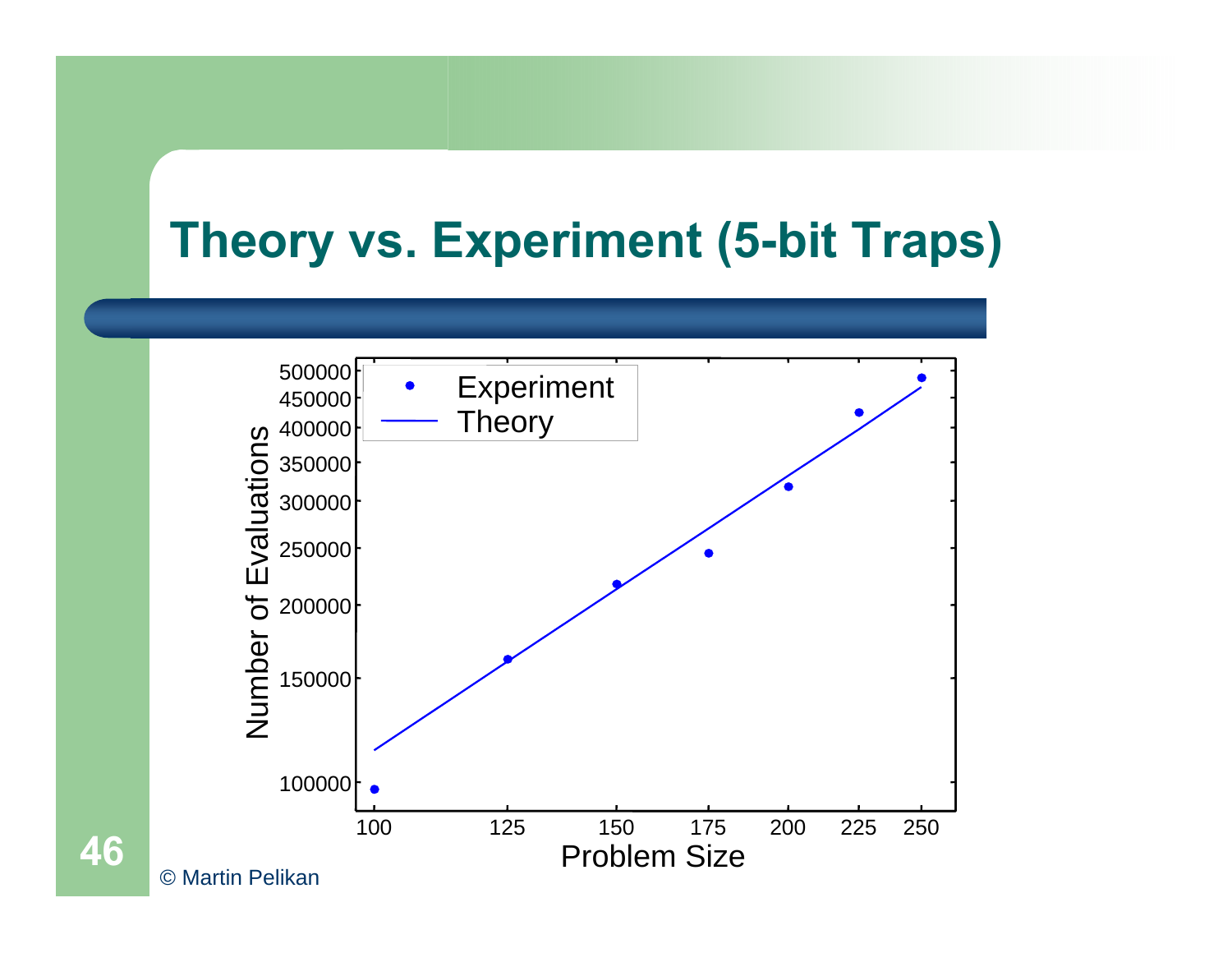# **BOA Siblings**

- **Estimation of Bayesian Networks Algorithm** (EBNA) (Etxeberria, Larrañaga, 1999).
- Learning Factorized Distribution Algorithm (LFDA) (Mühlenbein, Mahnig, Rodriguez, 1999).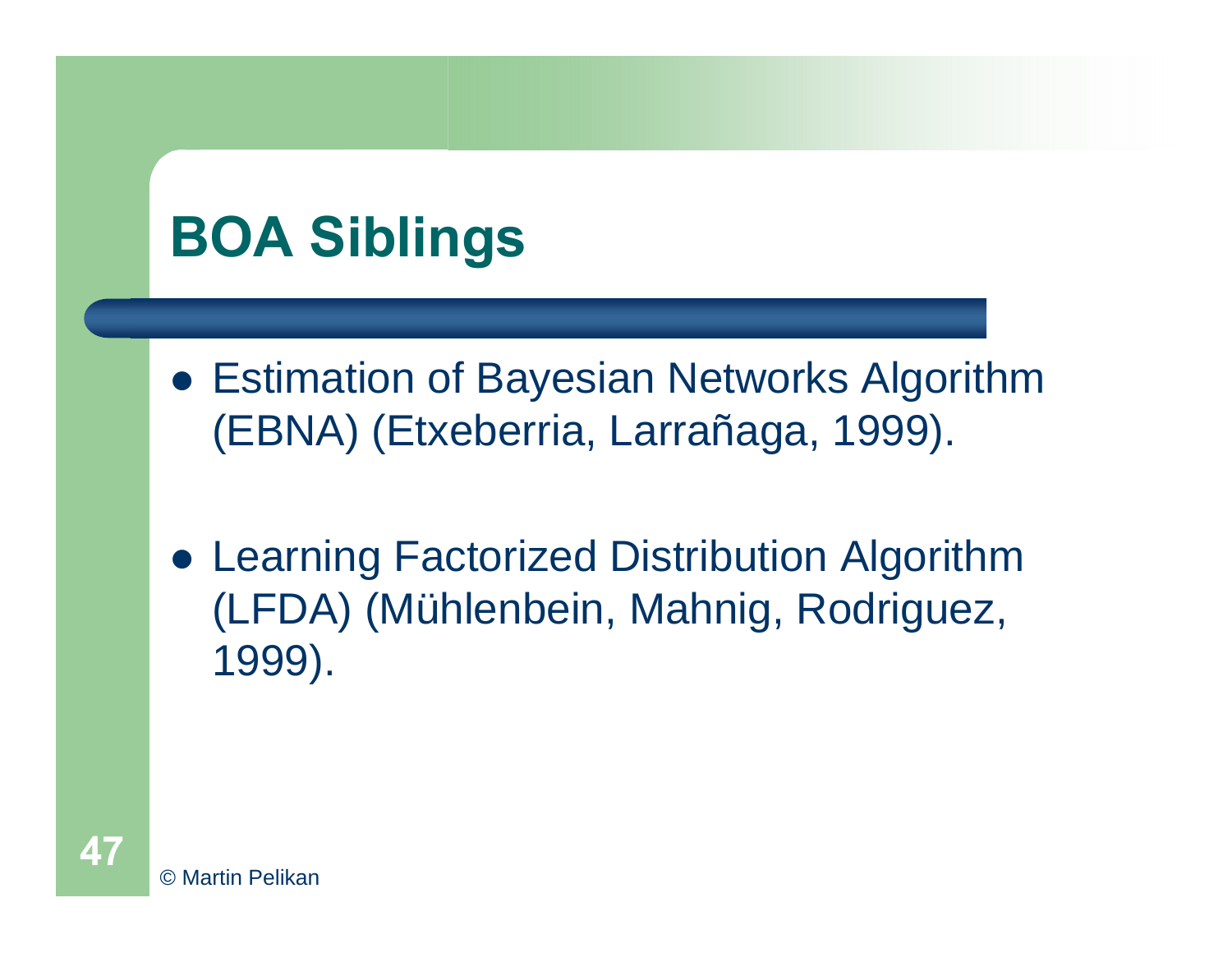# **Model Comparison**



**Model Expressiveness Increases**

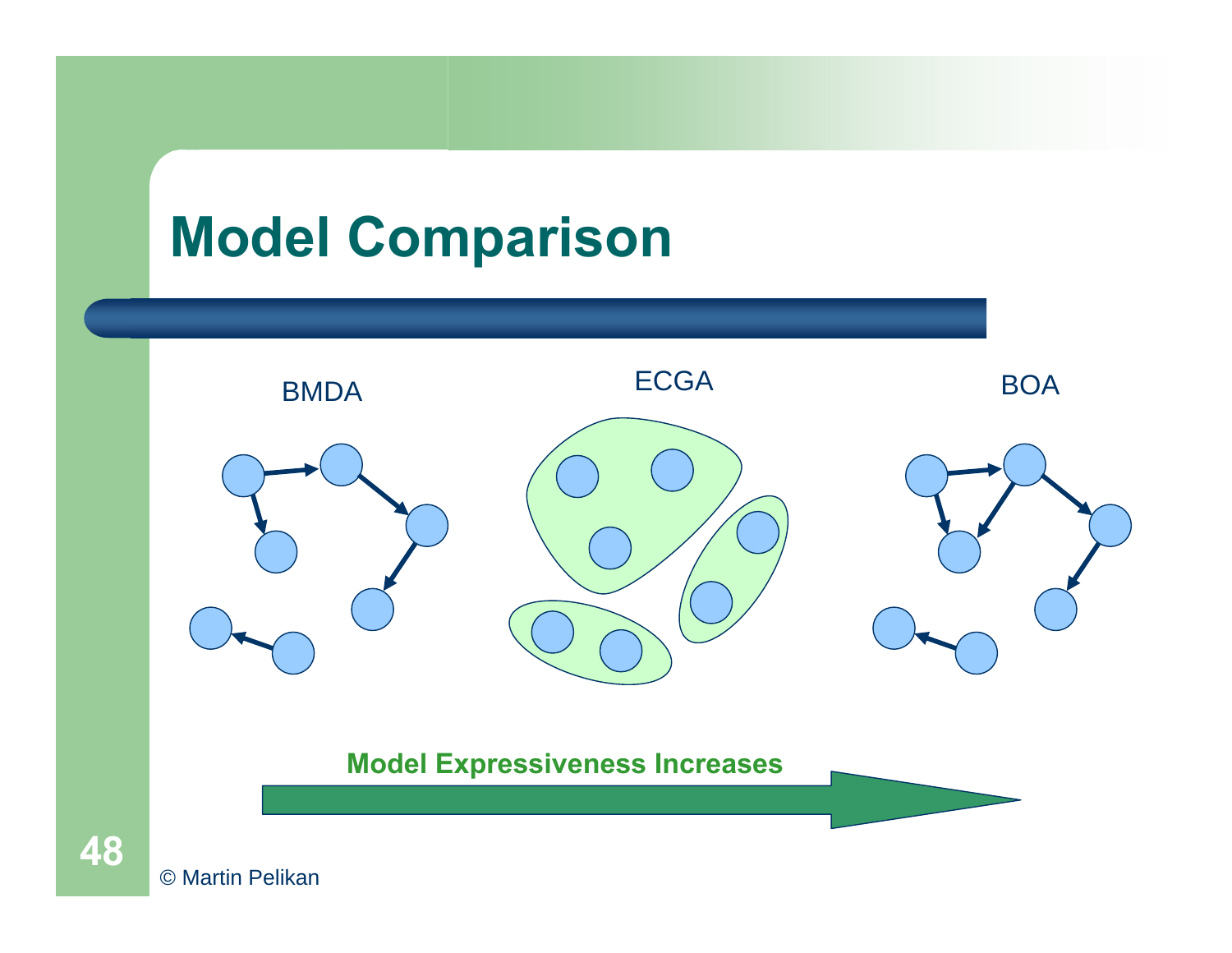# **From single level to hierarchy**

- **Single-level decomposition powerful.**
- $\bullet$  But what if single-level decomposition is not enough?
- Learn from humans and nature
	- Decompose problem over multiple levels.
	- Use solutions from lower level as basic building blocks.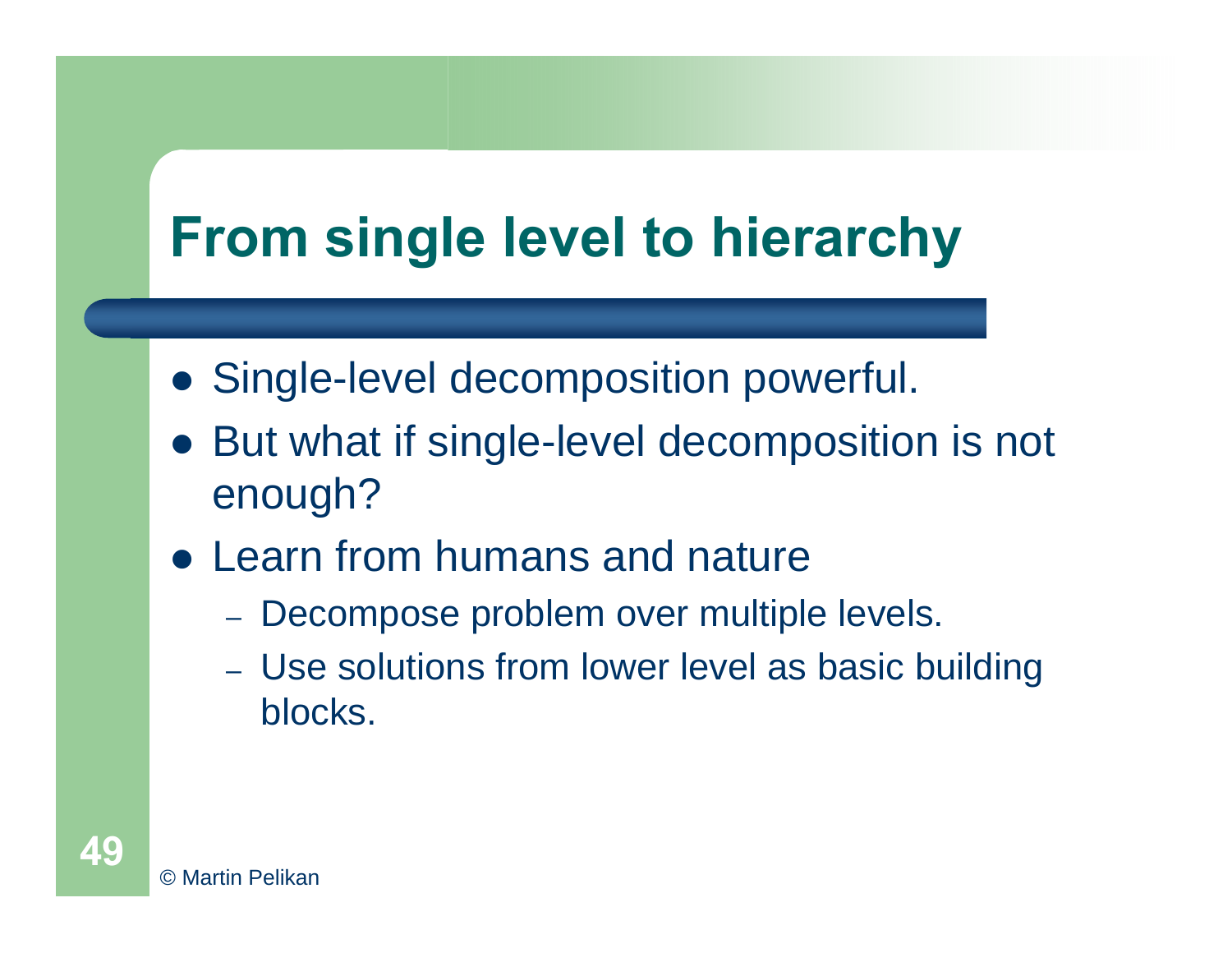### **Hierarchical Decomposition**



© Martin Pelikan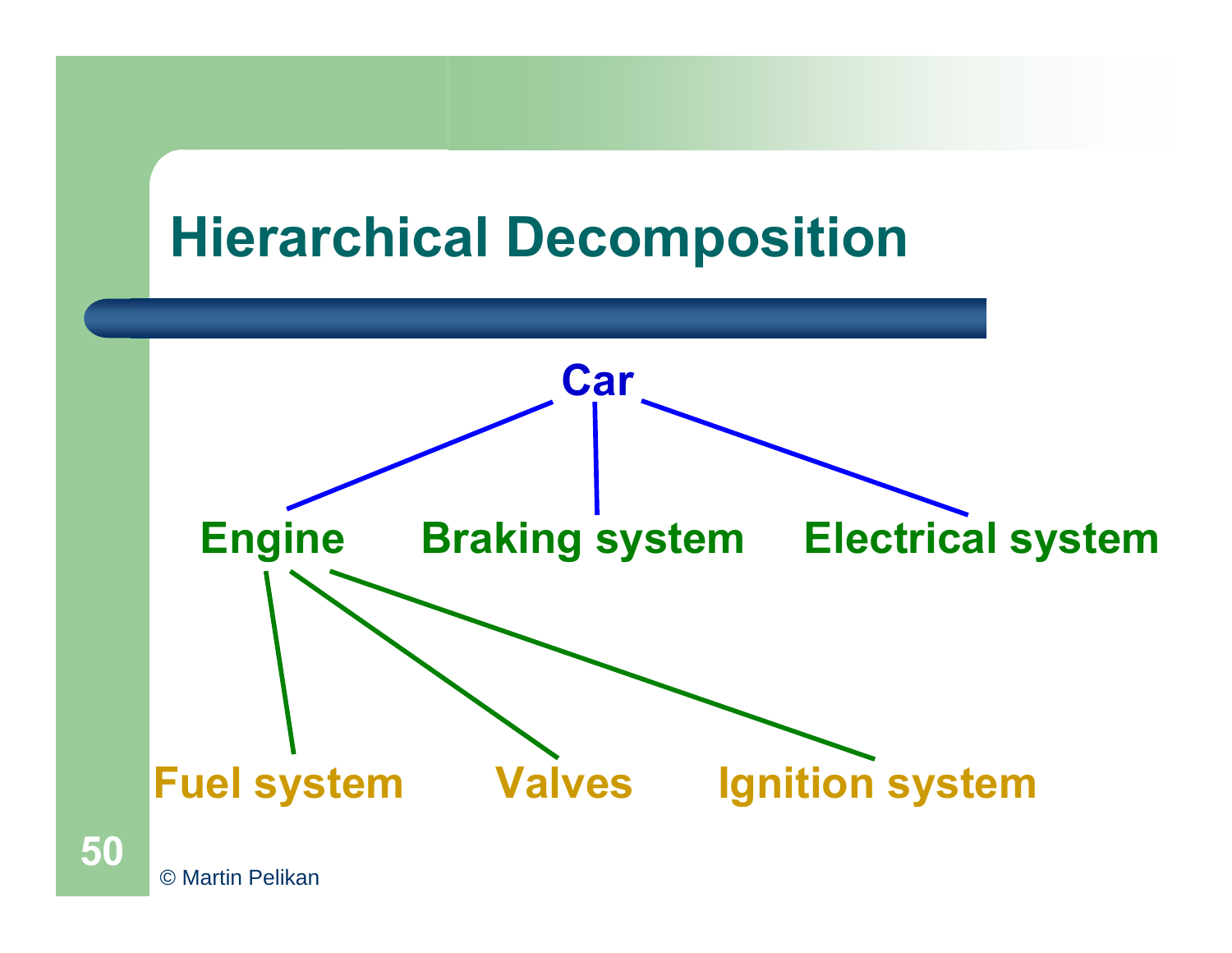# **3 Keys to Hierarchy Success**

- Proper decomposition.
	- Must decompose problem on each level properly.
- **Chunking.** 
	- $-$ Must represent & manipulate large order solutions.
- **Preservation of alternative solutions.** 
	- $-$ Must preserve alternative partial solutions (chunks).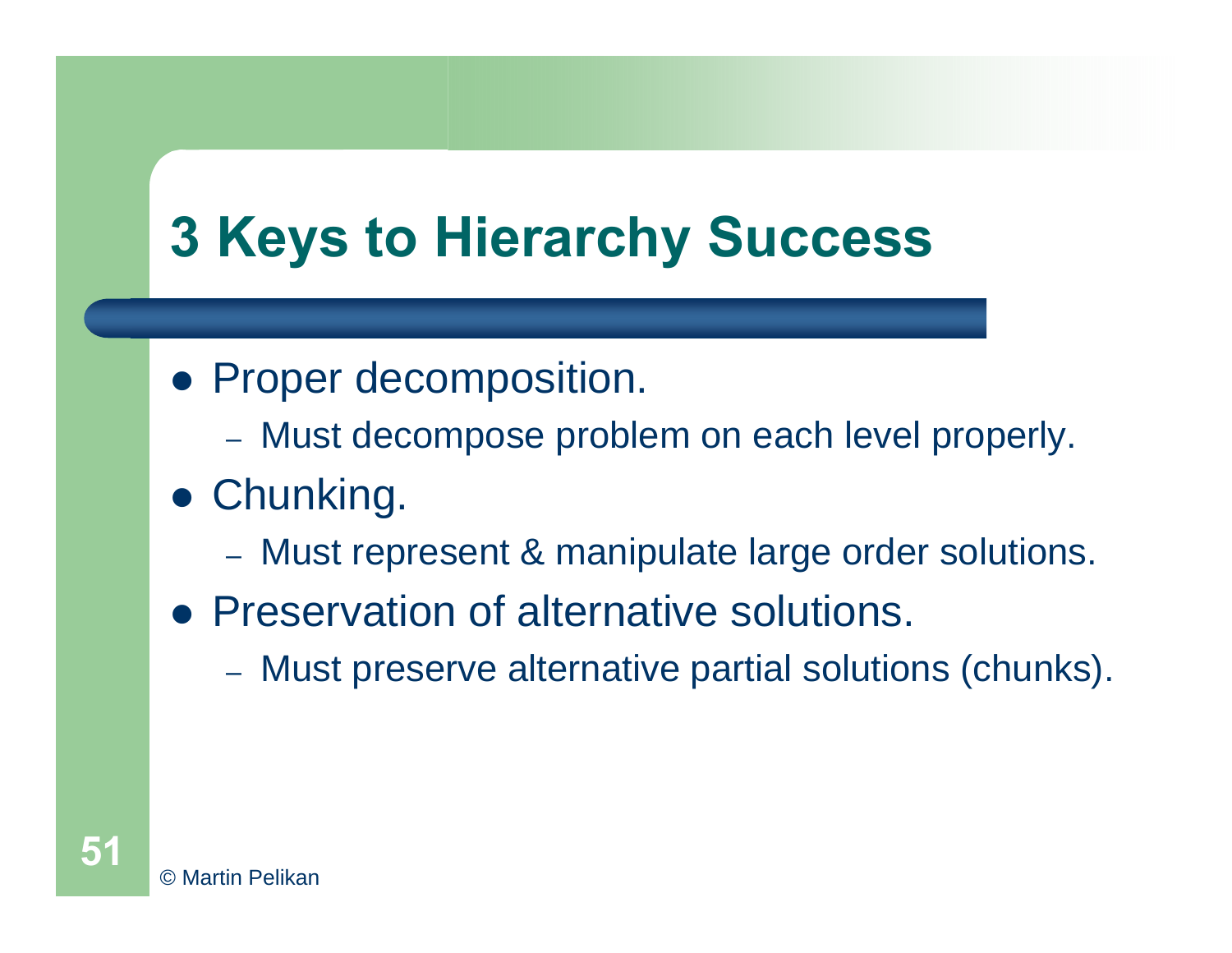# **Hierarchical BOA (hBOA)**

- z Pelikan & Goldberg (2000, 2001)
- Proper decomposition
	- $-$ Use Bayesian networks like BOA.
- **Chunking** 
	- $-$ Use local structures in Bayesian networks.
- Preservation of alternative solutions.
	- –Use restricted tournament replacement (RTR).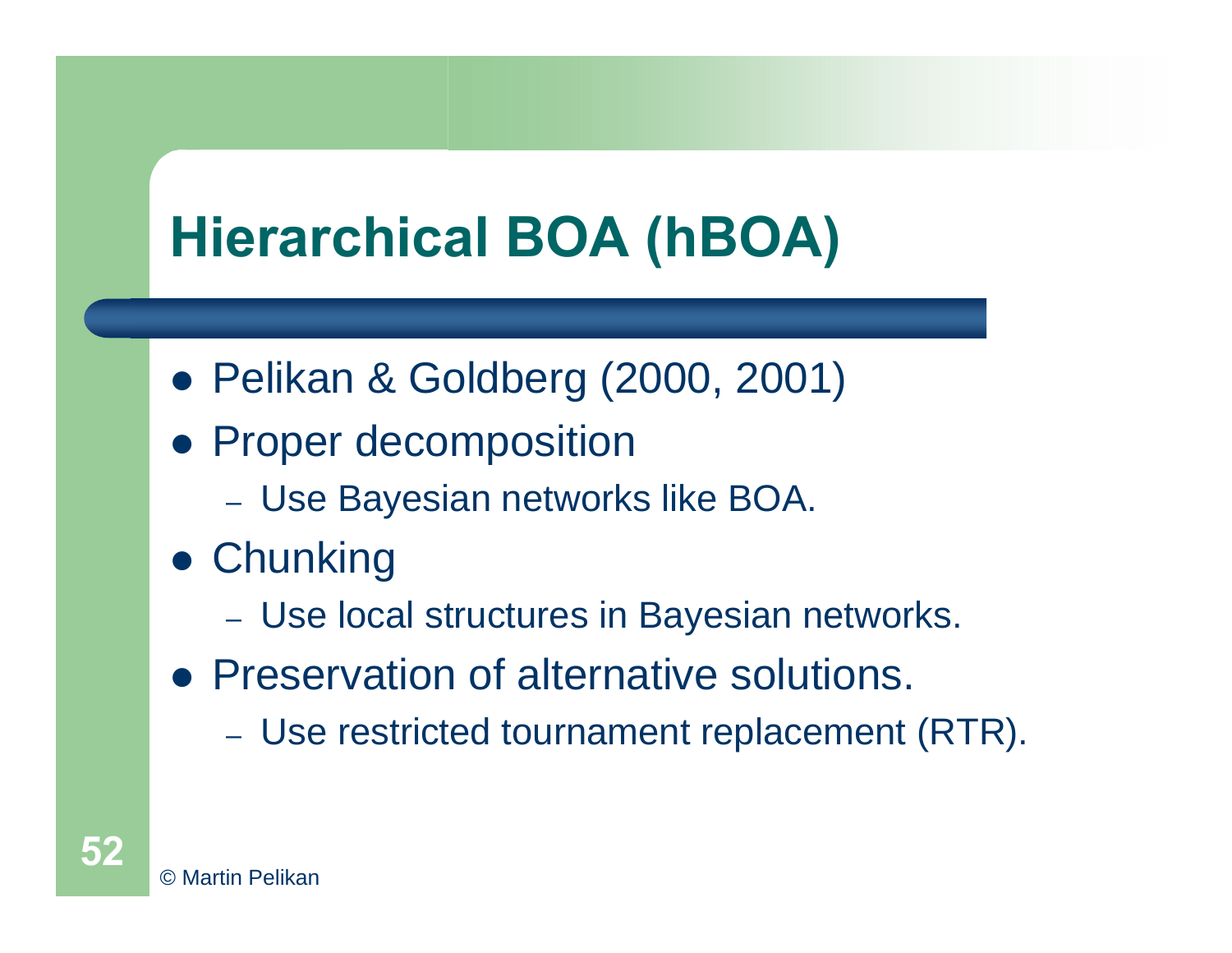### **Local Structures in BNs**

- Look at one conditional dependency.
	- 2*<sup>k</sup>*probabilities for *k* parents.
- Why not use more powerful representations for conditional probabilities?



| $X_2X_3$ | $P(X_1=0 X_2X_3)$ |
|----------|-------------------|
| 00       | 26%               |
| 01       | 44 %              |
| 10       | 15%               |
| 11       | $15\%$            |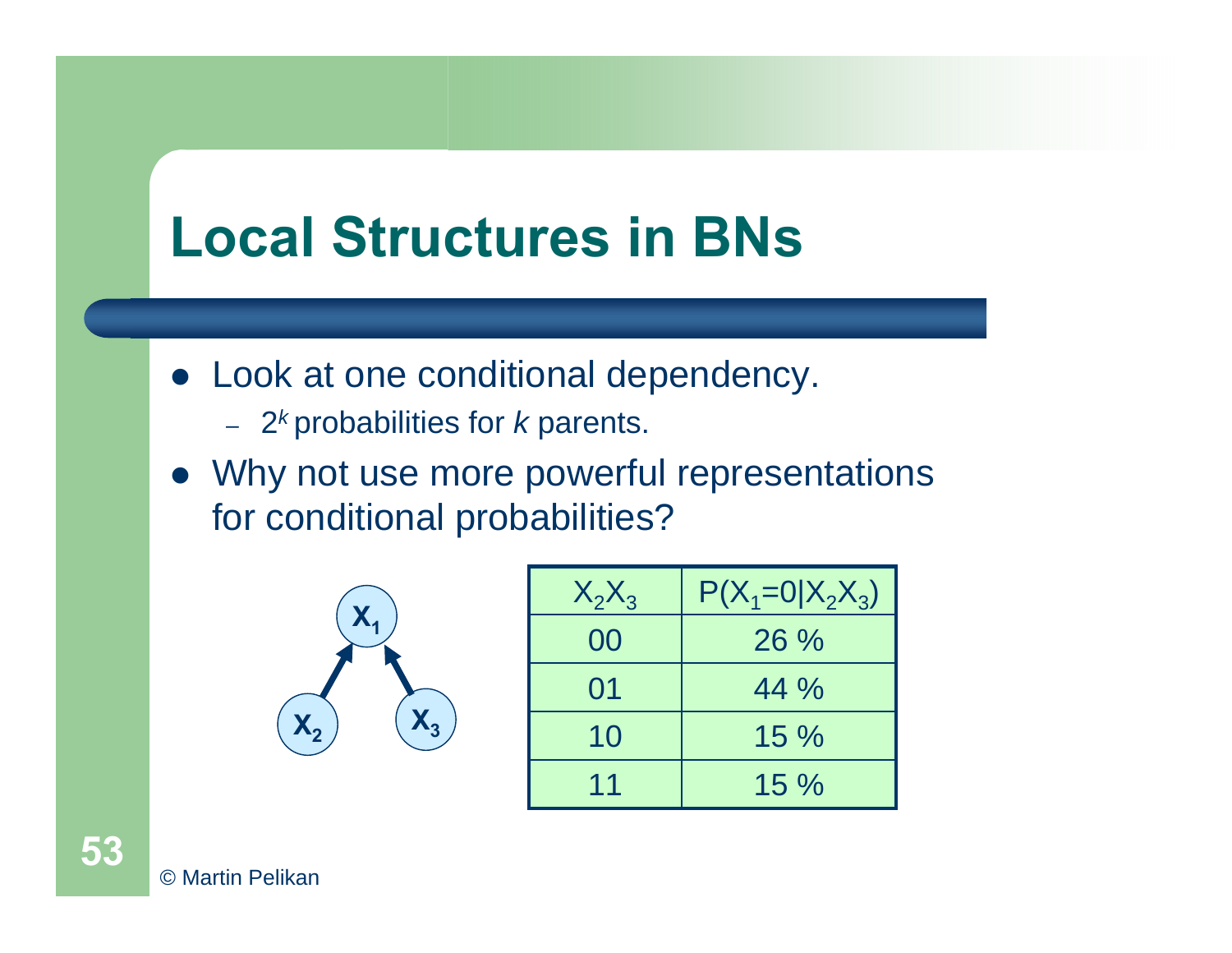### **Local Structures in BNs**

- Look at one conditional dependency.
	- 2*<sup>k</sup>*probabilities for *k* parents.
- Why not use more powerful representations for conditional probabilities?

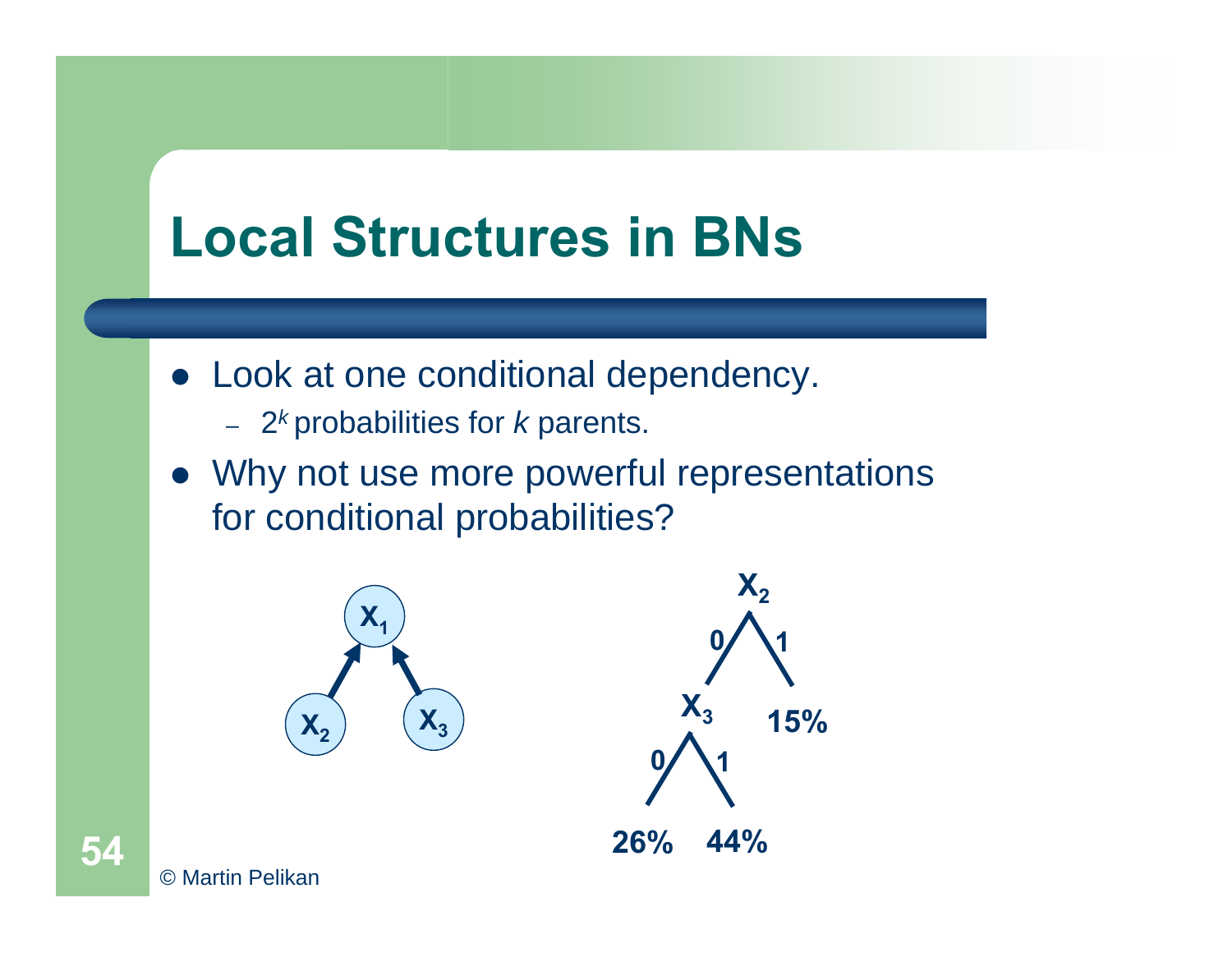### **Restricted Tournament Replacement**

- Used in hBOA for niching.
- Insert each new candidate solution x like this:
	- $-$ - Pick random subset of original population.
	- $-$ Find solution *y* most similar to *<sup>x</sup>* in the subset.
	- Replace *y* by *<sup>x</sup>* if *x* is better than *y*.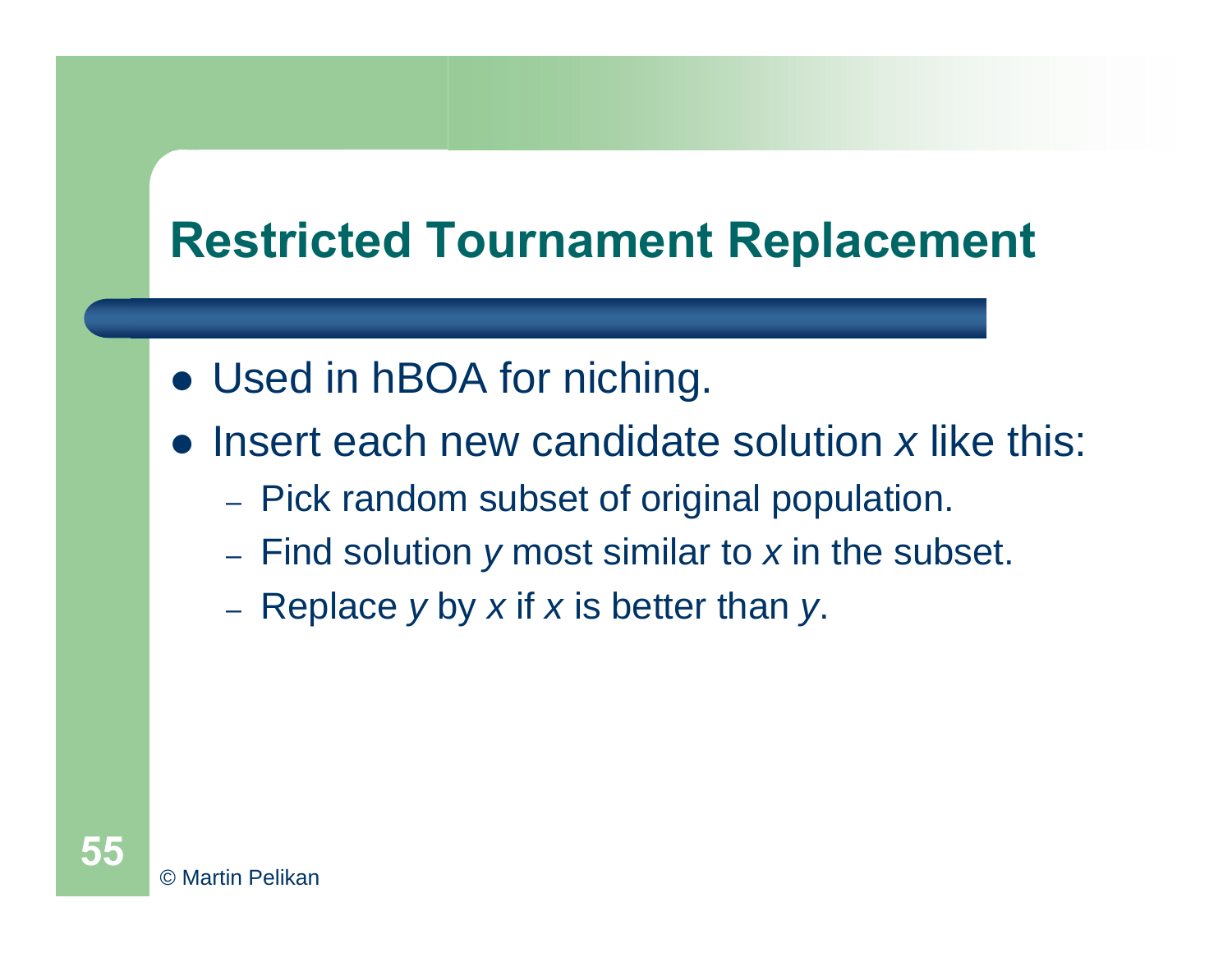### **Efficiency Enhancement for PMBGAs**

### • Promising results

- Parallelization
	- Can use 10s or more processors in a cluster efficiently.
- Hybridization
	- Works great in combination with local search.
- –– Fitness modeling
	- Learn a model of fitness to use for part of evaluation.
	- Can achieve speed-ups of >30.
- Prior information
	- Incorporate prior information into model-building.

© Martin Pelikan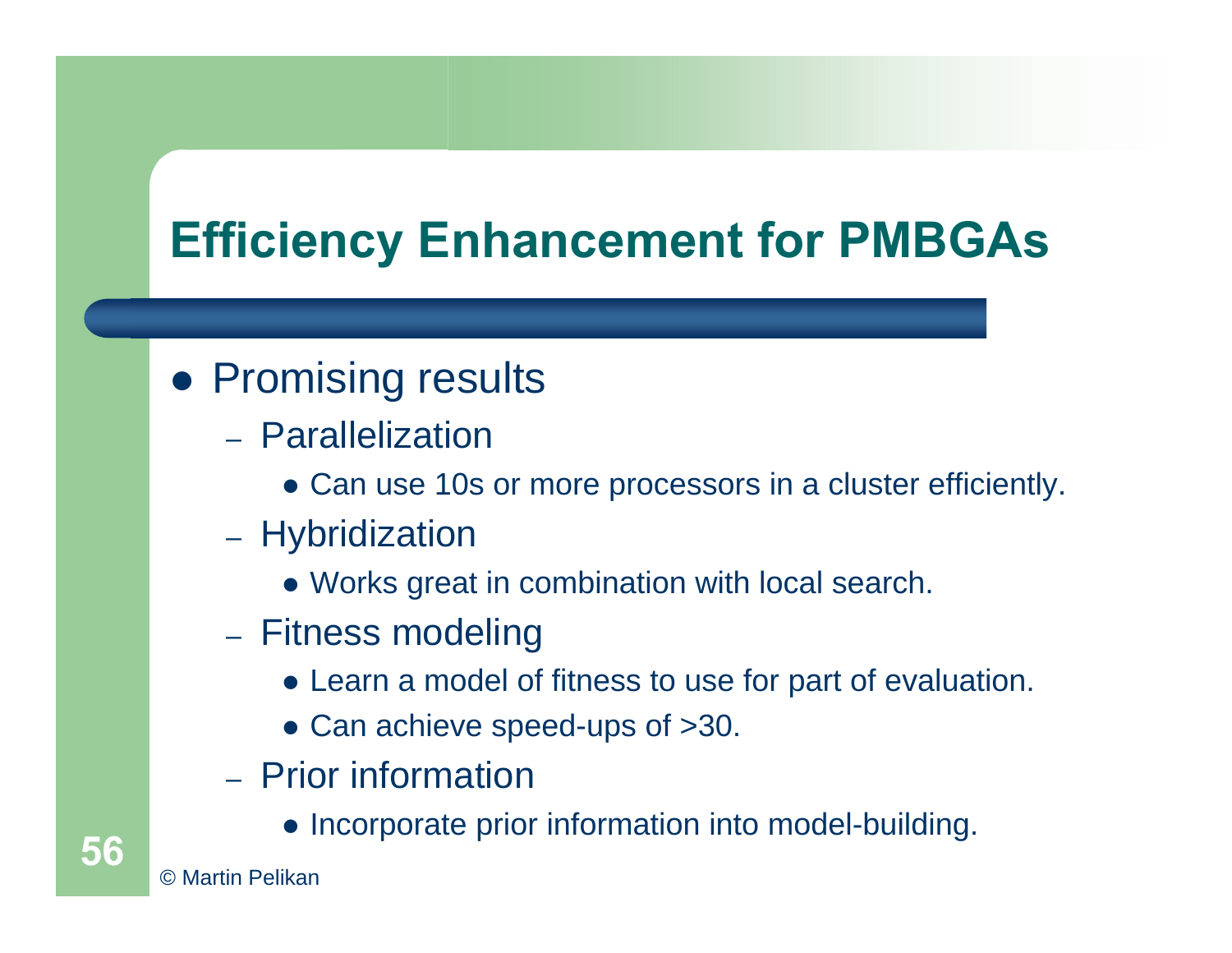# **Multi-objective PMBGAs**

• Methods for multi-objective GAs adopted

- Multi-objective BOA (from NSGA-II and BOA) (Khan, Goldberg, & Pelikan, 2002)
- Another multi-objective BOA (from SPEA2) (Laumanns, & Ocenasek, 2002)
- – Multi-objective mixture-based IDEAs (Thierens, & Bosman, 2001)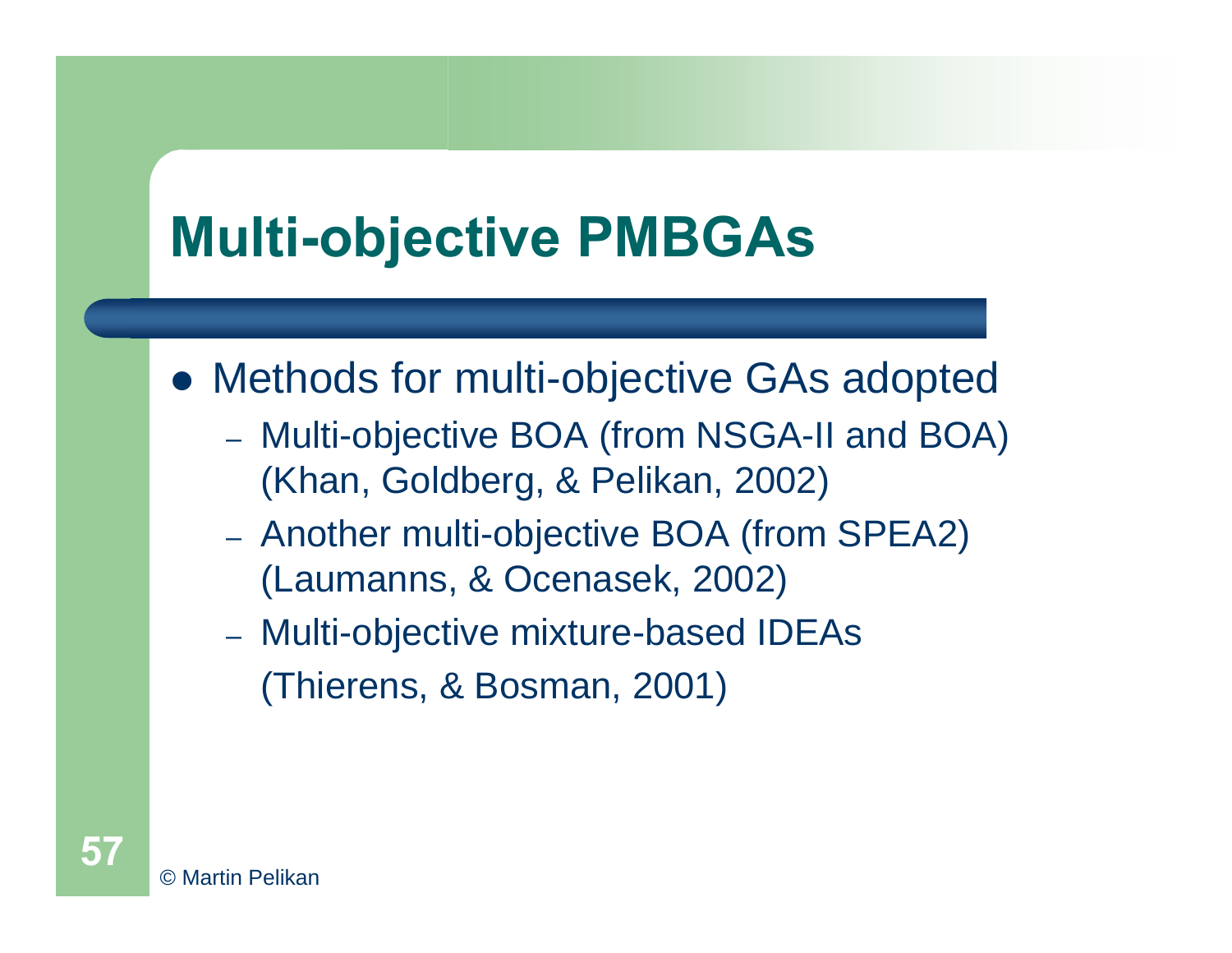### **Promising Results with Discrete PMBGAs**

- Artificial classes of problems
- **Physics**
- Computational complexity and AI
- Others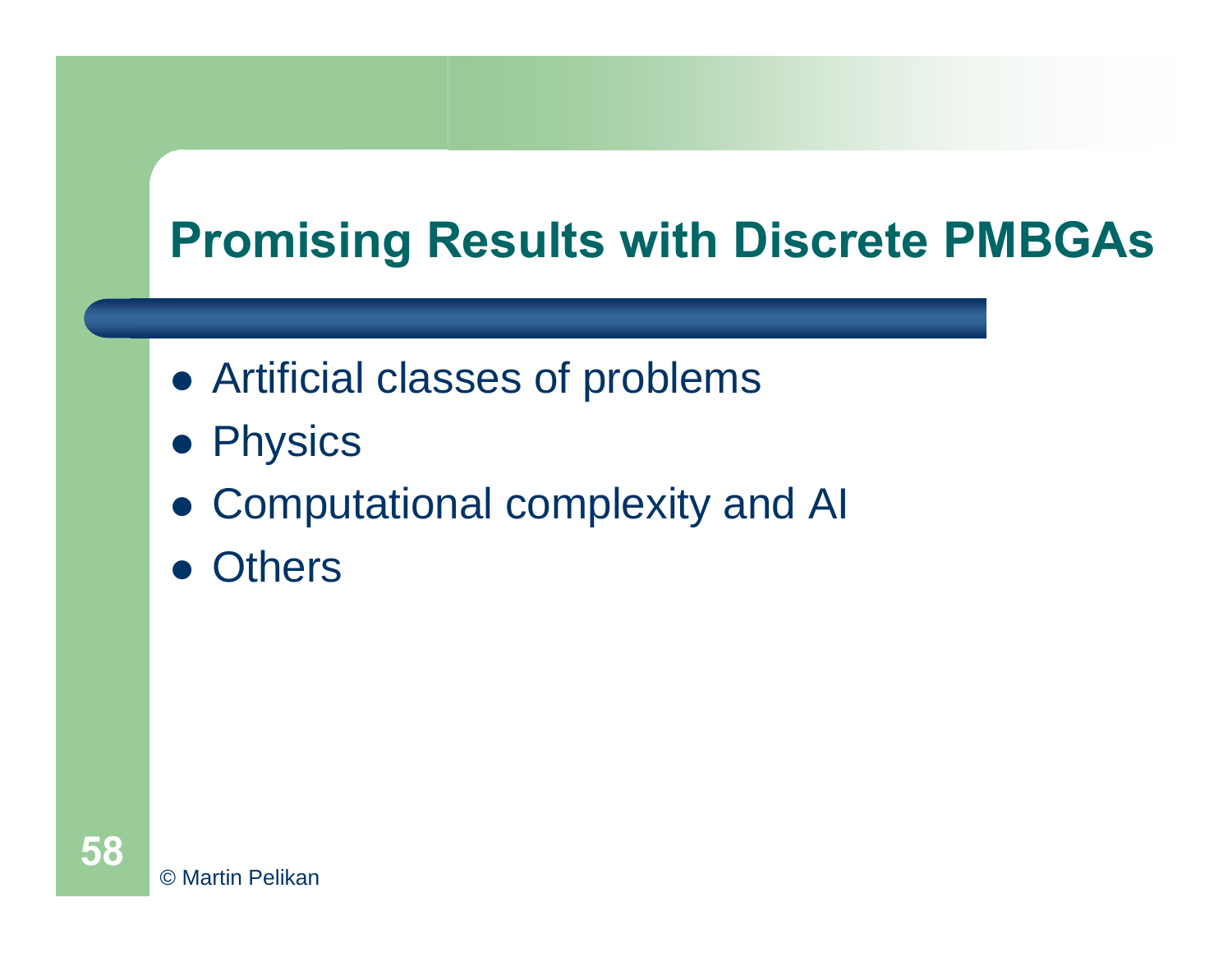# **Results: Artificial Problems**

- Decomposition
	- Concatenated traps.
- Hierarchical decomposition
	- $-$ - Hierarchical traps.
- Other sources of difficulty
	- $-$ – Exponential scaling, noise.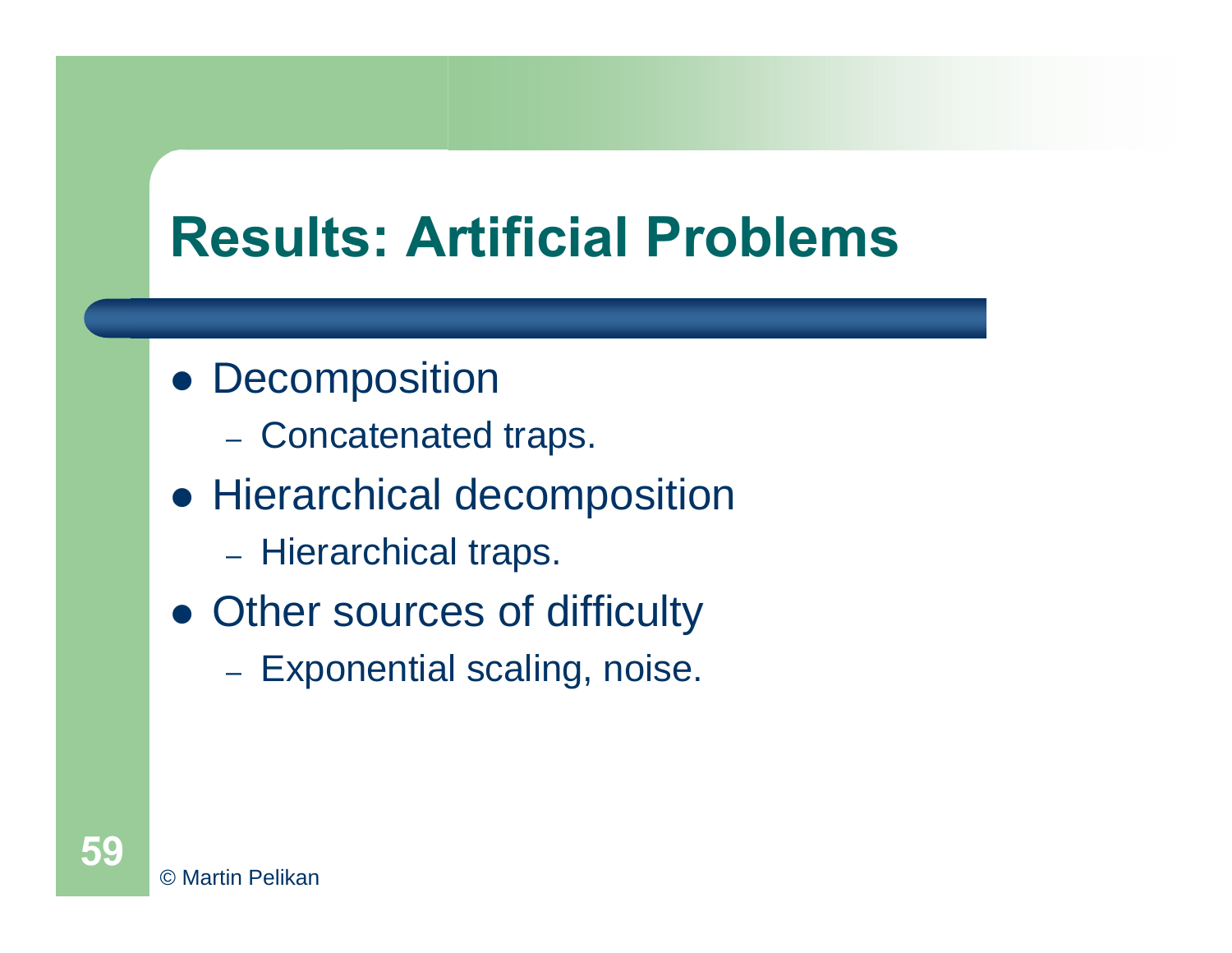### **BOA on Concatenated 5-bit Traps**

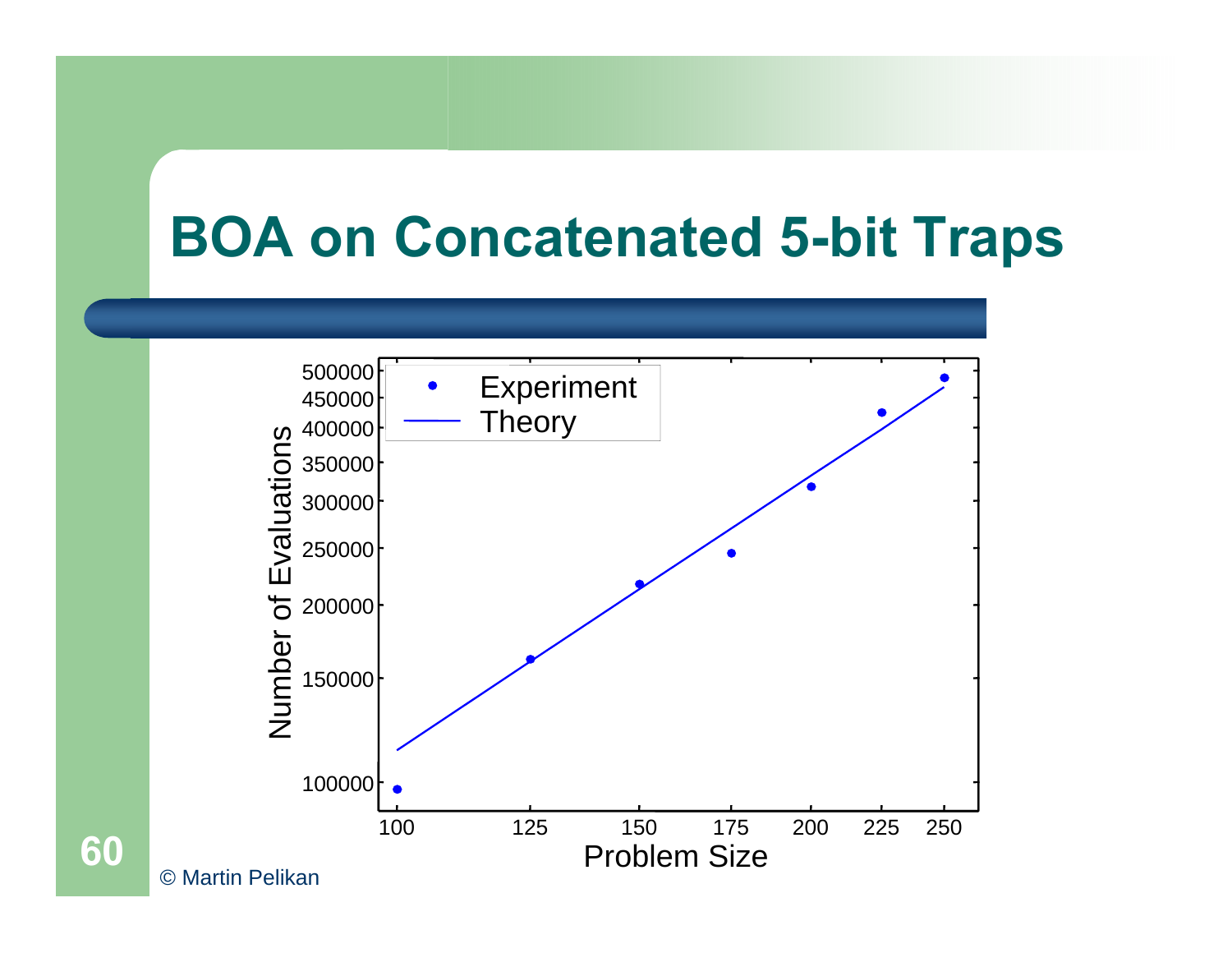## **hBOA on Hierarchical Traps**



**61**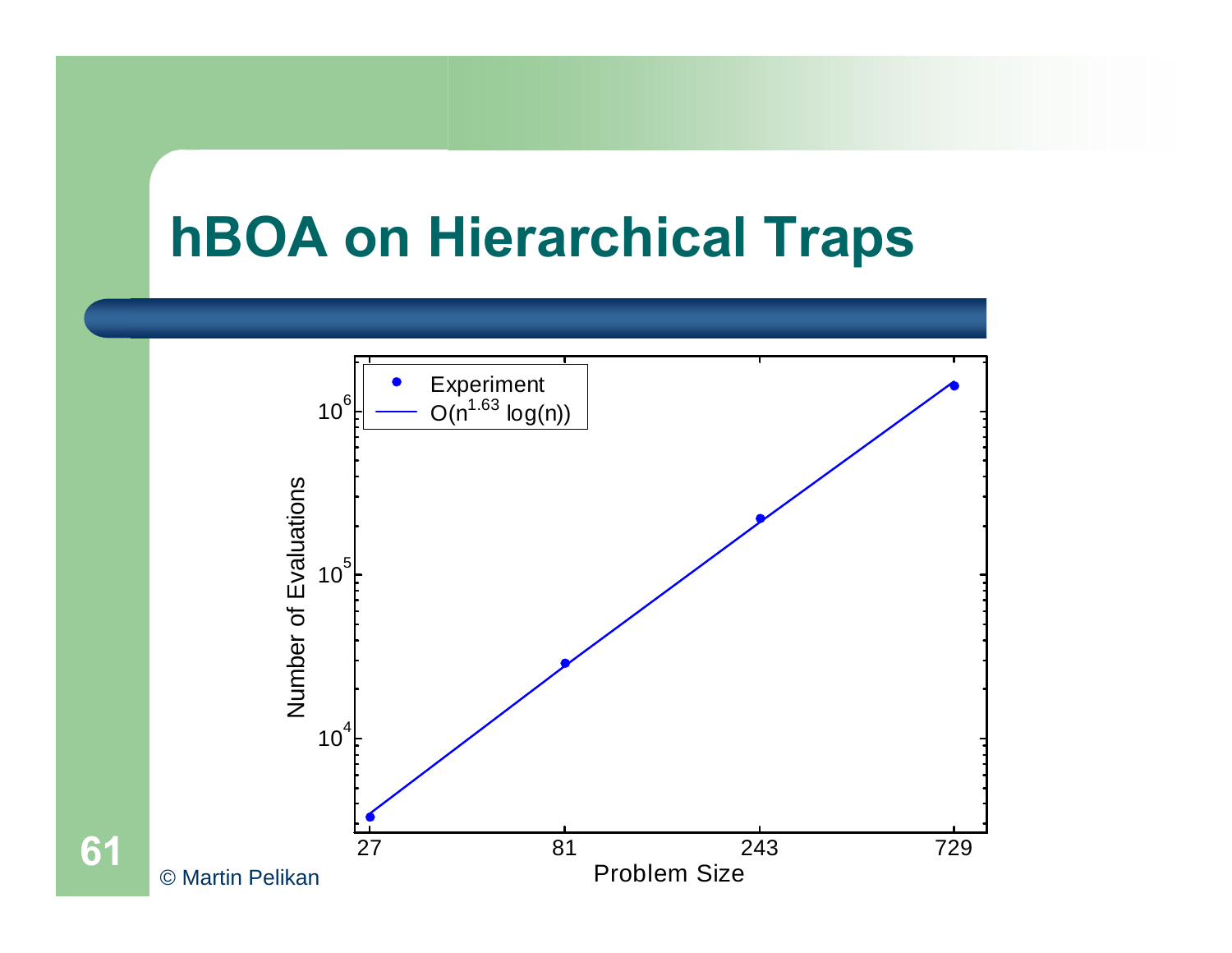# **Results: Physics**

### • Spin glasses

- ±J and Gaussian couplings
- 2D and 3D
- Silicon clusters
	- $-$ - Gong potential (3-body)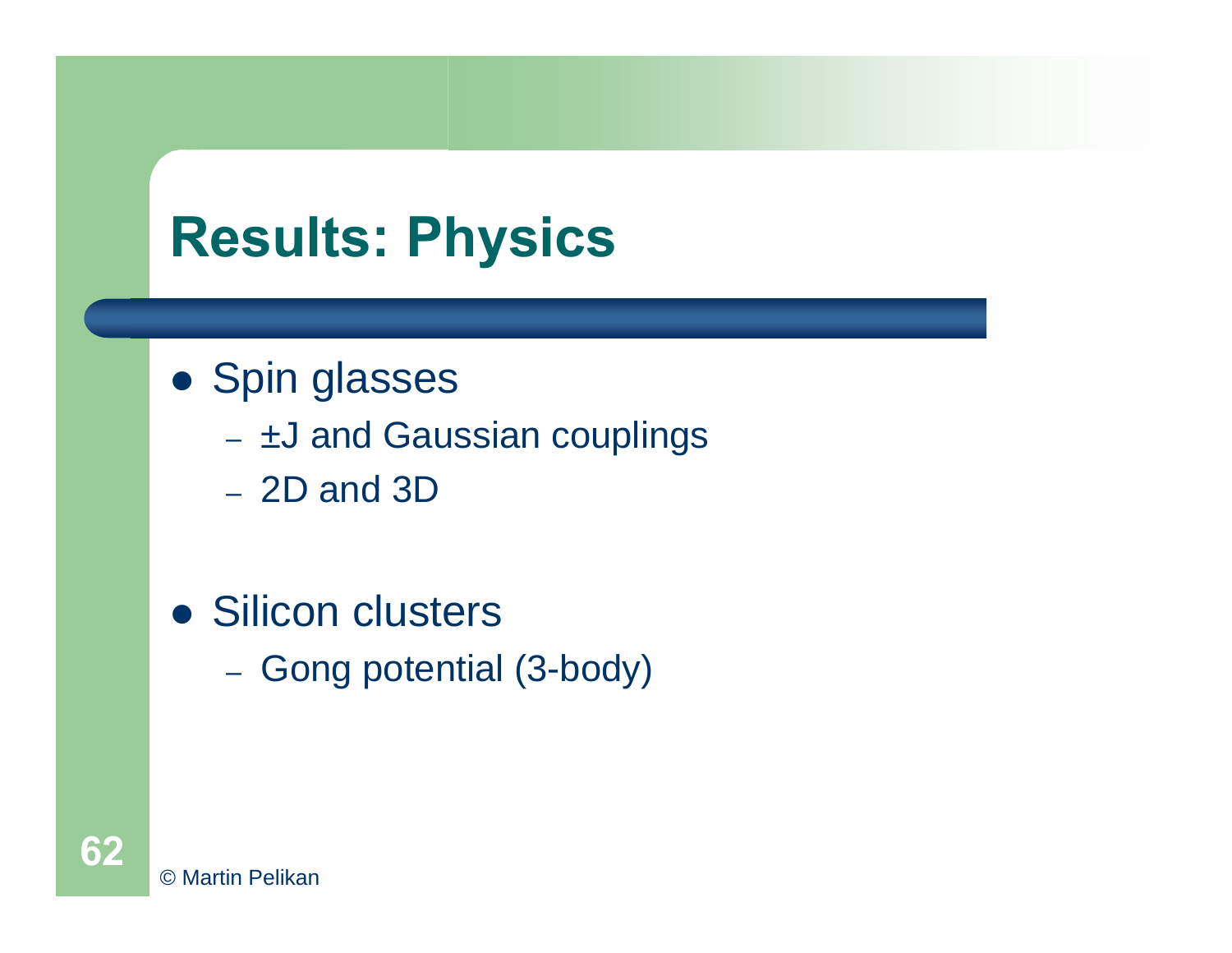# **hBOA on Ising Spin Glasses (2D)**



**63**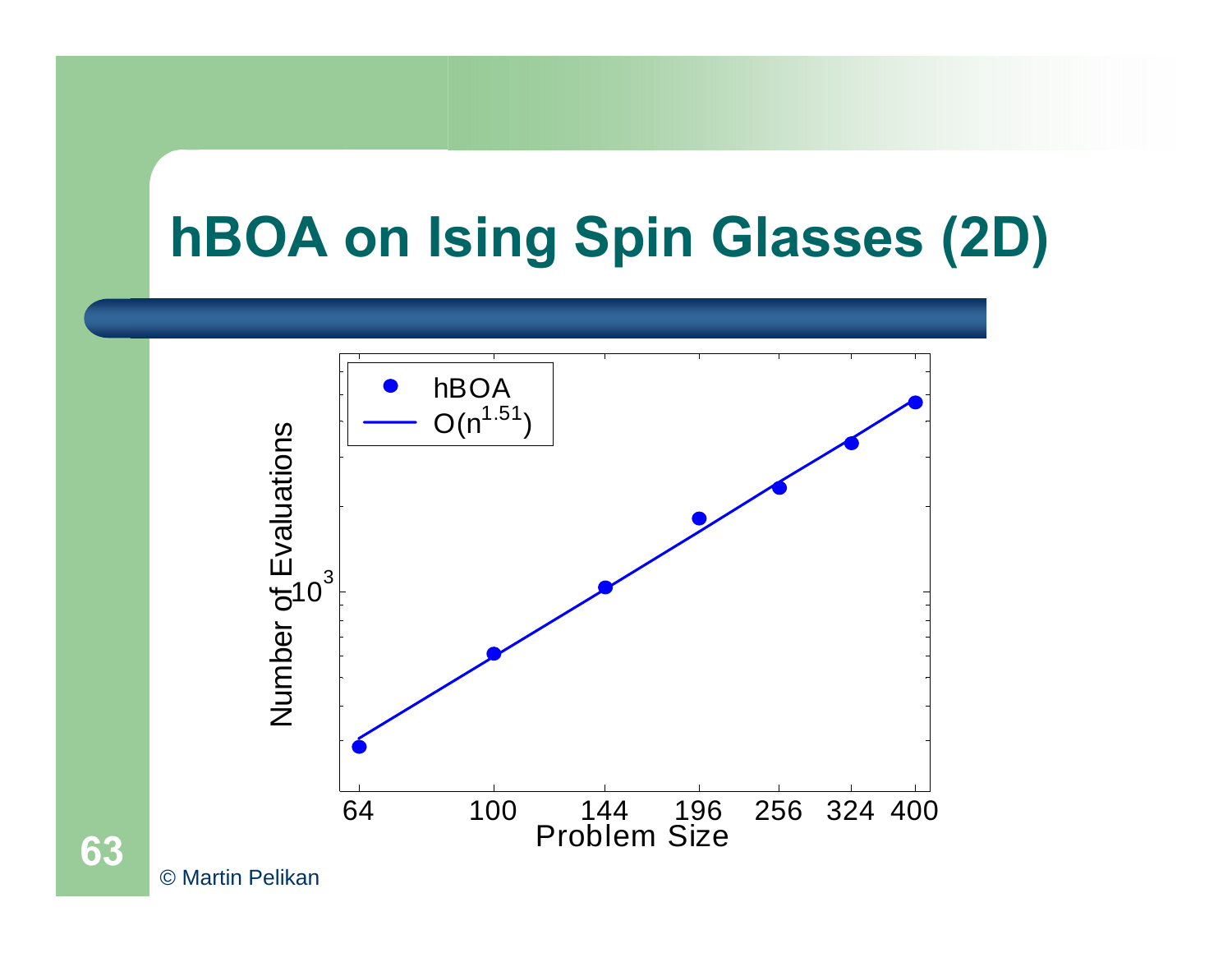# **Results on 2D Spin Glasses**

- Number of evaluations is  $O(n^{1.51})$ .
- Overall time is  $O(n^{3.51})$ .
- Compare  $O(n^{3.51})$  to  $O(n^{3.5})$  for best method (Galluccio & Loebl, 1999)
- **Great also on Gaussians.**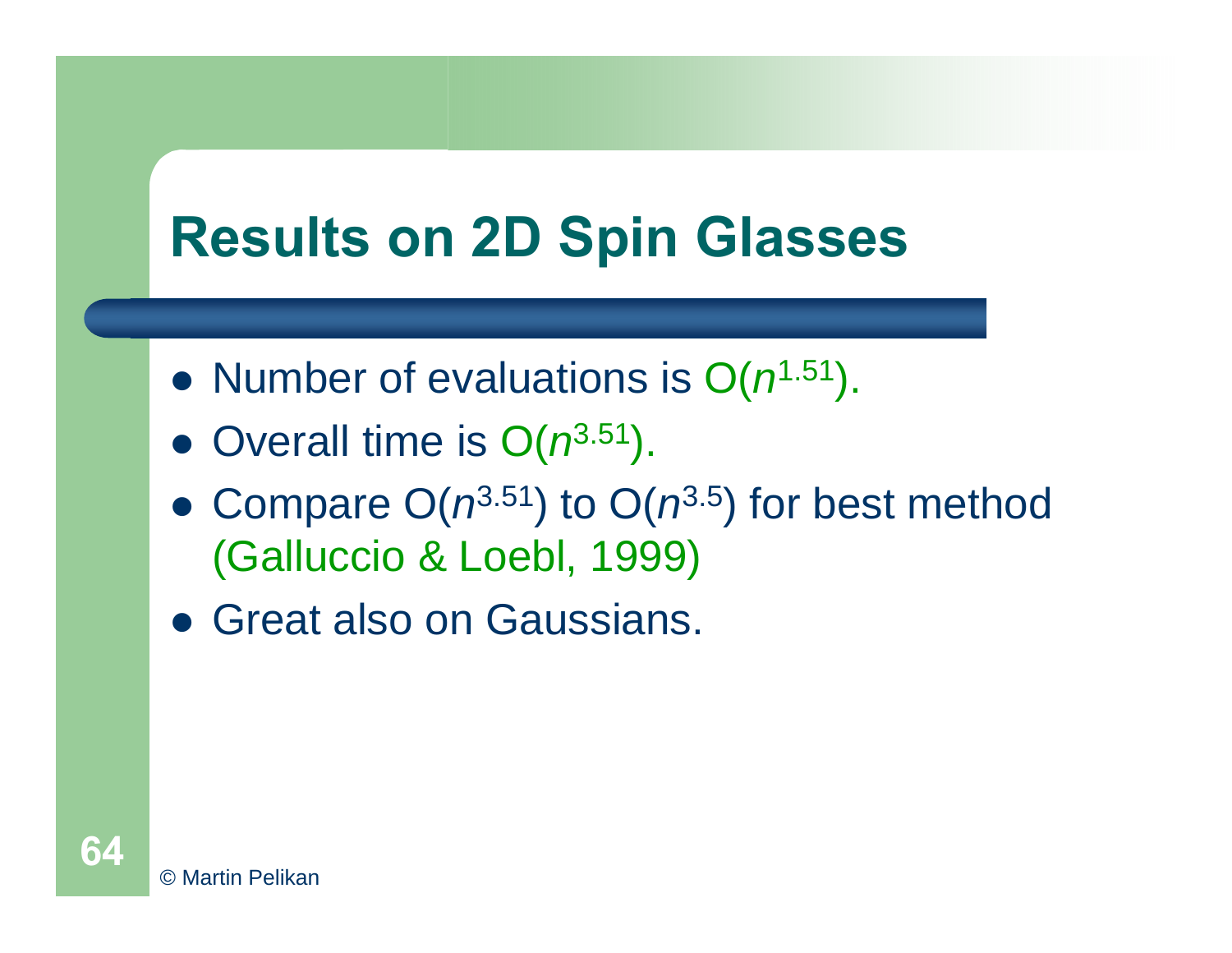# **hBOA on Ising Spin Glasses (3D)**

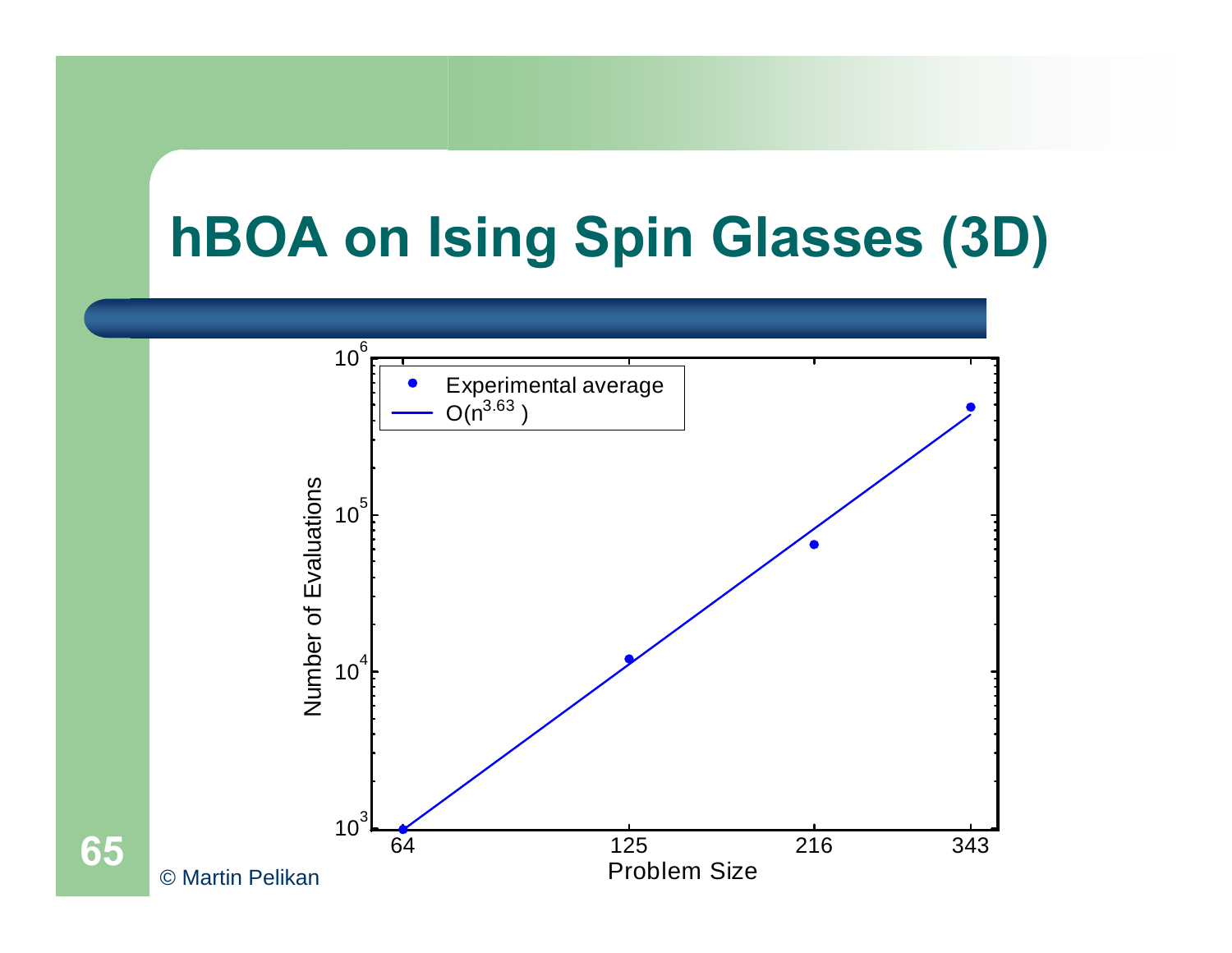### **Results: Computational Complexity, AI**

- **MAXSAT, SAT** 
	- Random 3CNF from phase transition.
	- Morphed graph coloring.
	- Conversion from spin glass.
- Feature subset selection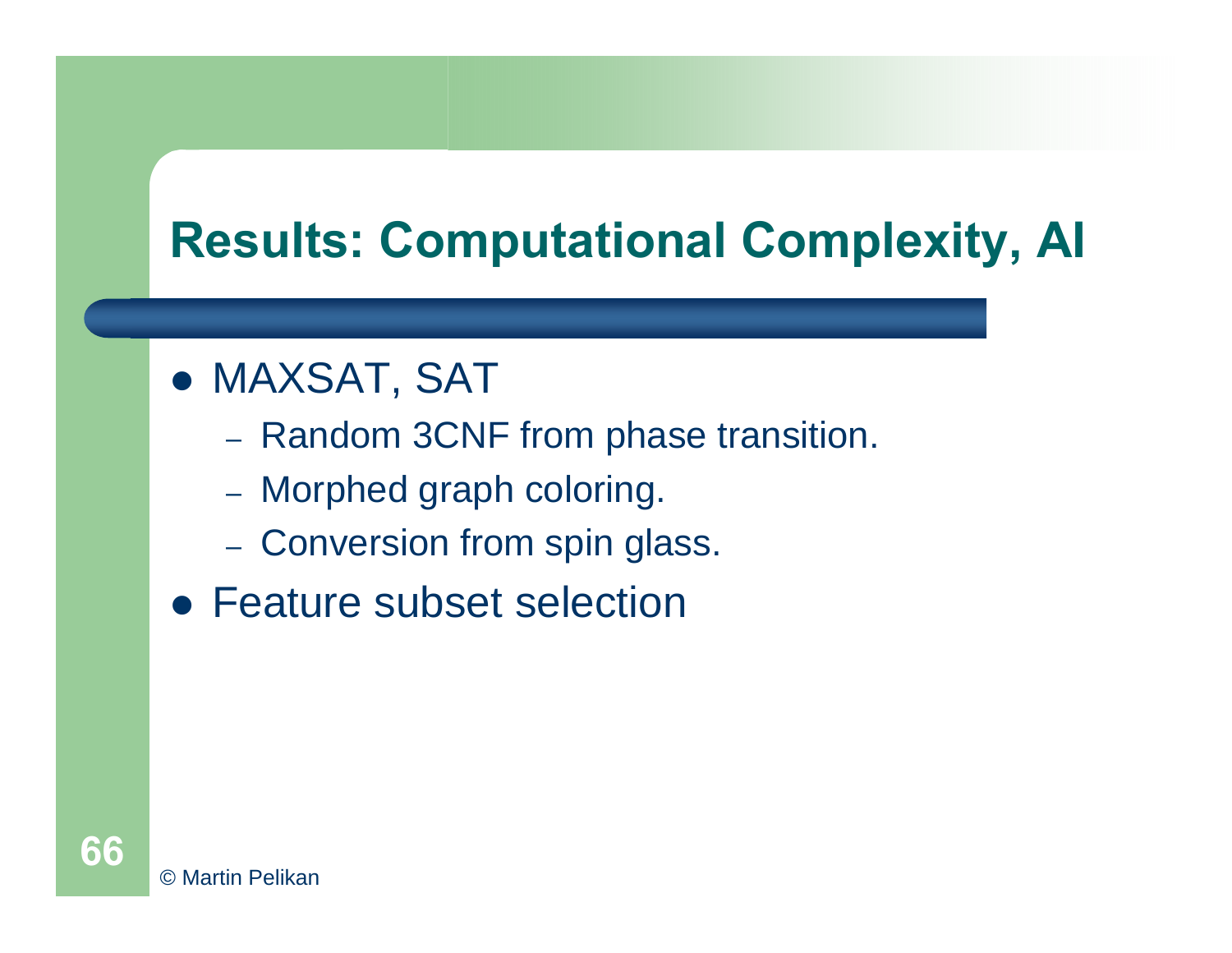# **Results: Others**

- **Groundwater remediation design**
- **Forest management**
- Nurse scheduling
- Telecommunication network design
- **Graph partitioning**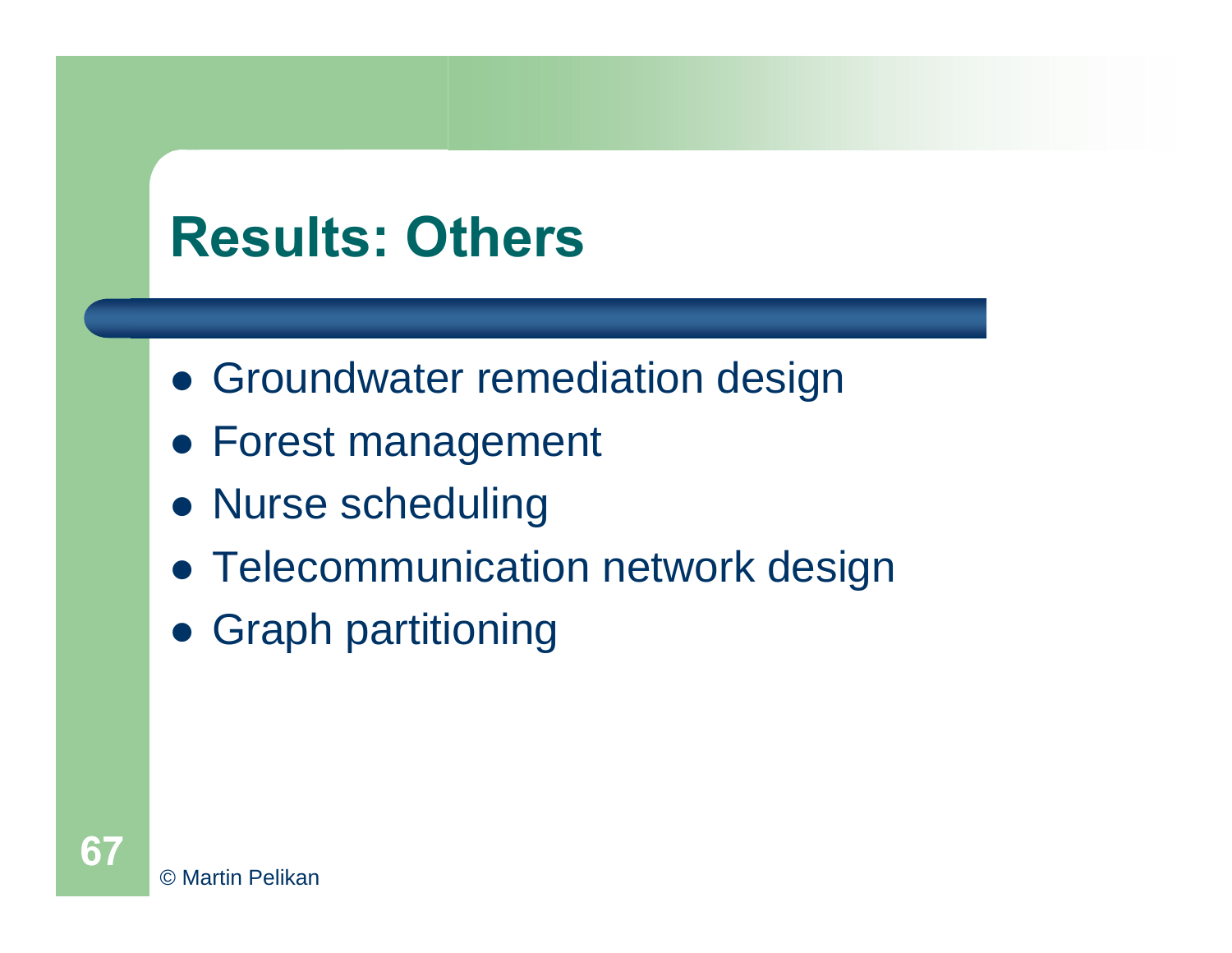# **Discrete PMBGAs: Summary**

- No interactions
	- Univariate models; PBIL, UMDA, cGA.
- Some pairwise interactions
	- Tree models; COMIT, MIMIC, BMDA.
- Multivariate interactions
	- Multivariate models: BOA, EBNA, LFDA.
- Hierarchical decomposition
	- hBOA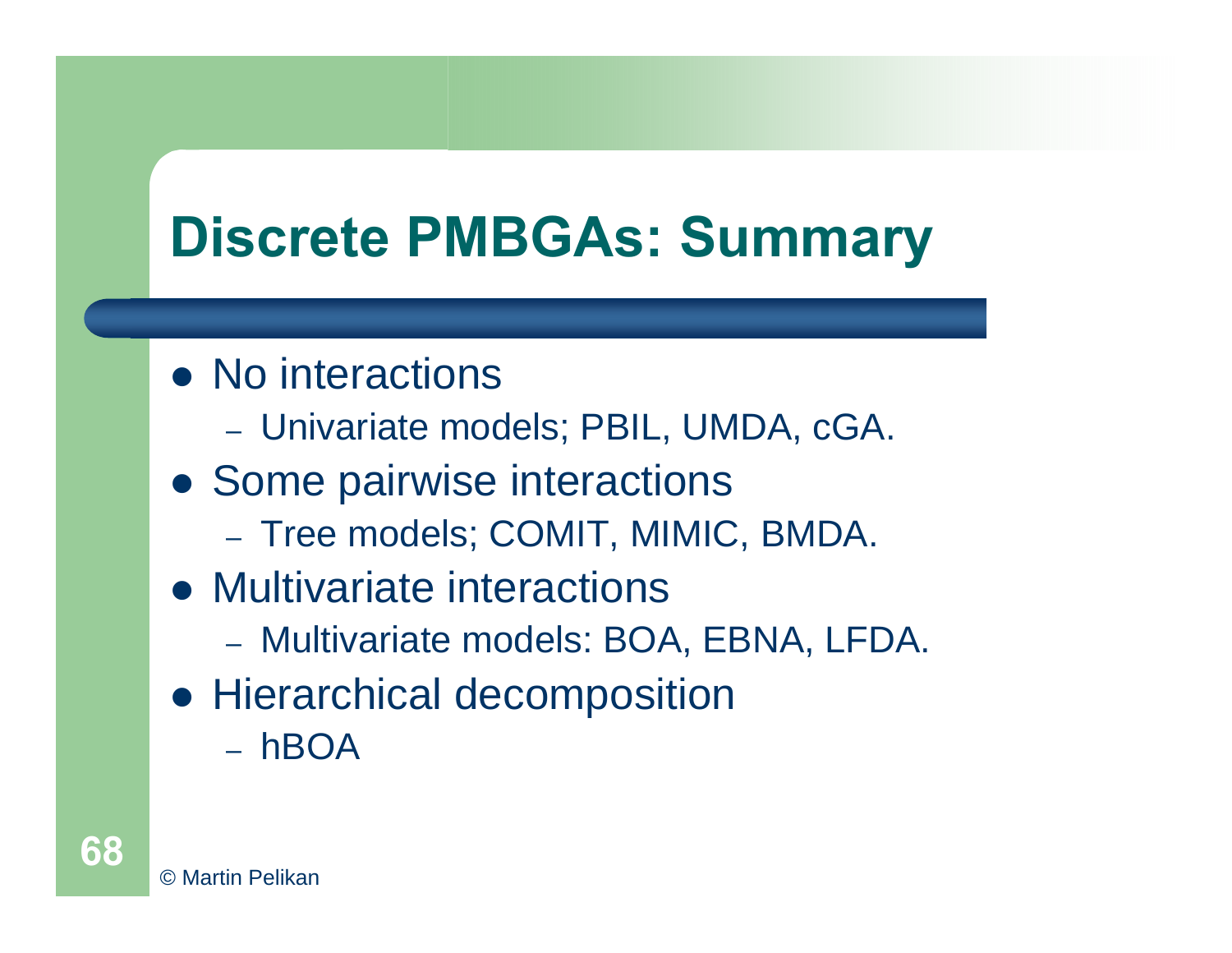### **Discrete PMBGAs: Recommendations**

- Easy problems
	- Use univariate models; PBIL, UMDA, cGA.
- Somewhat difficult problems
	- Use bivariate models; MIMIC, COMIT, BMDA.
- Difficult problems
	- Use multivariate models; BOA, EBNA, LFDA.
- Most difficult problems
	- –Use hierarchical decomposition; hBOA.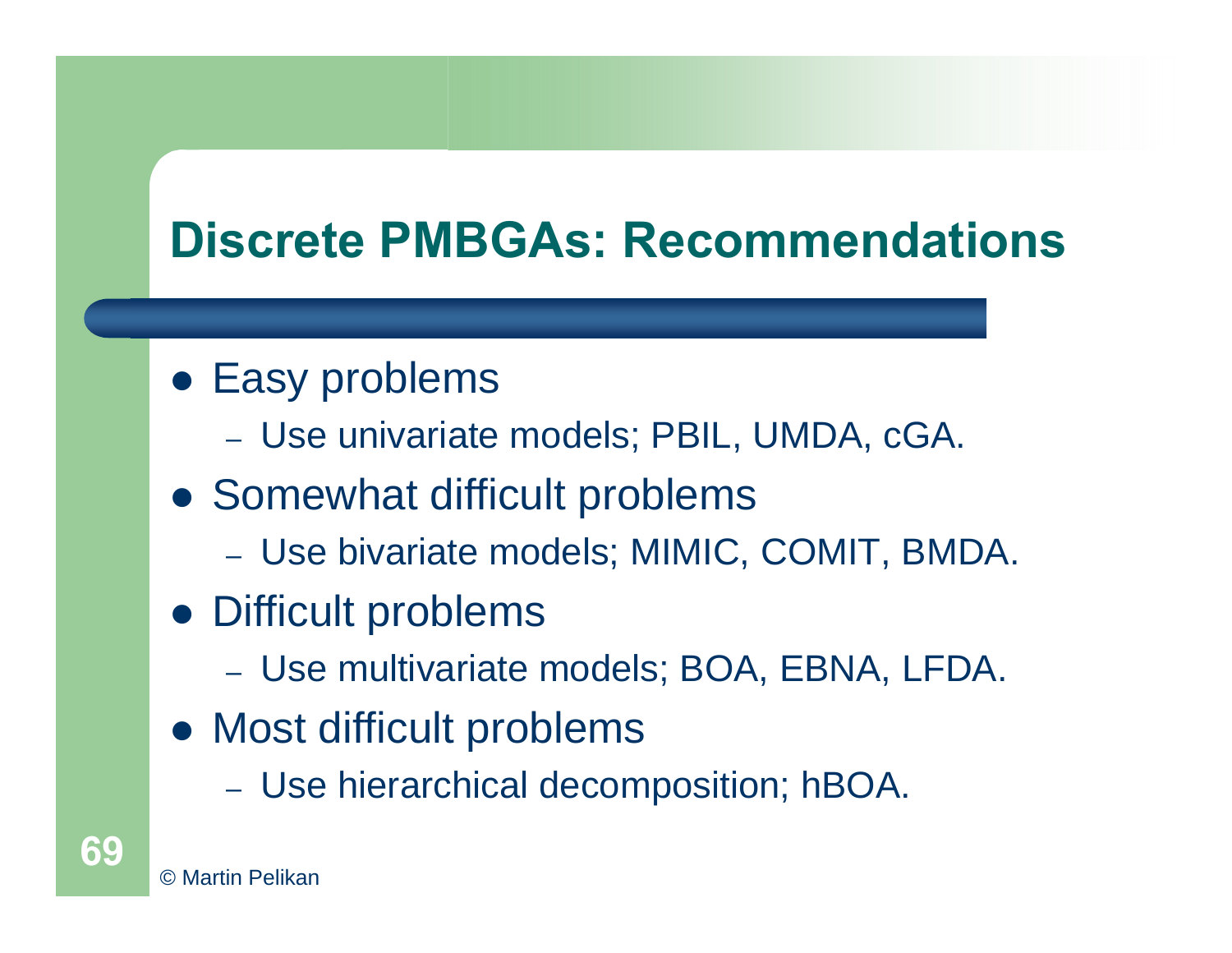# **Continuous PMBGAs**

### • New challenge

- Infinite domain for each variable.
- How to model?
- 2 approaches
	- –- Discretize and apply discrete model/PMBGA
	- Create continuous model
		- Estimate pdf.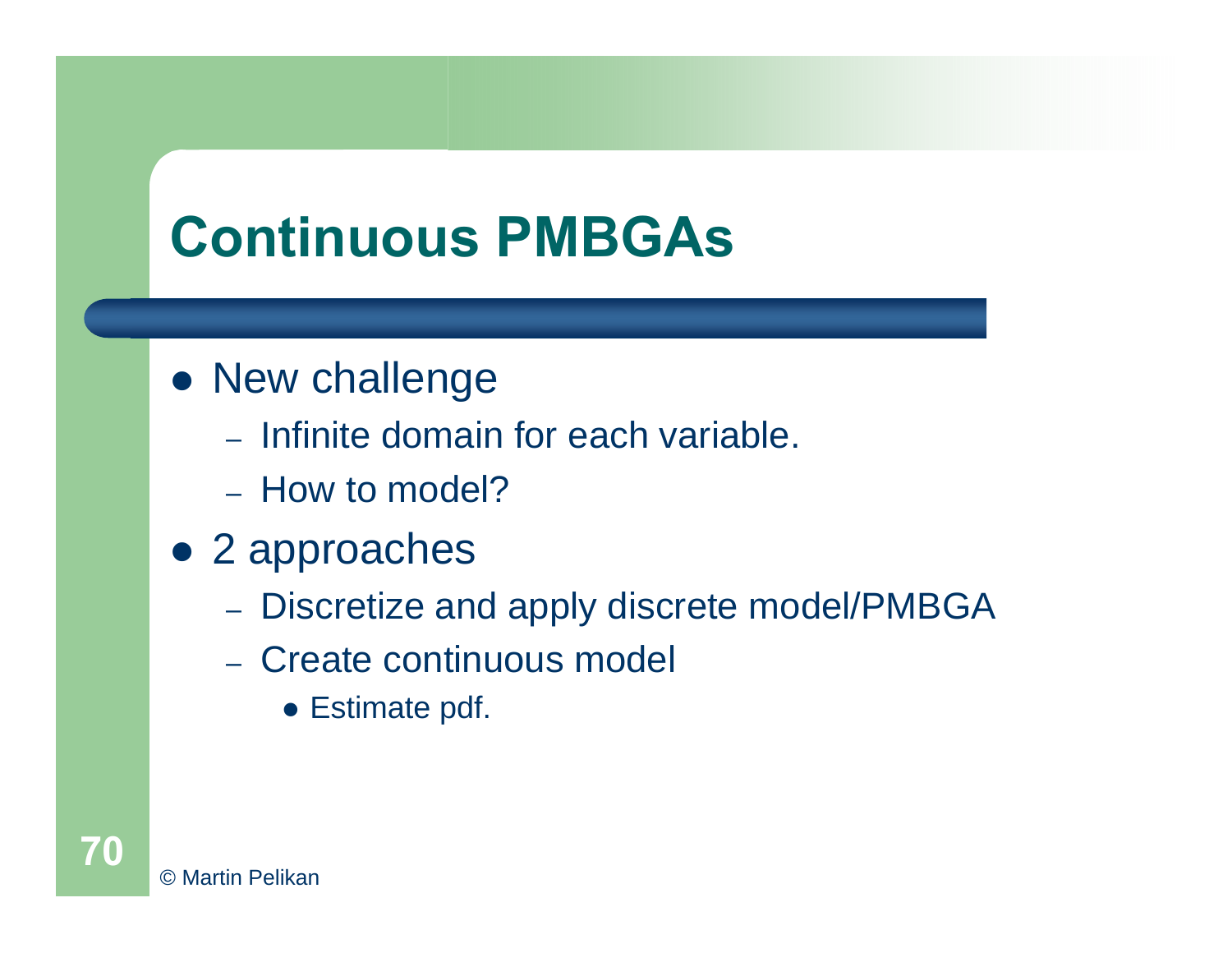# **PBIL Extensions: SHCwL**

- SHCwL: Stochastic hill climbing with learning (Rudlof, Köppen (1996).
- $\bullet$  Model
	- Single-peak Gaussian for each variable.
	- Means evolve based on parents (promising solutions).
	- Deviations equal, decreasing over time.
- Problems
	- No interactions.
	- Single Gaussians=can model only one attractor.
	- Same deviations for each variable.

© Martin Pelikan

**71**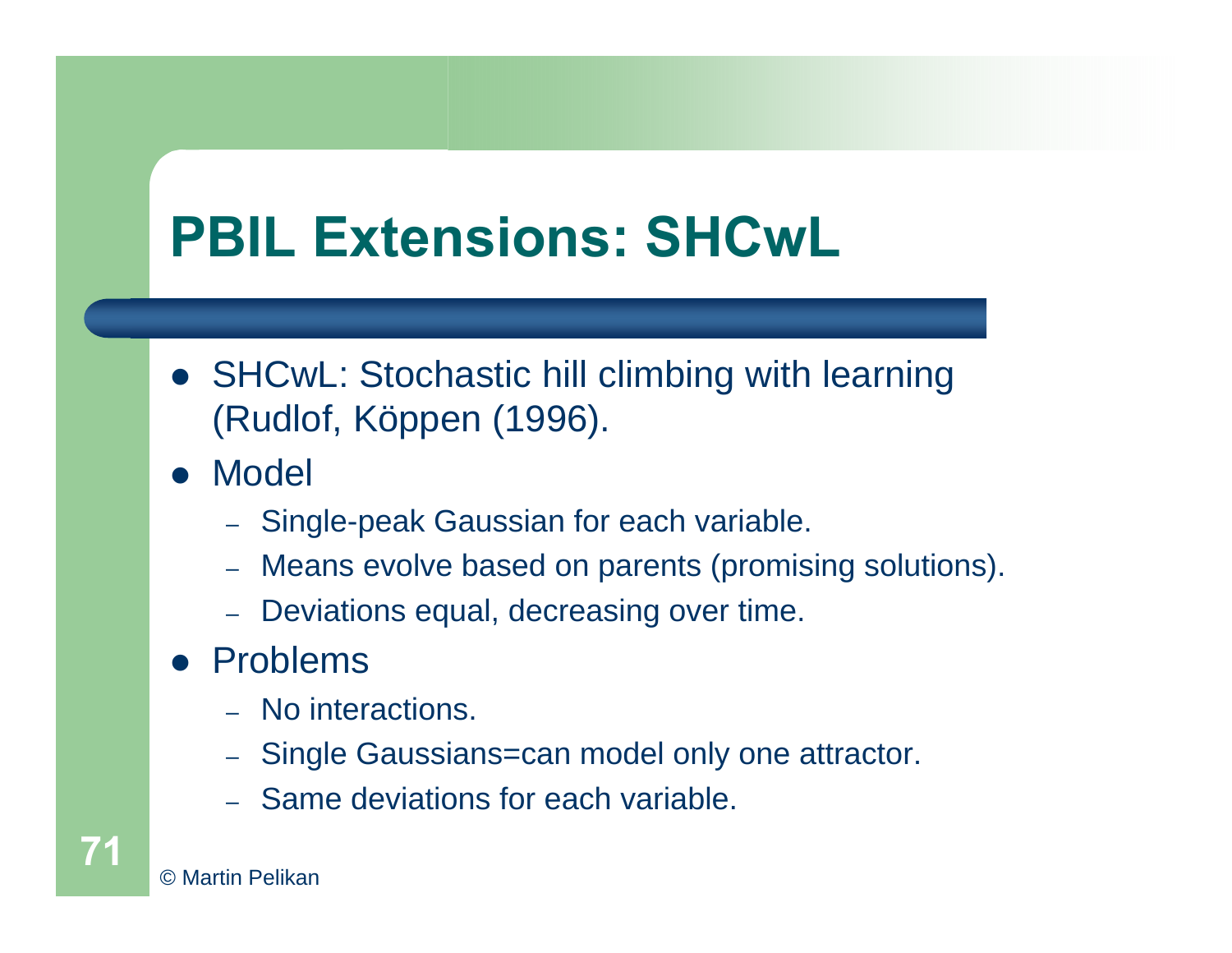### **Use Different Deviations**

- **Sebag & Ducoulombier (1998)**
- $\bullet$ Some variables have higher variance.
- $\bullet$ Use special standard deviation for each variable.

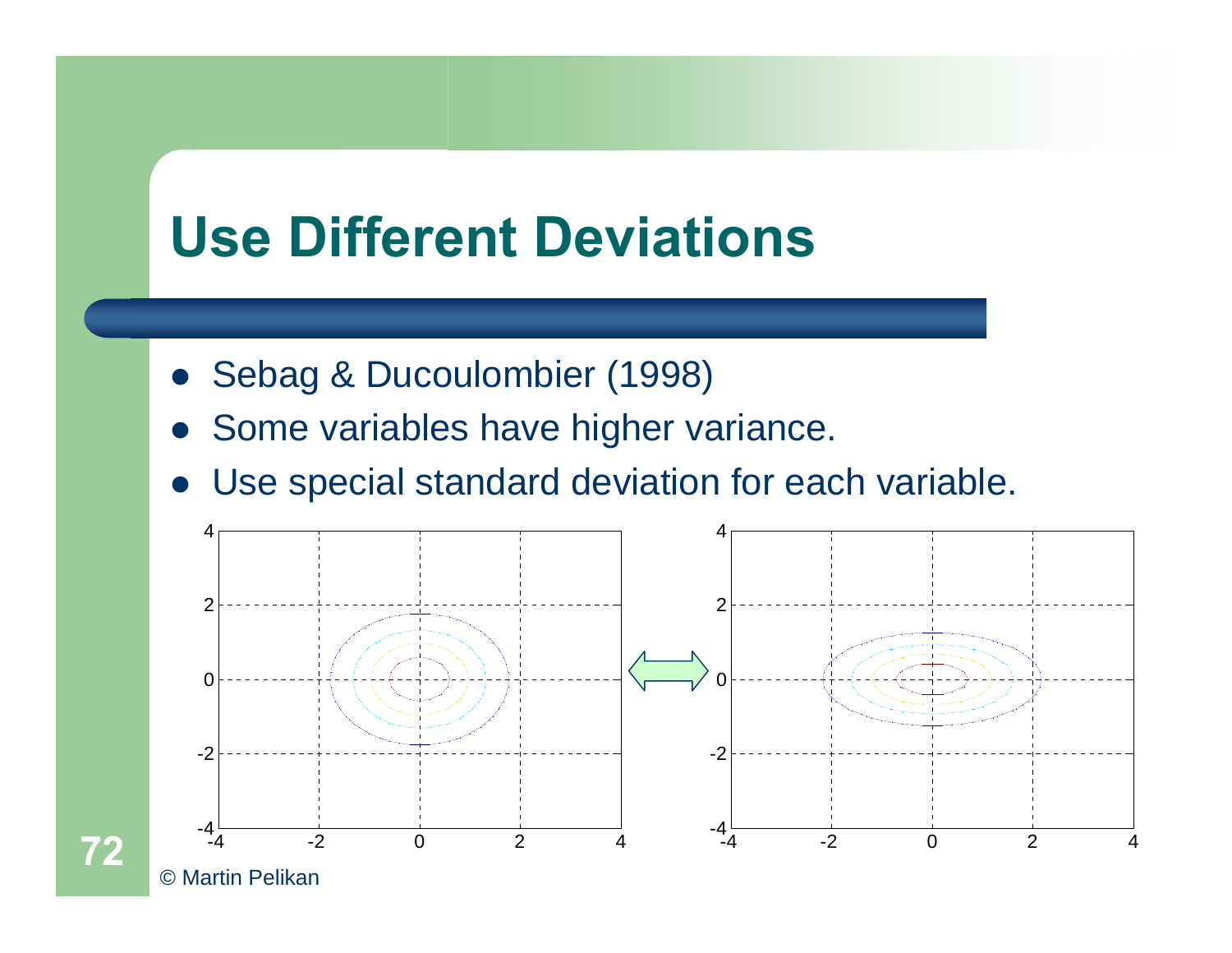### **Use Covariance**

- Covariance allows rotation of 1-peak Gaussians.
- $\bullet$ EGNA (Larrañaga et al., 2000)
- $\bullet$ IDEA (Bosman & Thierens, 2000)



© Martin Pelikan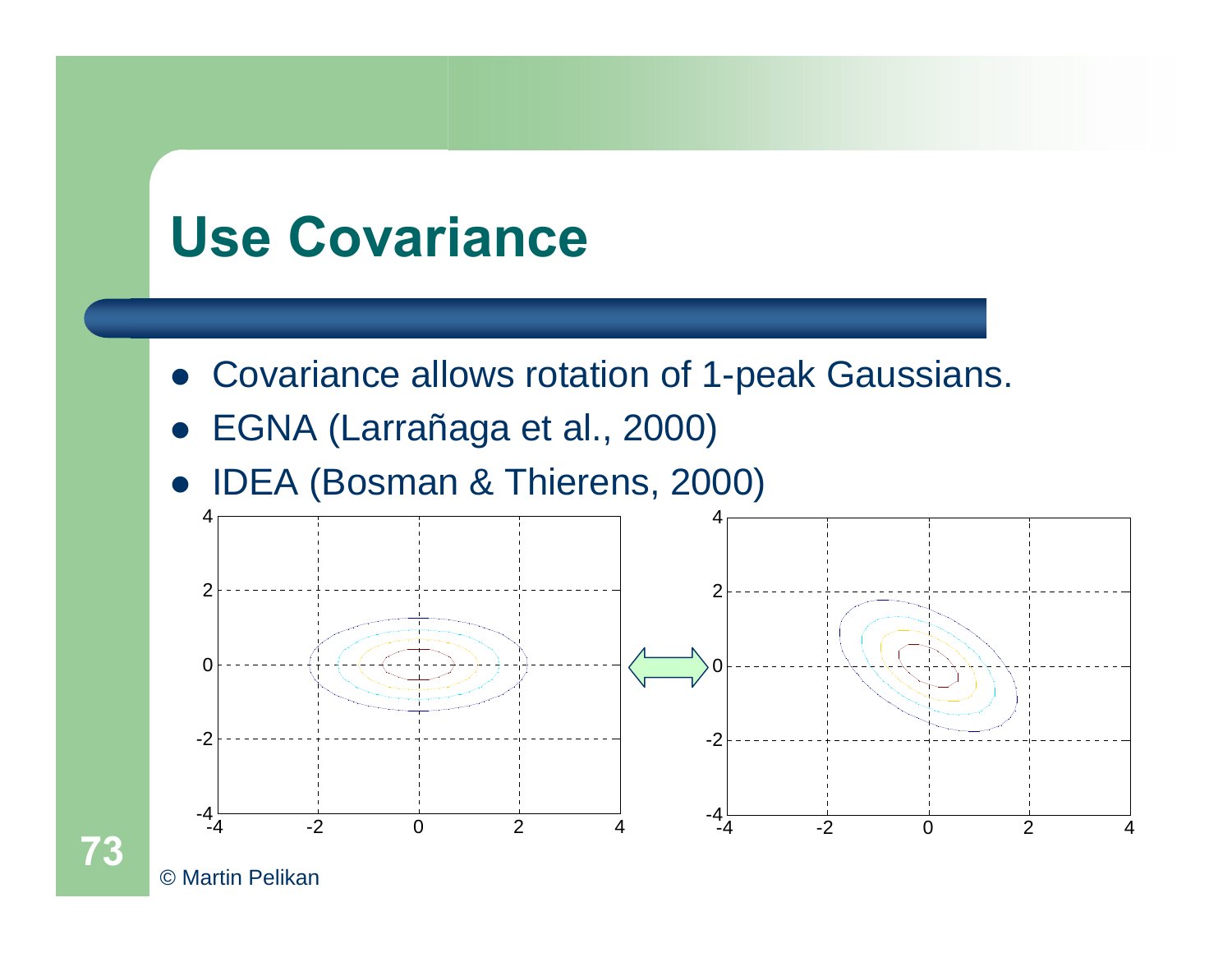## **How Many Peaks?**

- One Gaussian vs. kernel around each point.
- $\bullet$ Kernel distribution similar to ES.
- $\bullet$ IDEA (Bosman & Thierens, 2000)



© Martin Pelikan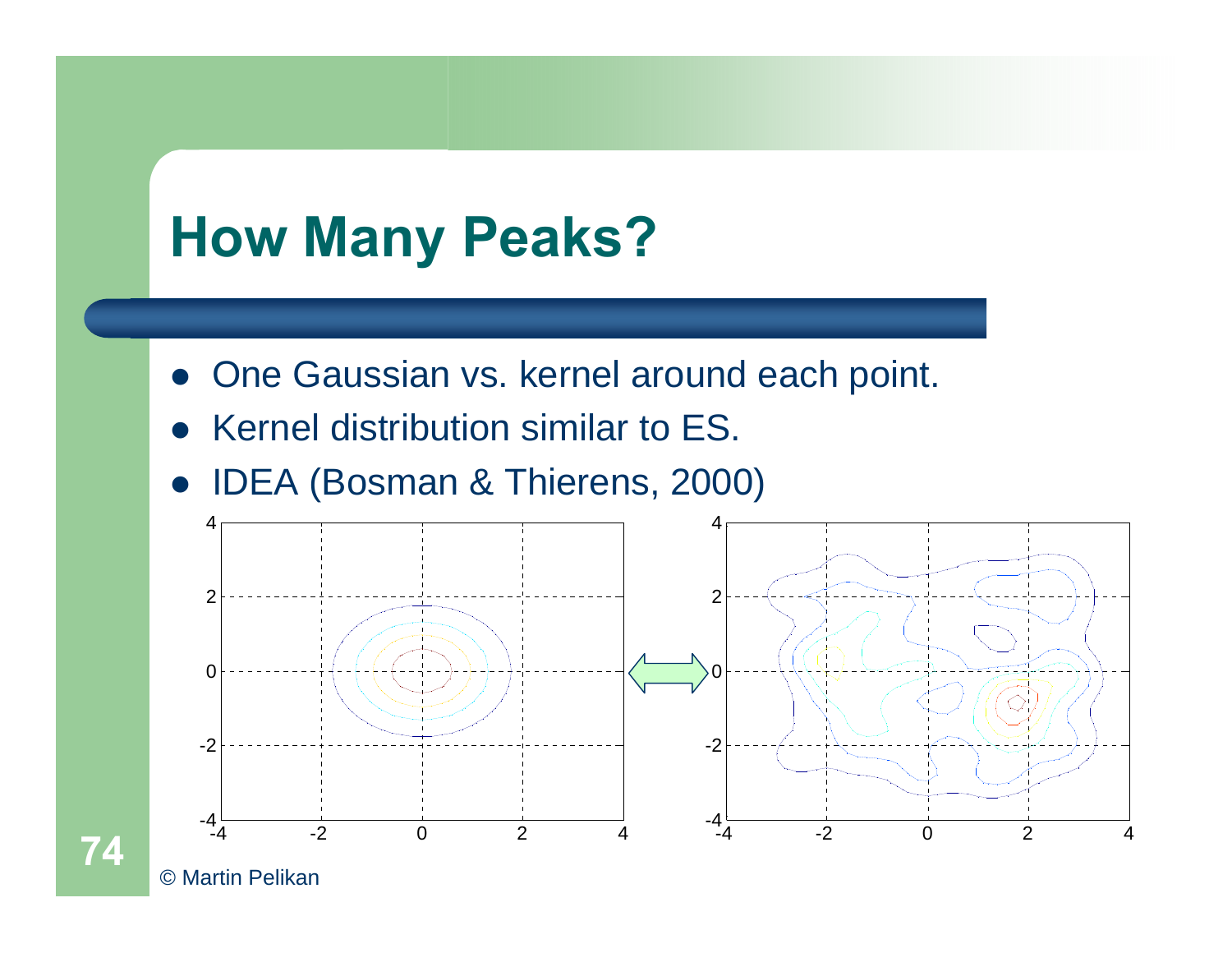## **Mixtures: Between One and Many**

- 4 $\bullet$  Mixture distributions provide transition between one Gaussian and Gaussian kernels.
- $\bullet$  Mixture types
	- Over one variable.
		- Gallagher, Frean, & Downs (1999).
	- Over all variables.
		- Pelikan & Goldberg (2000).
		- Bosman & Thierens (2000).
	- Over partitions of variables.
		- Bosman & Thierens (2000).
		- Ahn, Ramakrishna, and Goldberg (2003).

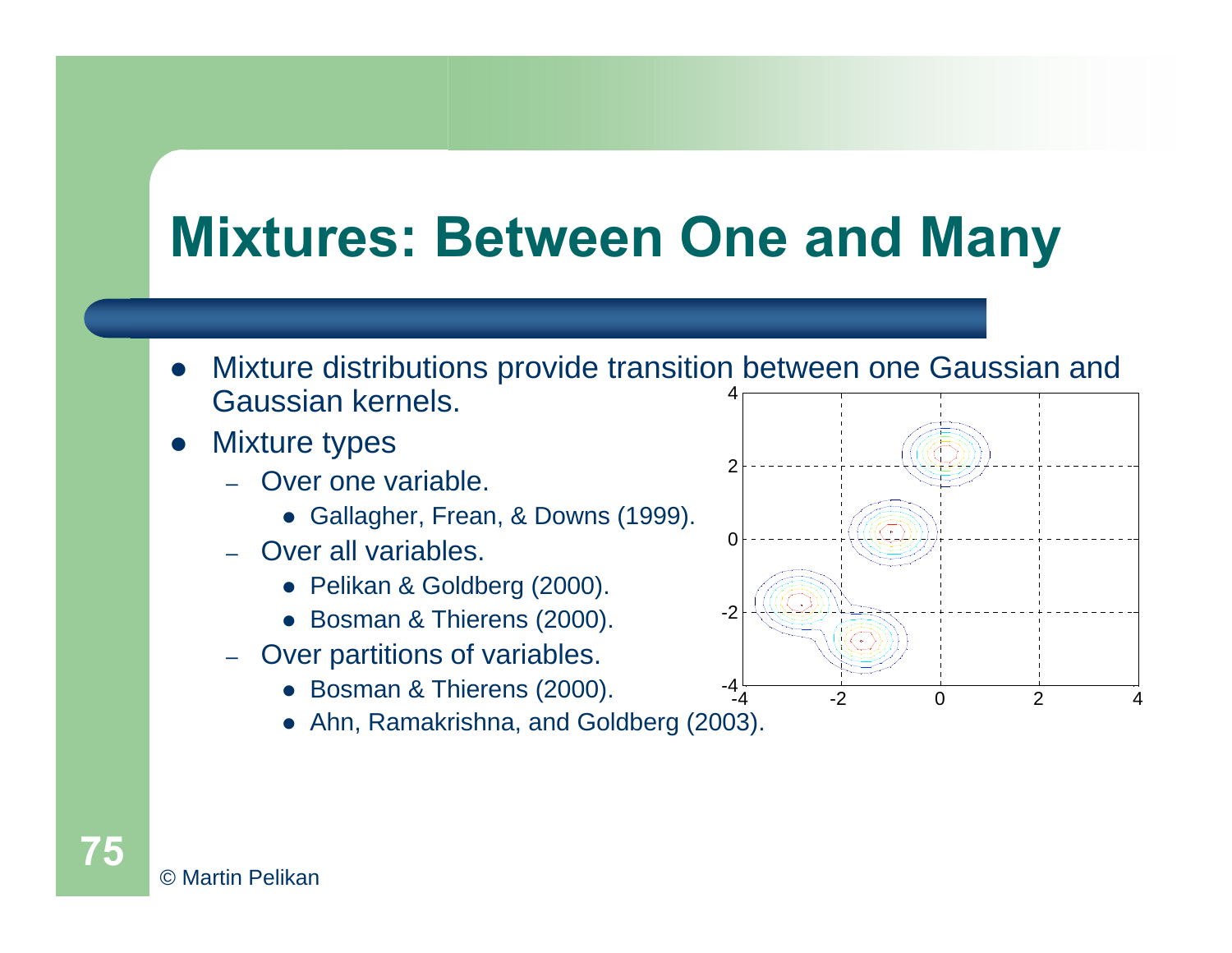## **Continuous PMBGAs: mBOA**

- Mixed BOA (Ocenasek, Schwarz, 2002)
- Local distributions
	- –- A decision tree for every variable.
	- –Discrete variables: leaves represent probabilities.
	- Continuous variables: leaves contain a Gaussian.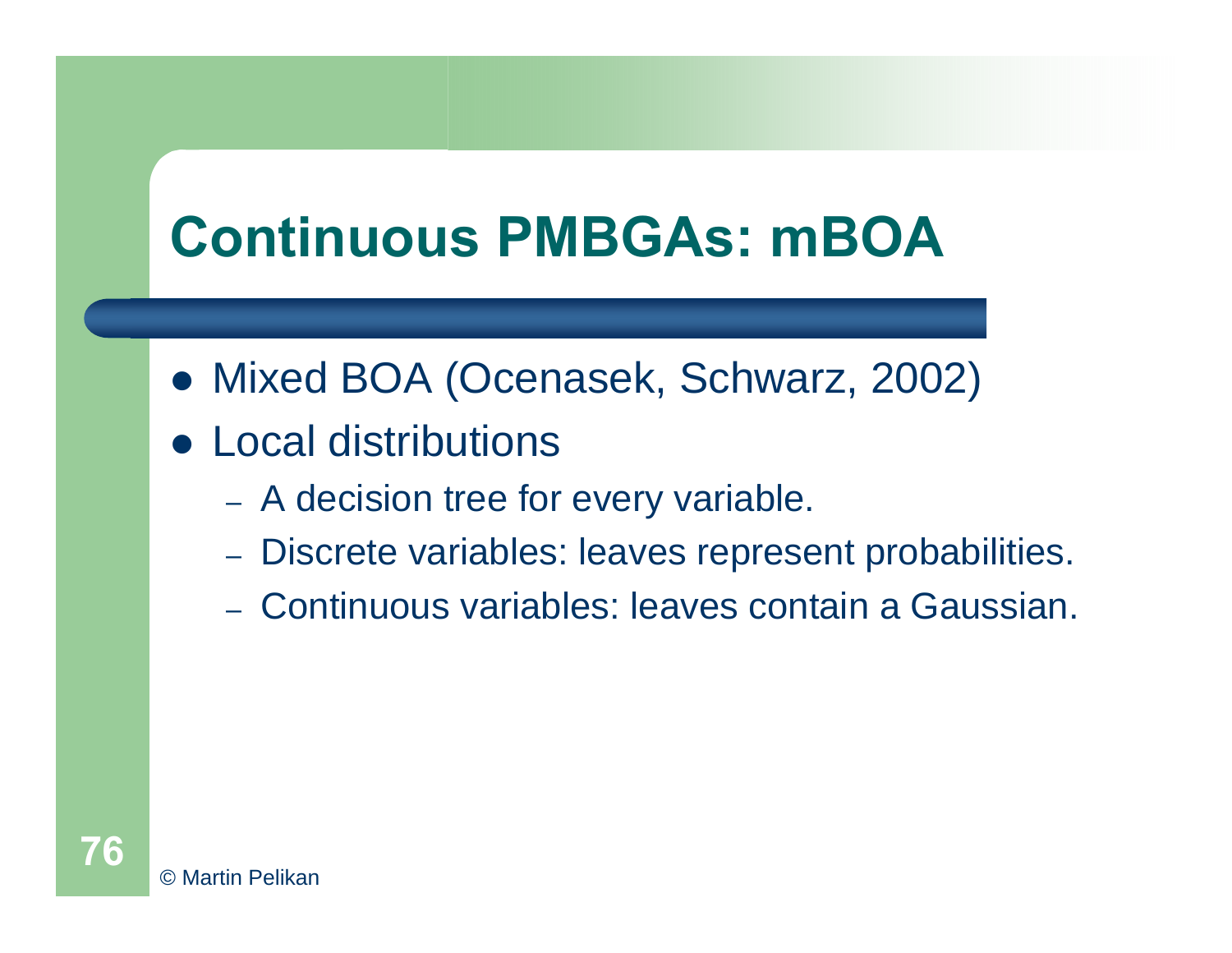### **Continuous PMBGAs: Discretization**

- $\bullet$ Idea: Transform into discrete domain.
- Fixed models
	- 2*<sup>k</sup>* equal width bins with *k*-bit binary string.
	- Goldberg (1989).
	- Bosman & Thierens (2000); Pelikan et al. (2003).
- $\bullet$  Adaptive models
	- Equal-height histograms of 2*<sup>k</sup>* bins.
	- K-means clustering on each variable.
	- Pelikan, Goldberg, & Tsutsui (2003).

© Martin Pelikan**77**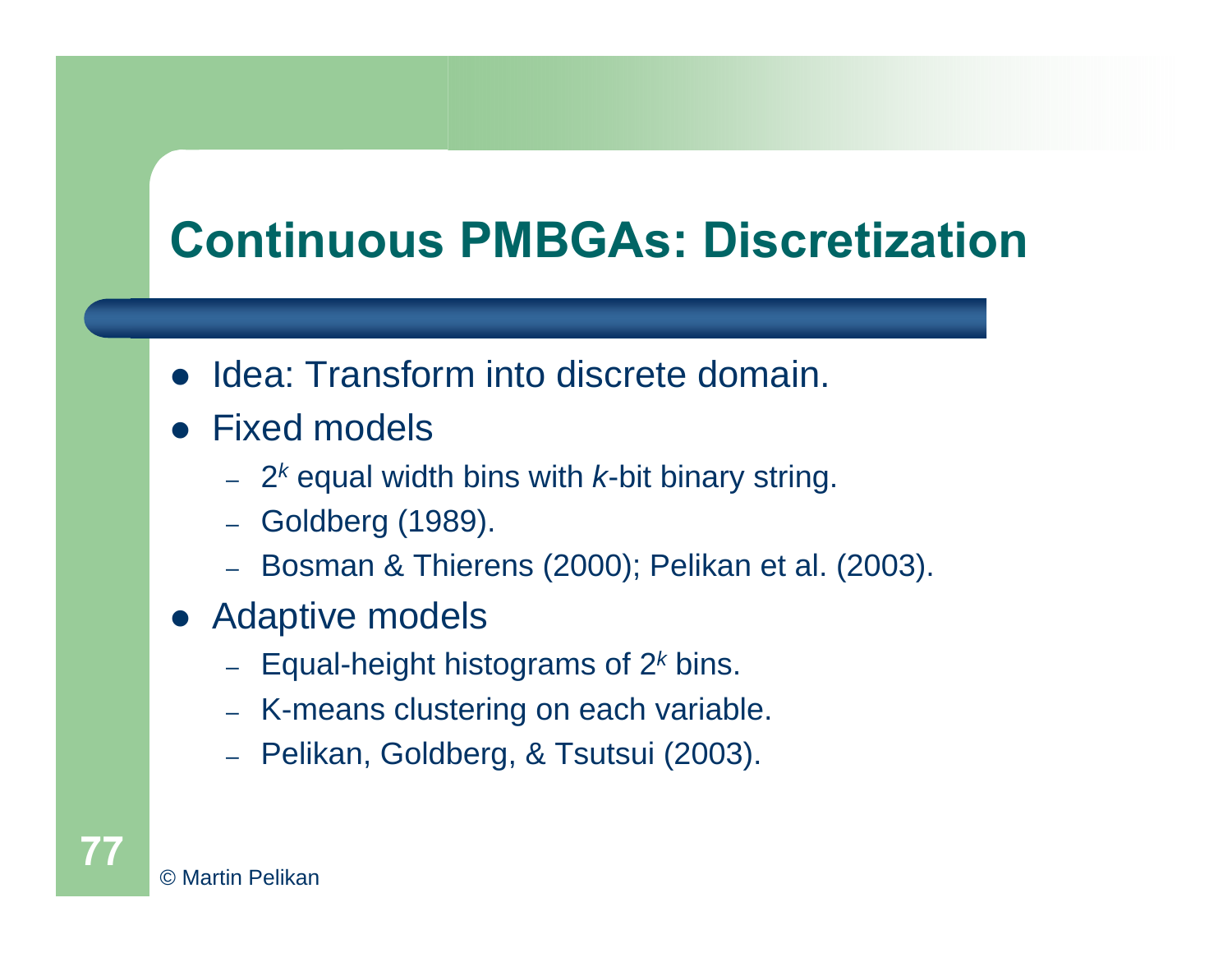## **Continuous PMBGAs: Summary**

#### • Discretization

- Fixed
- Adaptive
- Continuous models
	- Single or multiple peaks?
	- Same variance or different variance?
	- Covariance or no covariance?
	- Mixtures?
	- Treat entire vectors, subsets of variables, or single variables?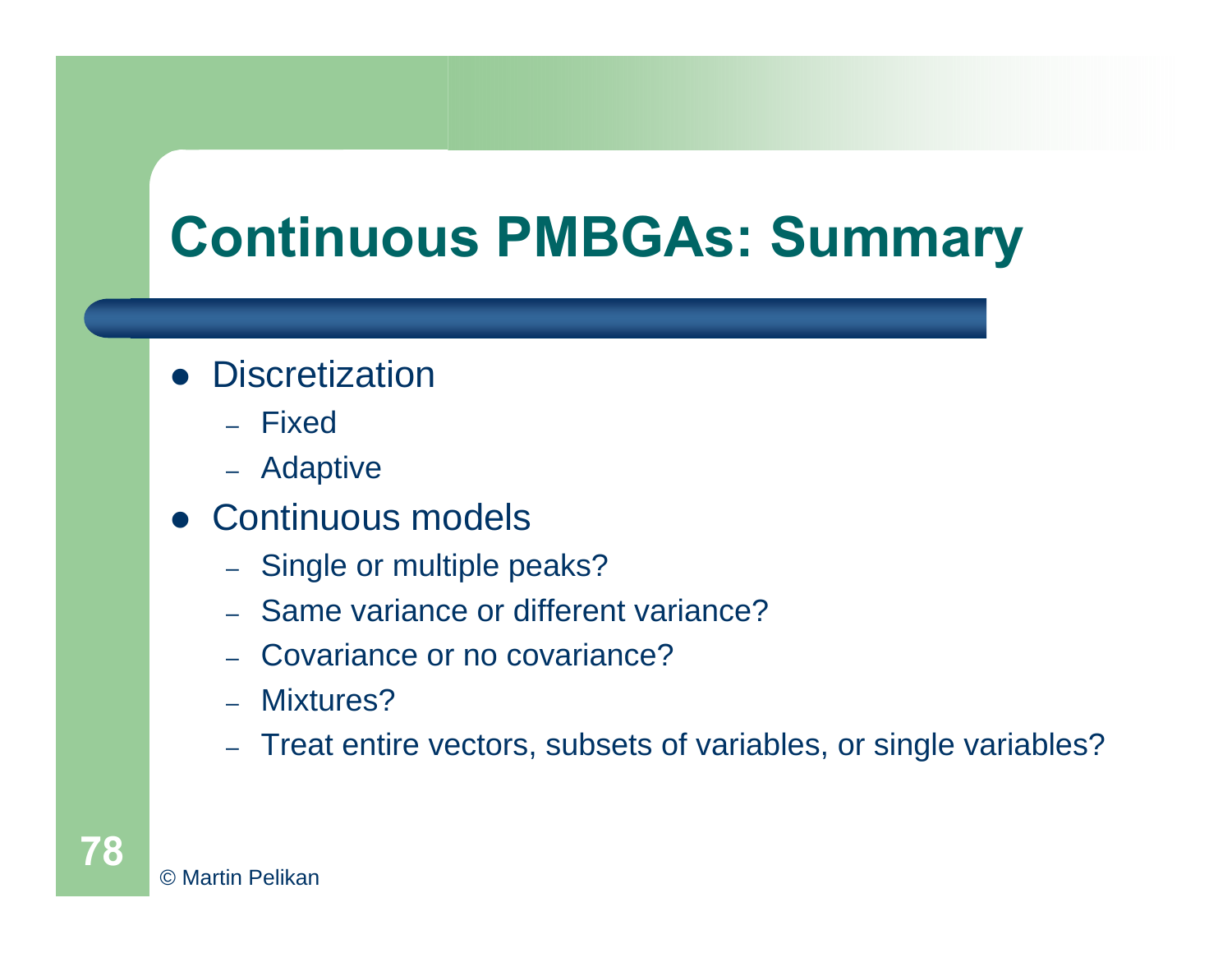### **Continuous PMBGAs: Recommendations**

- Multimodality?
	- Use multiple peaks.
- Decomposability?
	- –All variables, subsets, or single variables.
- Strong linear dependencies?
	- Covariance.
- Partial differentiability?
	- Combine with gradient search.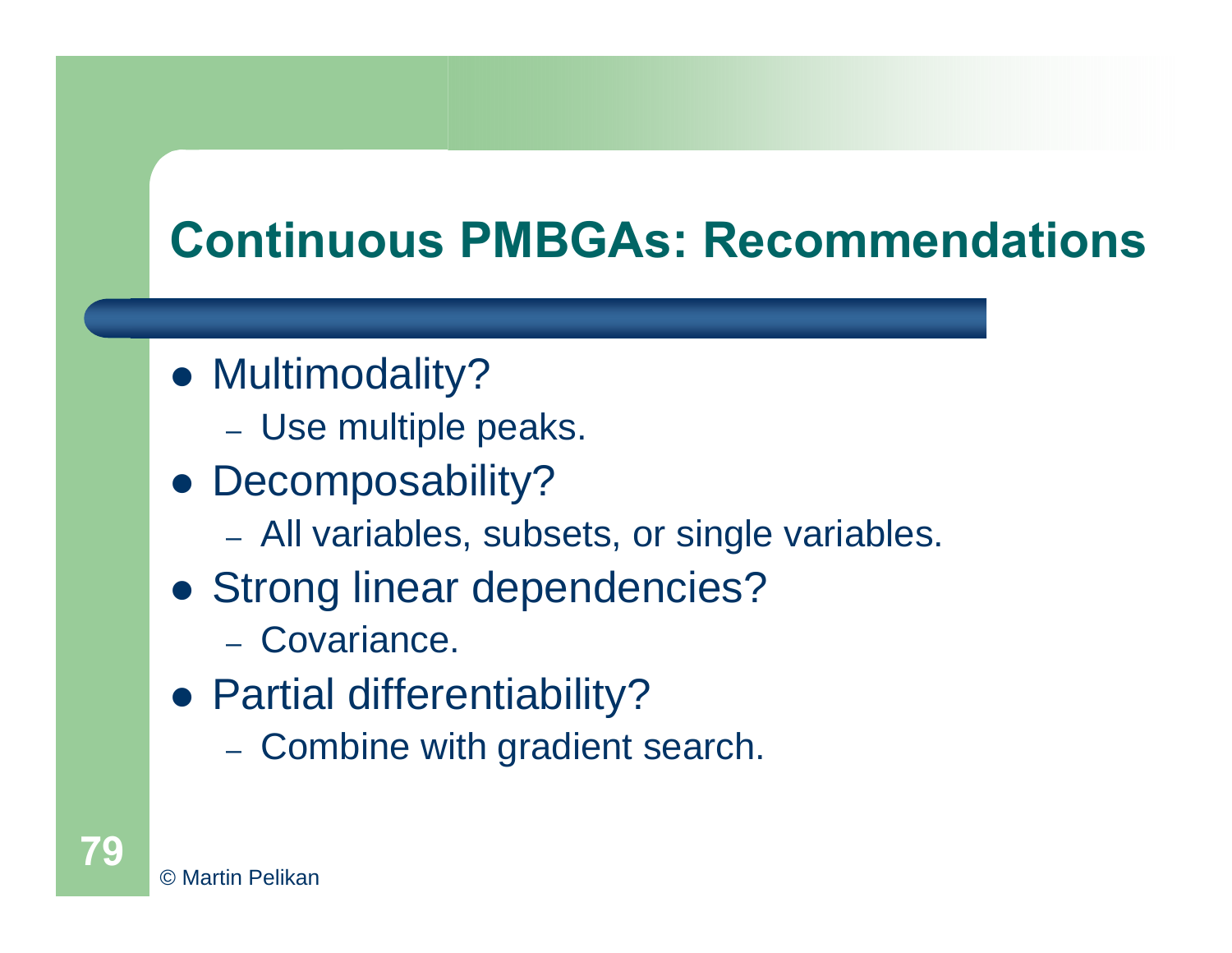# **PMBGP (Genetic Programming)**

#### • New challenge

- Structured, variable length representation.
- Possibly infinite number of values.
- Position independence (?)

### • Approaches

- Limit maximum complexity of a solution.
- Allow complexity to change over time.

**80**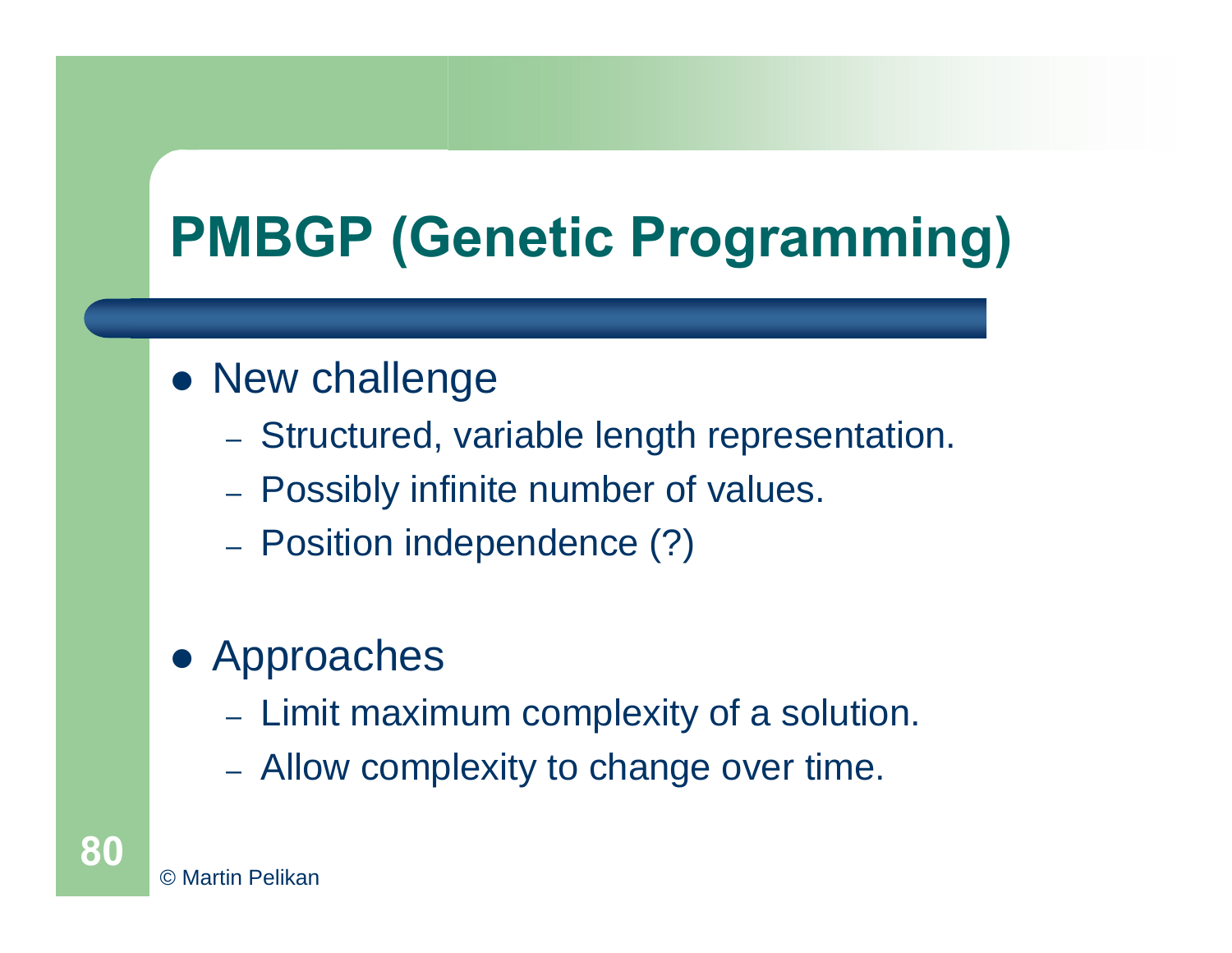## **PIPE**

- Probabilistic incremental program evolution (Salustowicz & Schmidhuber, 1997)
- Store frequencies of operators/terminals in nodes of a *maximum* tree.
- Sampling generates tree from top to bottom

| X   | P(X) |
|-----|------|
| sin | 0.15 |
| ╇   | 0.35 |
|     | 0.35 |
| X   | 0.15 |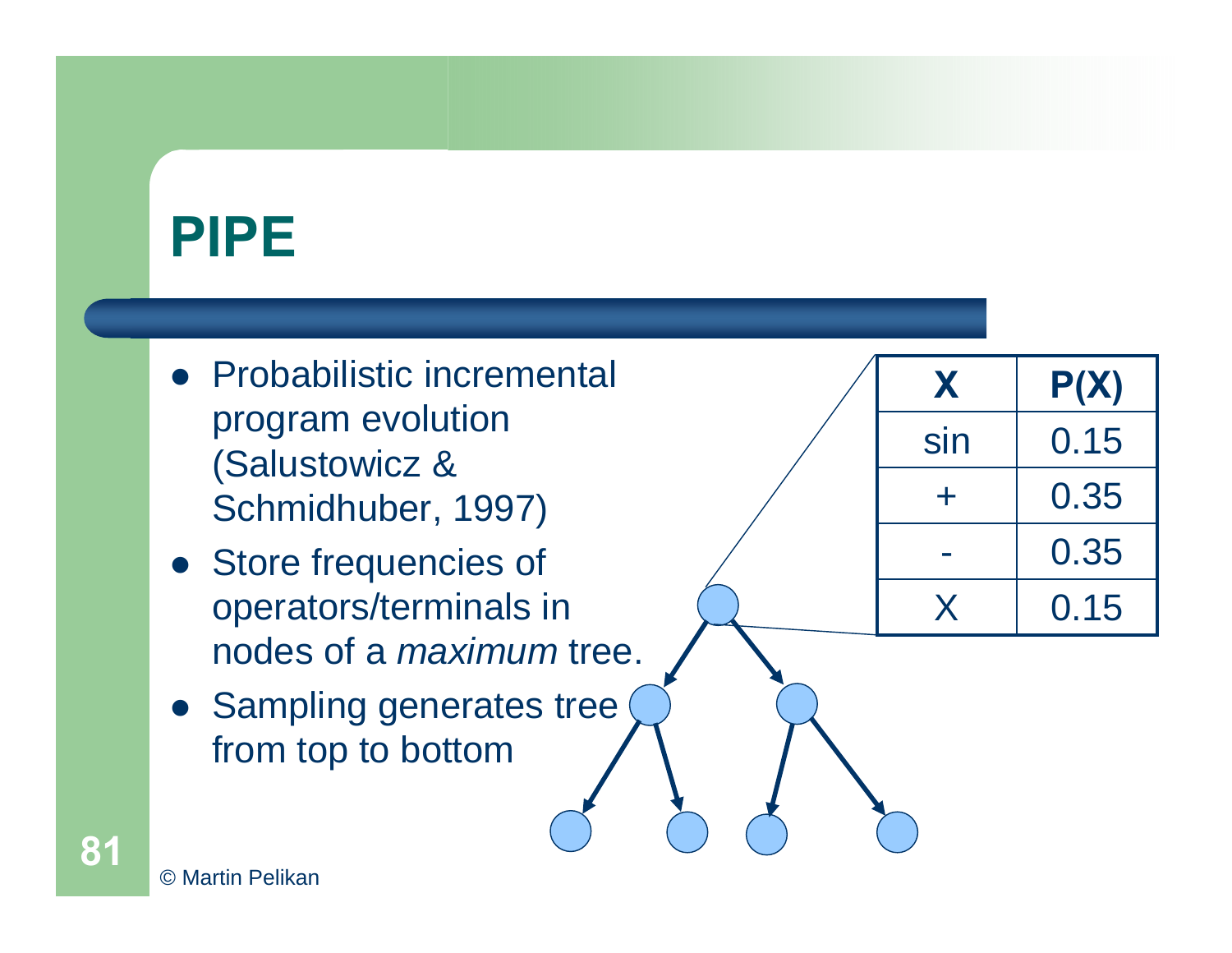## **eCGP**

- Sastry & Goldberg (2003)
- ECGA adapted to program trees.
- Maximum tree as in PIPE.
- But nodes partitioned into groups.

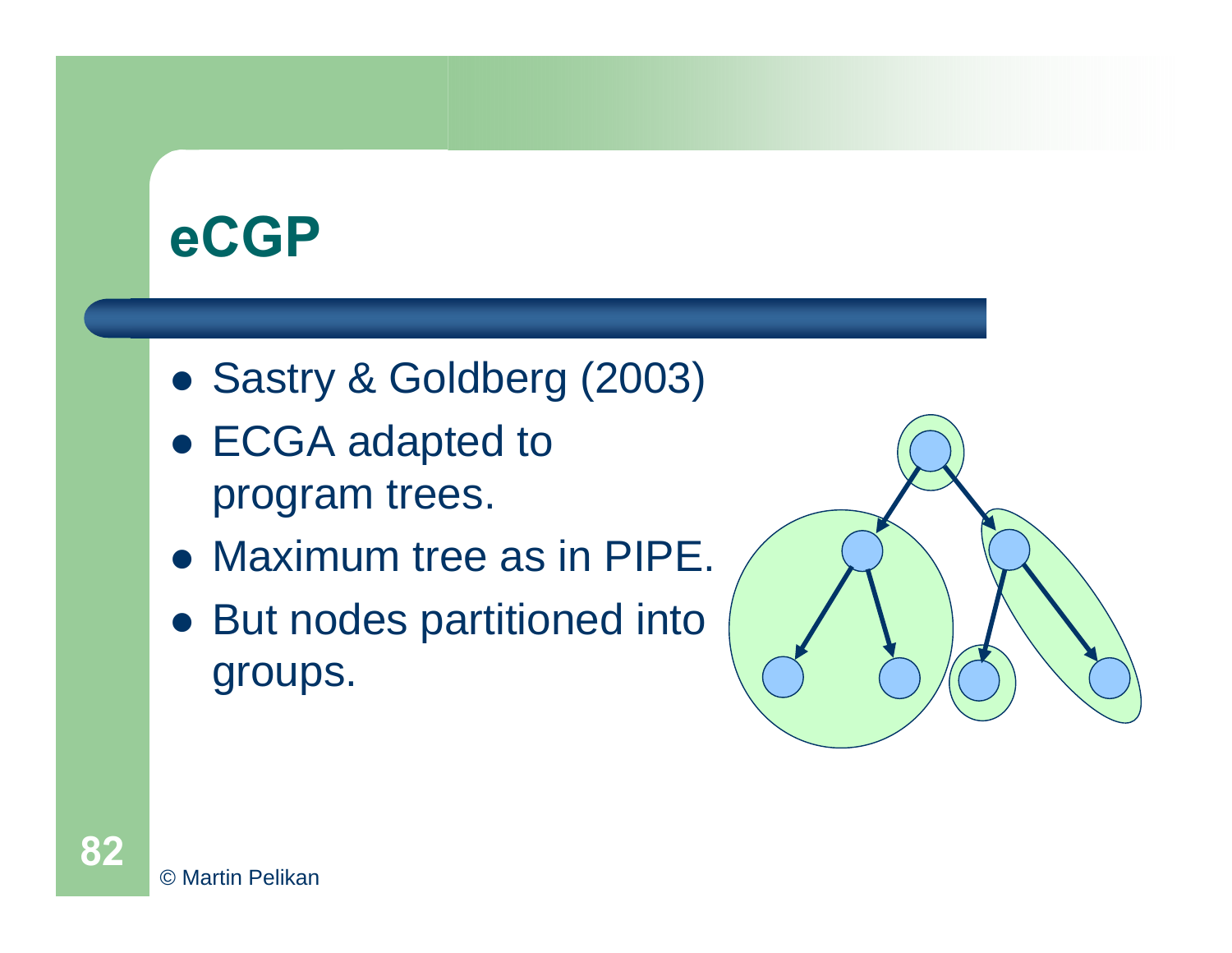## **BOA for GP**

- z Looks, Goertzel, & Pennachin (2004)
- Combinatory logic + BOA
	- Trees translated into uniform structures.
	- –- Labels only in leaves.
	- BOA builds model over symbols in different nodes.
- Complexity build-up
	- Modeling limited to max. sized structure seen.
	- –- Complexity builds up by special operator.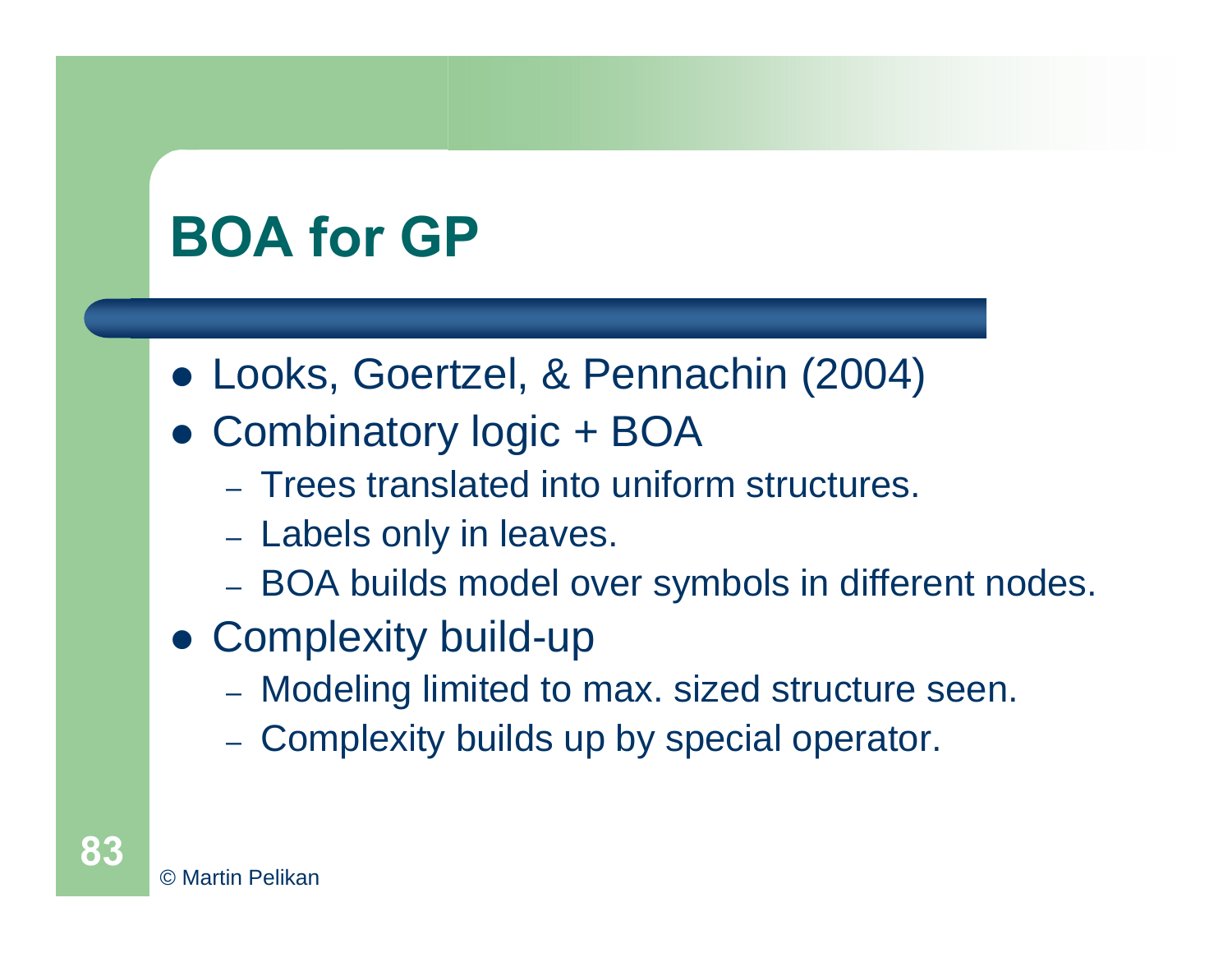## **PMBGP: Summary**

- Interesting starting points available.
- $\bullet$ But still lot of work to be done.
- Much to learn from discrete domain, but some completely new challenges.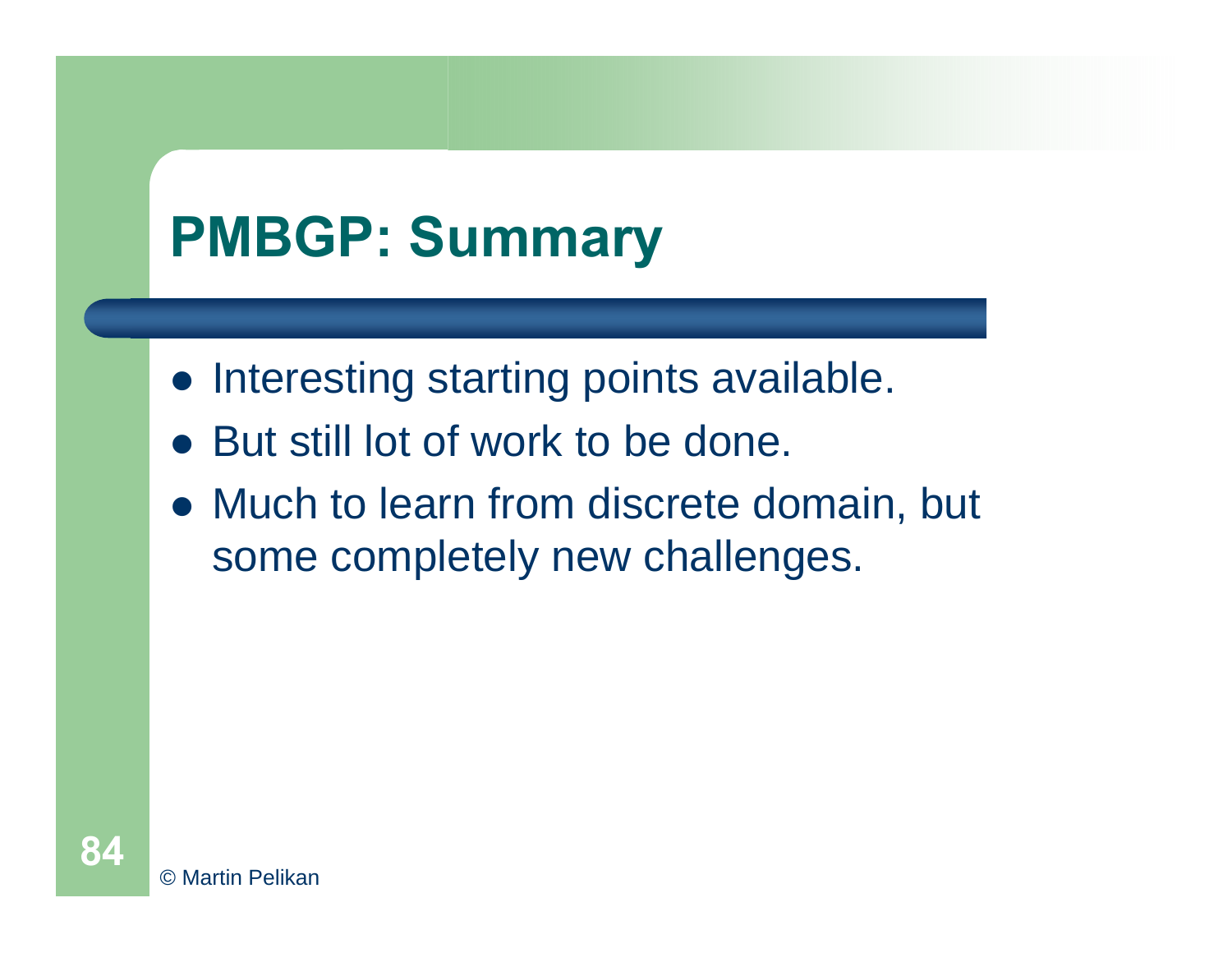## **Conclusions**

- **Competent PMBGAs exist** 
	- Scalable solution to broad classes of problems.
	- Solution to previously intractable problems.
	- Algorithms ready for new applications.
- Consequences for practitioners
	- Robust methods with few or no parameters.
	- Capable of learning how to solve problem.
	- But can incorporate prior knowledge as well.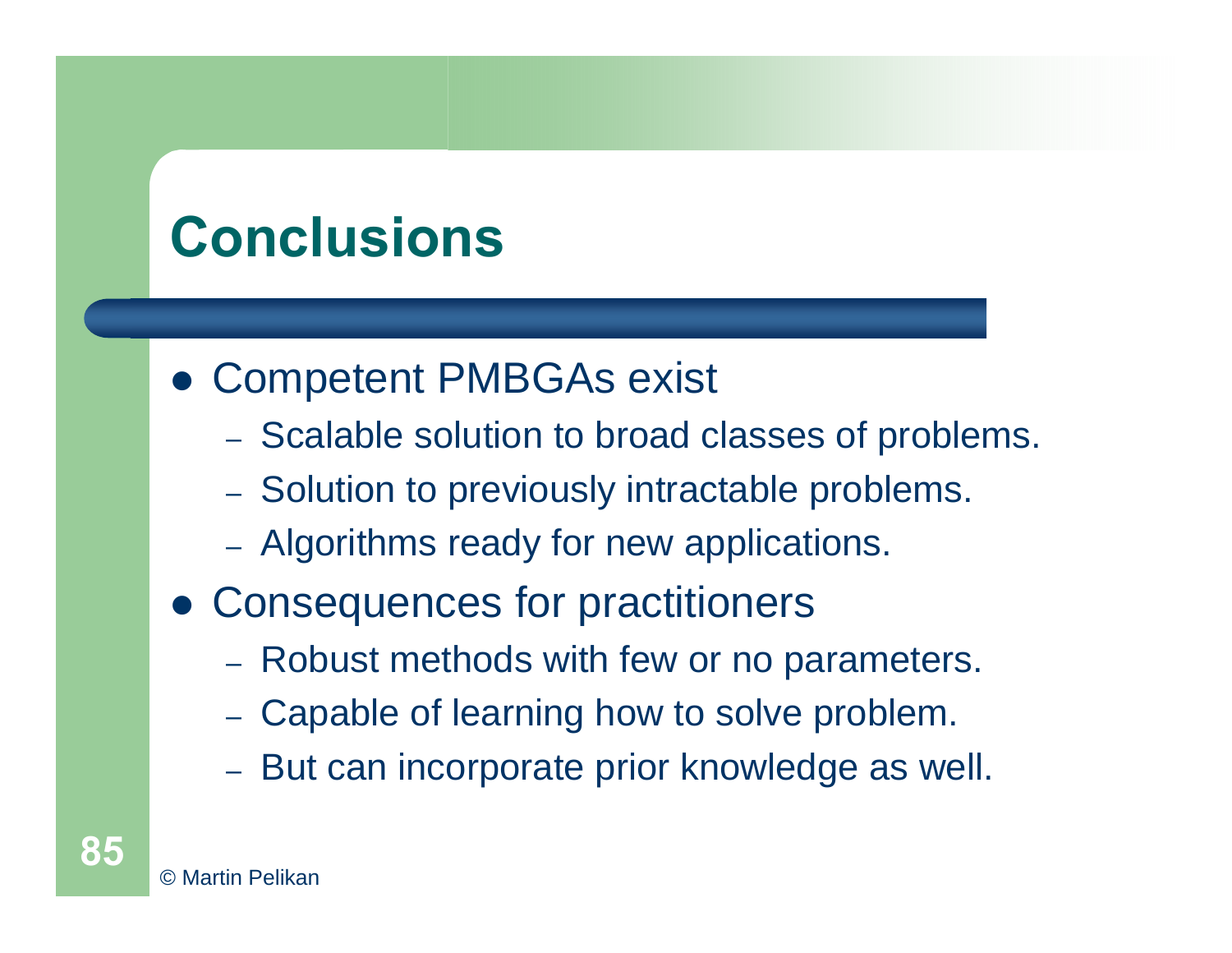# **Starting Points**

- z WWW
	- Laboratory home pages.
	- Authors' home pages.
	- [Research index \(www.researchindex.com](http://www.researchindex.com/))
	- Google [\(www.google.com](http://www.google.com/))
- Introductory material
	- Pelikan et al. (2002). A survey to optimization by building and using probabilistic models. Computational optimization and applications, 21(1)
	- Larrañaga & Lozano (editors) (2001). Estimation of distribution algorithms: A new tool for evolutionary computation. Kluwer.